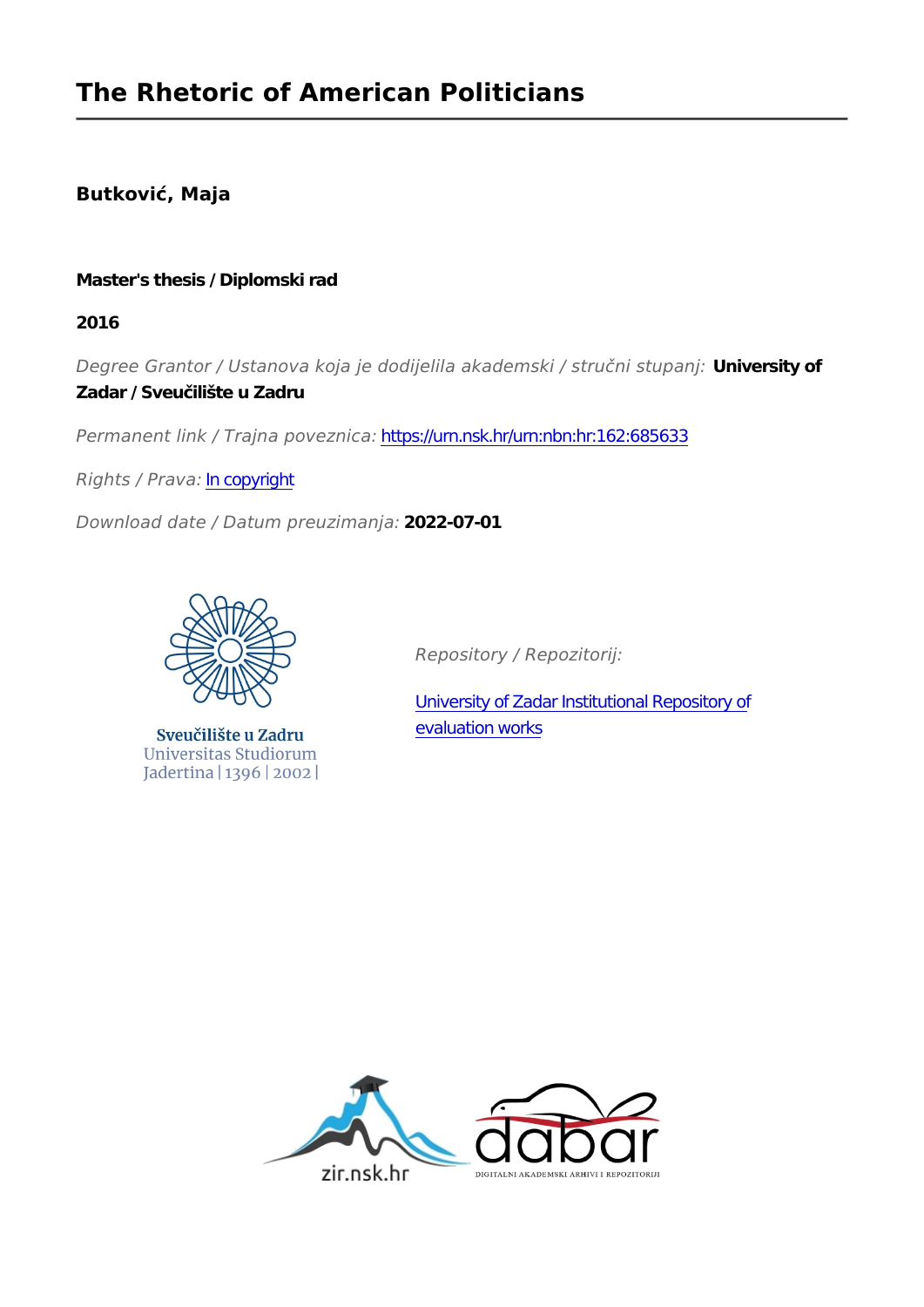# Sveučilište u Zadru

Odjel za anglistiku

Diplomski sveučilišni studij engleskog jezika i književnosti; smjer: nastavnički (dvopredmetni)



Zadar, 2016.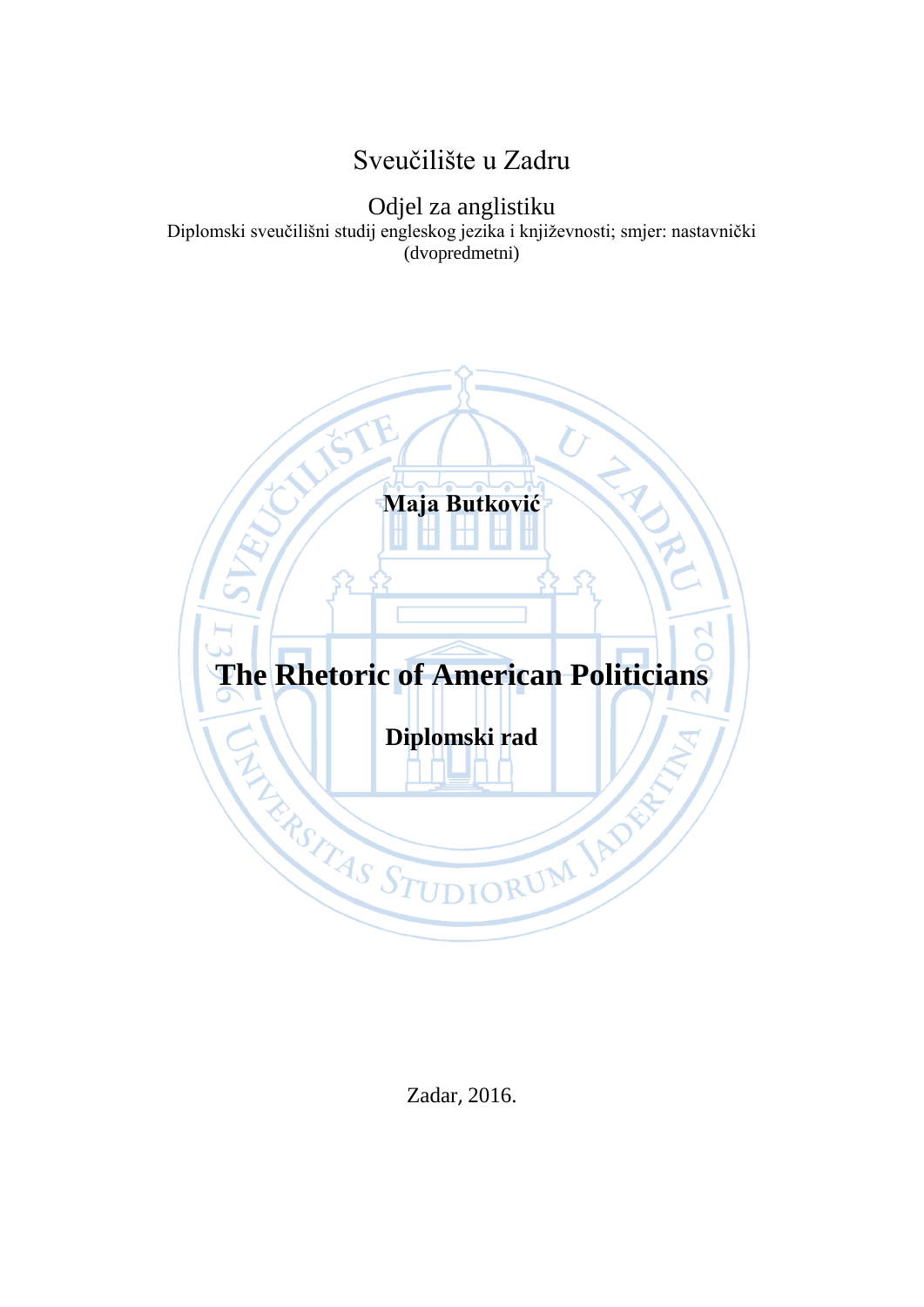# Sveučilište u Zadru

# Odjel za anglistiku

Diplomski sveučilišni studij engleskog jezika i književnosti; smjer: nastavnički (dvopredmetni)

The Rhetoric of American Politicians

Diplomski rad

Student/ica: Maja Butković

Mentor/ica: Doc.dr.sc. Sanja Škifić

Zadar, 2016.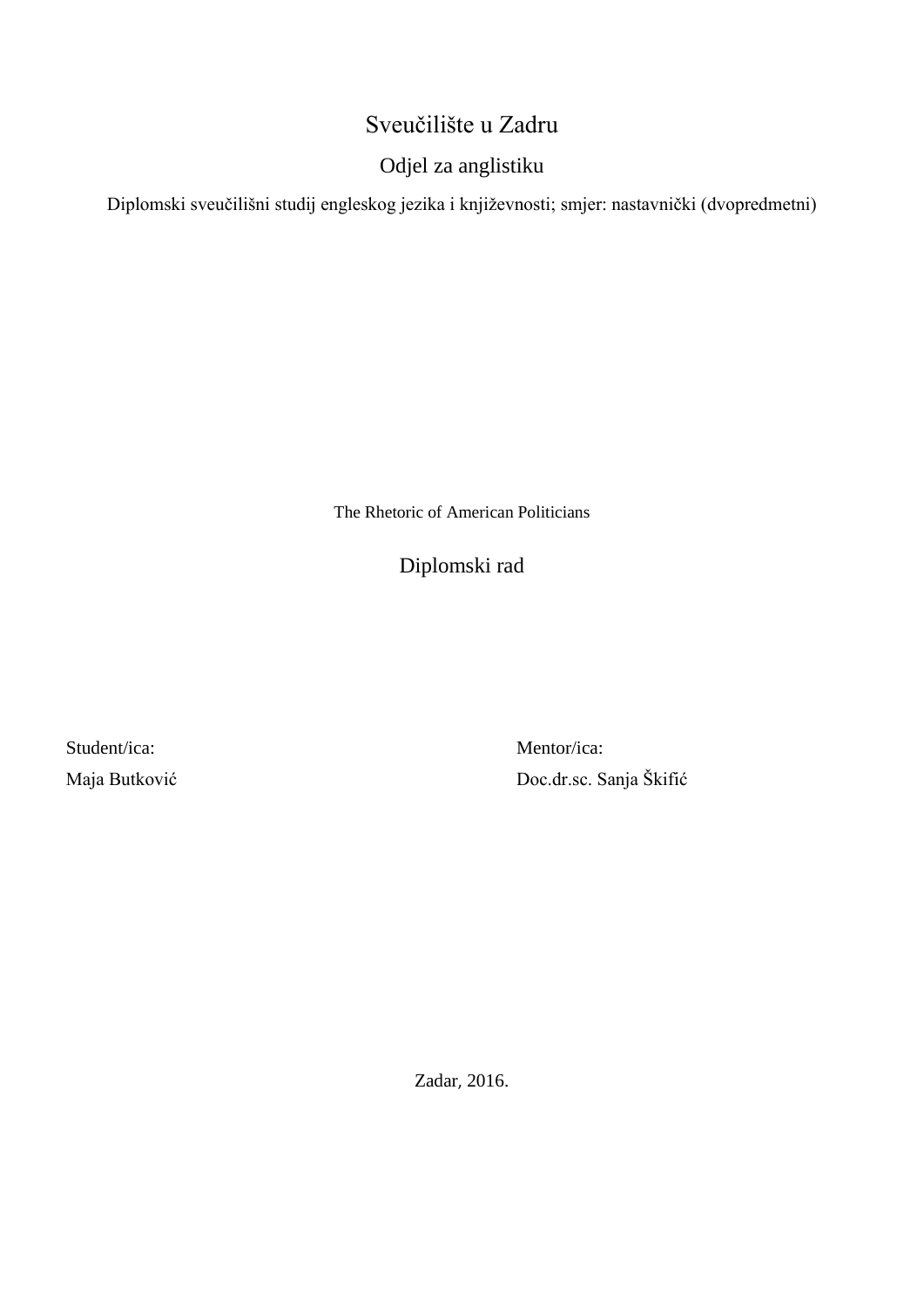

# **Izjava o akademskoj čestitosti**

Ja, **Maja Butković,** ovime izjavljujem da je moj **diplomski** rad pod naslovom **The Rhetoric of American Politicians** rezultat mojega vlastitog rada, da se temelji na mojim istraživanjima te da se oslanja na izvore i radove navedene u bilješkama i popisu literature. Ni jedan dio mojega rada nije napisan na nedopušten način, odnosno nije prepisan iz necitiranih radova i ne krši bilo čija autorska prava.

Izjavljujem da ni jedan dio ovoga rada nije iskorišten u kojem drugom radu pri bilo kojoj drugoj visokoškolskoj, znanstvenoj, obrazovnoj ili inoj ustanovi.

Sadržaj mojega rada u potpunosti odgovara sadržaju obranjenoga i nakon obrane uređenoga rada.

Zadar, 7. lipanj 2016.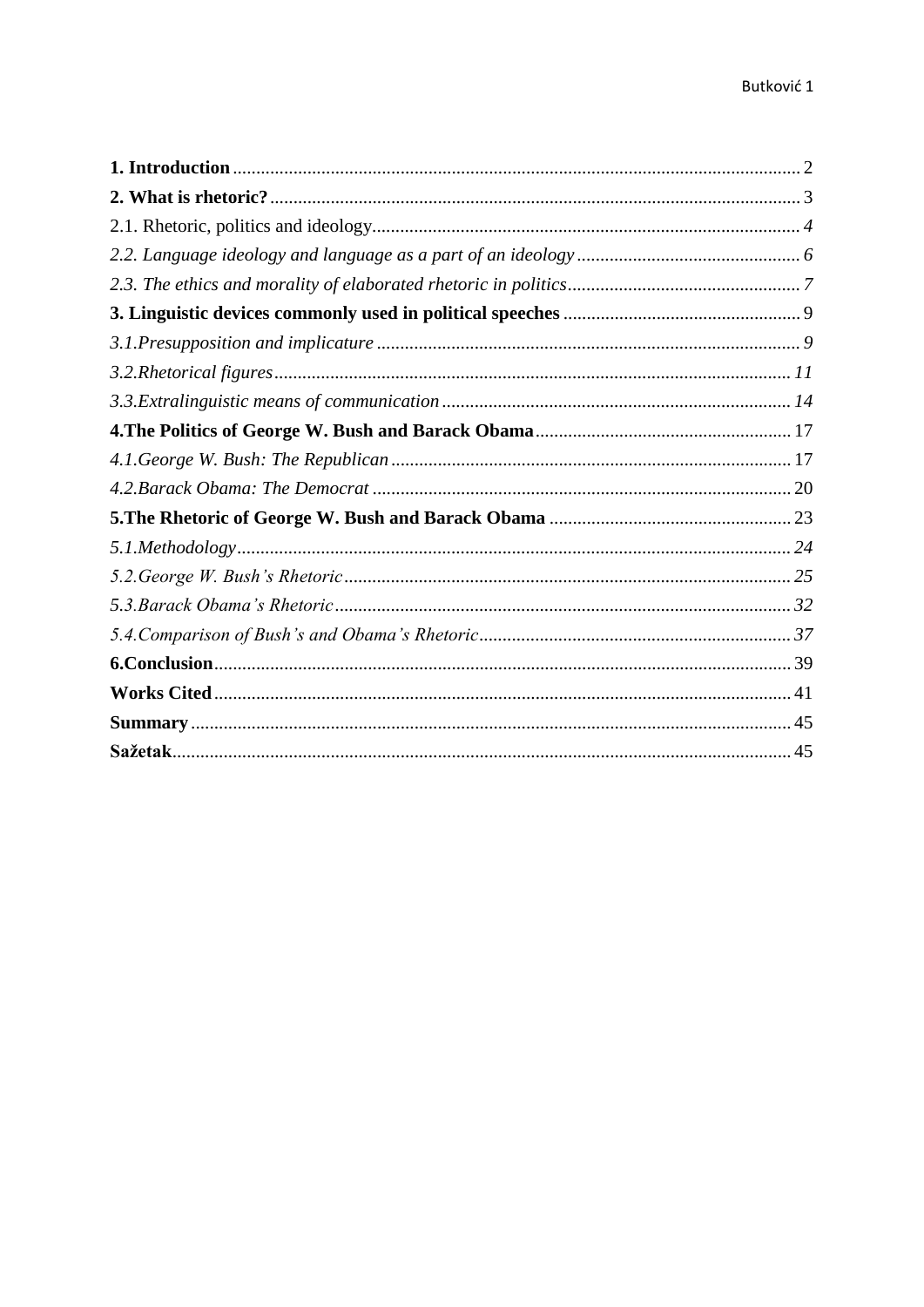Butković 2

# <span id="page-5-0"></span>**1. Introduction**

Language is one of the main means for our understanding of reality and our comprehension of the world that we are surrounded by. It is often argued that perception cannot exist without language and vice versa; that they are in a co-dependent relationship. We use the language we speak to express our emotions, thoughts and ideas; it is our primary medium for establishing communication.

Although communication can be nothing more than a mere interaction between two or more individuals, this term can also be applied to describe an attempt for demonstrating attitude or power. In this MA thesis an attempt will be made to demonstrate and explain how language can be used as an instrument in establishing power in politics, i.e. how it can become a means to achieve a certain political agenda or to establish an ideology and precisely which rhetorical devices (language in use) are proven to be the most useful in doing so.

This MA thesis is primarily concerned with the combination of the ideology, pragmatics and linguistics within the rhetoric, i.e. how certain linguistic choices (figures of speech, rhetorical figures) affect the extra-linguistic. They are of great importance not only in the everyday discourse, but also in its greater areas of impact, such as politics and, more precisely political speeches. This is an area where rhetoric is of great importance because one of the prerequisites for a successful career as a politician is the ability to be a sovereign public speaker. This concern with the notion of control and power acquisition and maintenance is one of the intersections of politics and rhetoric, and the point of interest of this MA paper thesis.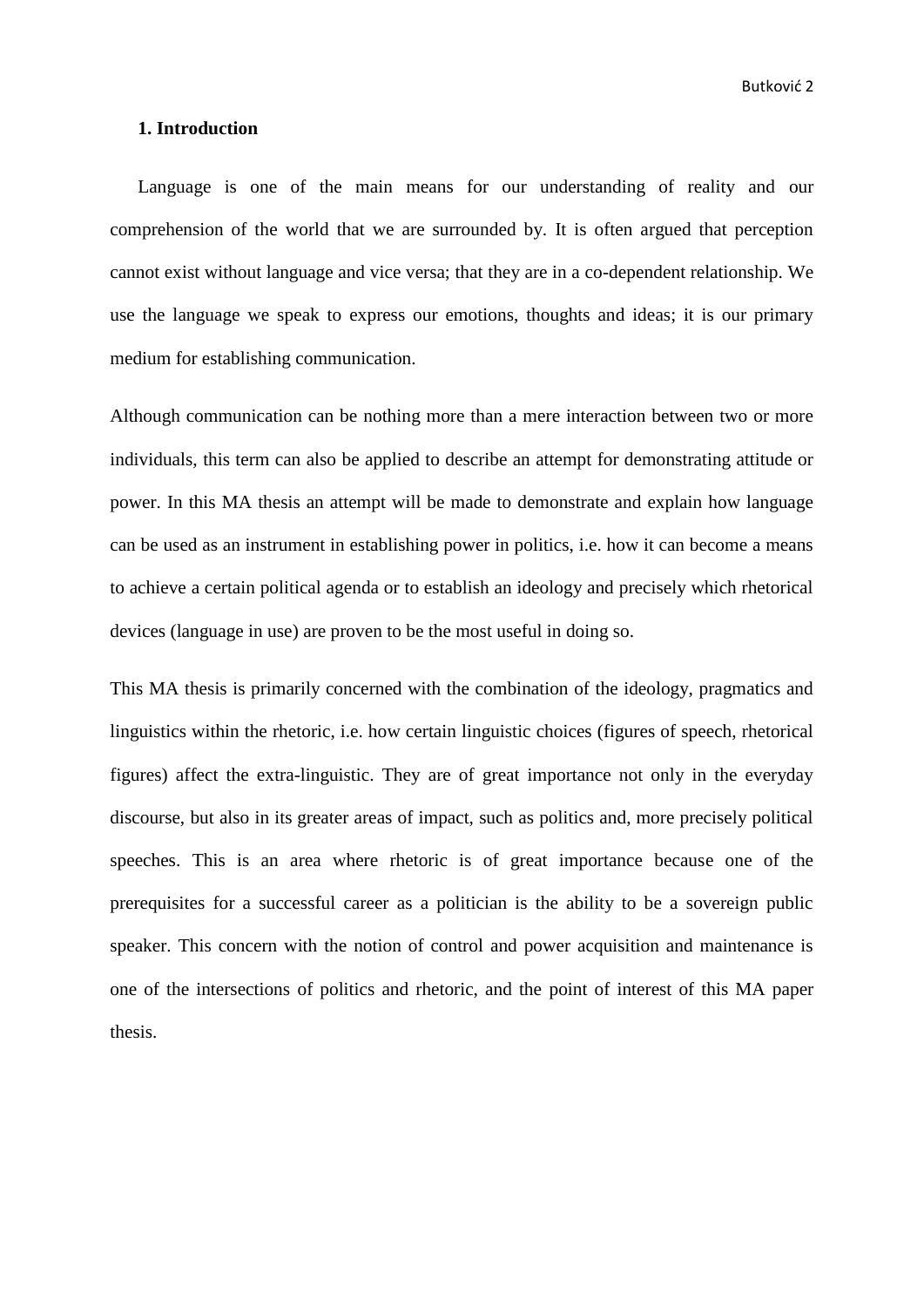Butković 3

# <span id="page-6-0"></span>**2. What is rhetoric?**

Rhetoric is not a young phenomenon, and most of us are familiar enough with this term to give an educated guess about what it stands for: it is seen as the ability of the speaker to persuade or incline their audience to behave or react in a specific way in a given situation. It was given significant attention already in the ancient history, when philosophers such as Plato and Aristotle contemplated the ideas and notions connected to it. The interest in rhetoric never faded. Furthermore, it remained an interesting topic in the subsequent historical periods, and from different points of view: philosophy, sociology, linguistics are just some of the scientific approaches to rhetoric. A well-rounded definition of rhetoric is given by Jennifer Richards: "Traditionally, rhetoric is concerned with the affective power of language, and with describing and classifying the devices that produce emotion, or develop a logical proof, and so sway the judgement of an audience" (122). A critical factor for achieving this is, naturally, the speaker (or, in our case, the politician) who is required to be a skilled spokesperson, i.e. to be able to successfully use a number of linguistic and extra-linguistic devices to achieve consent by the audience.

This person is supposed to impose himself or herself as the leader; as a person with a vision: "Leaders satisfy and express their own psychological needs as well as those of their followers and therefore leadership equally concerns the inner values of leaders and the social values of followers" (Charteris-Black 16). As we can see, not only does the persona of a leader have to include their own vision, but it also has to correspond with the vision of their potential followers. This agreement between the vision of the dominant individual and the vision of the group of followers is established, naturally, through ideology, while ideology is established primarily through rhetoric.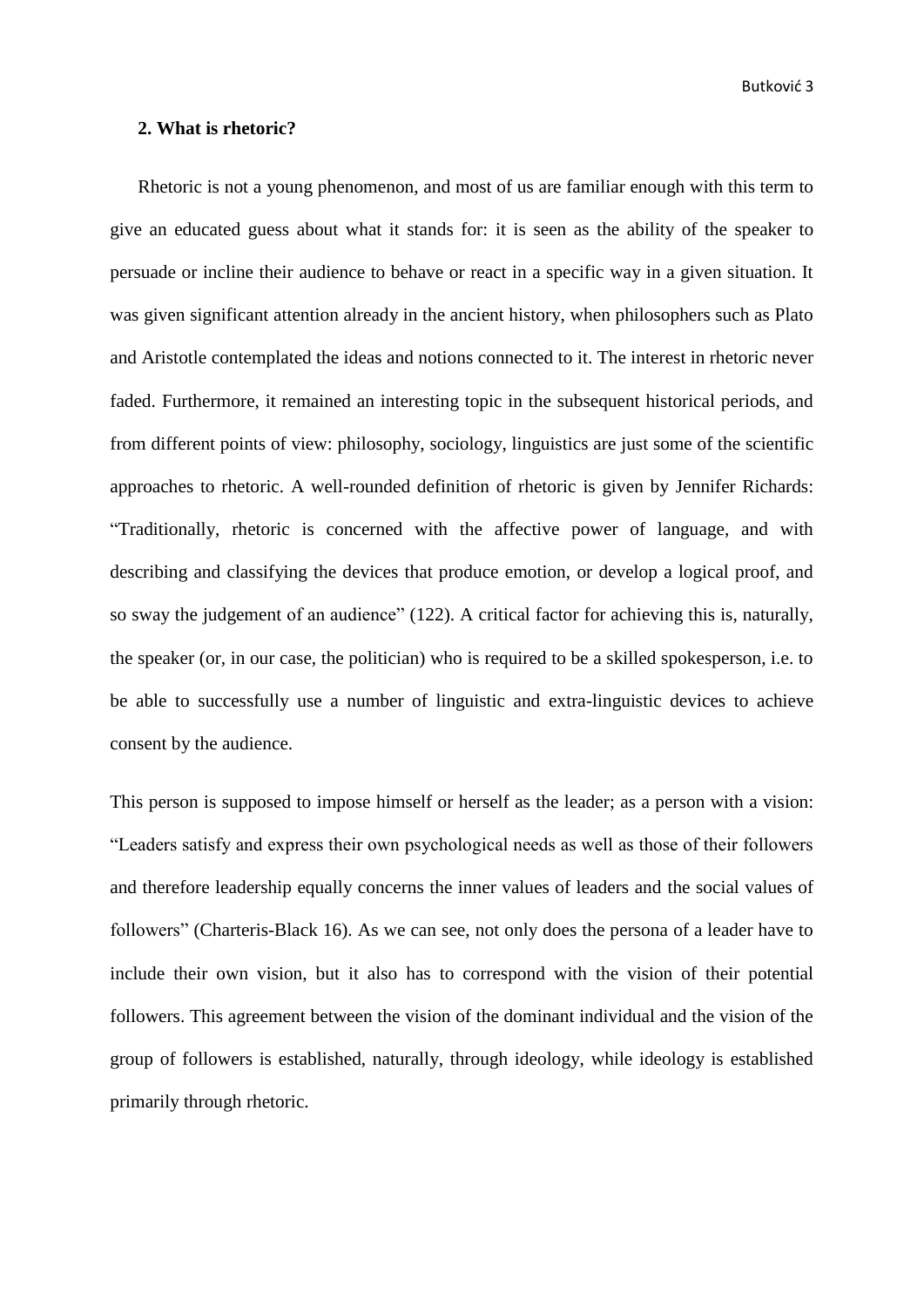#### *2.1. Rhetoric, politics and ideology*

<span id="page-7-0"></span>To begin with, it must be stated that we live in a world where everything is underpinned by politics. Even the most simple and everyday actions can be interpreted in a political way, e.g. choosing between genetically modified or organically grown food. We are also consumers who are given the choice to choose what we will, and what we will not consume. Not only can we consume certain products and services, but also ideologies offered to us by political institutions and their representatives.

"Politics is inevitably concerned with power: the power to make decisions, to control resources, to control other people's behaviour and to control their values" (Thomas 36). To gain power and to practice it is the main objective of the politicians. This can be achieved in many ways, but two of them are the most obvious: coercion and consent. These two types of establishing power very frequently occur in many different combinations, depending on the degree of obedience and the motives for being obedient.

Coercion is basically the forcible imposition of one's set of beliefs to another person. This is what, for examples, military rules or dictatorships make use of to establish power. Less extreme variants of coercion can be found everywhere, for instance in democracies: if you break a law, you will be fined – and if you disobey to that, a harsher punishment follows.

However, it is proven that coercion is not as effective an instrument for achieving political agenda as consent is. It is in fact the act of persuading someone to act voluntarily in a specific and desired way. When people agree with the corpus or codex that they are supposed to obey, there is a much smaller chance that it will come to a downfall. We most frequently refer to these principles and ideas as ideologies, and when they have become an integrated part of our own set of ideas and beliefs, we say that those rules have become common sense. Furthermore, "institutional practices which people draw upon without thinking often embody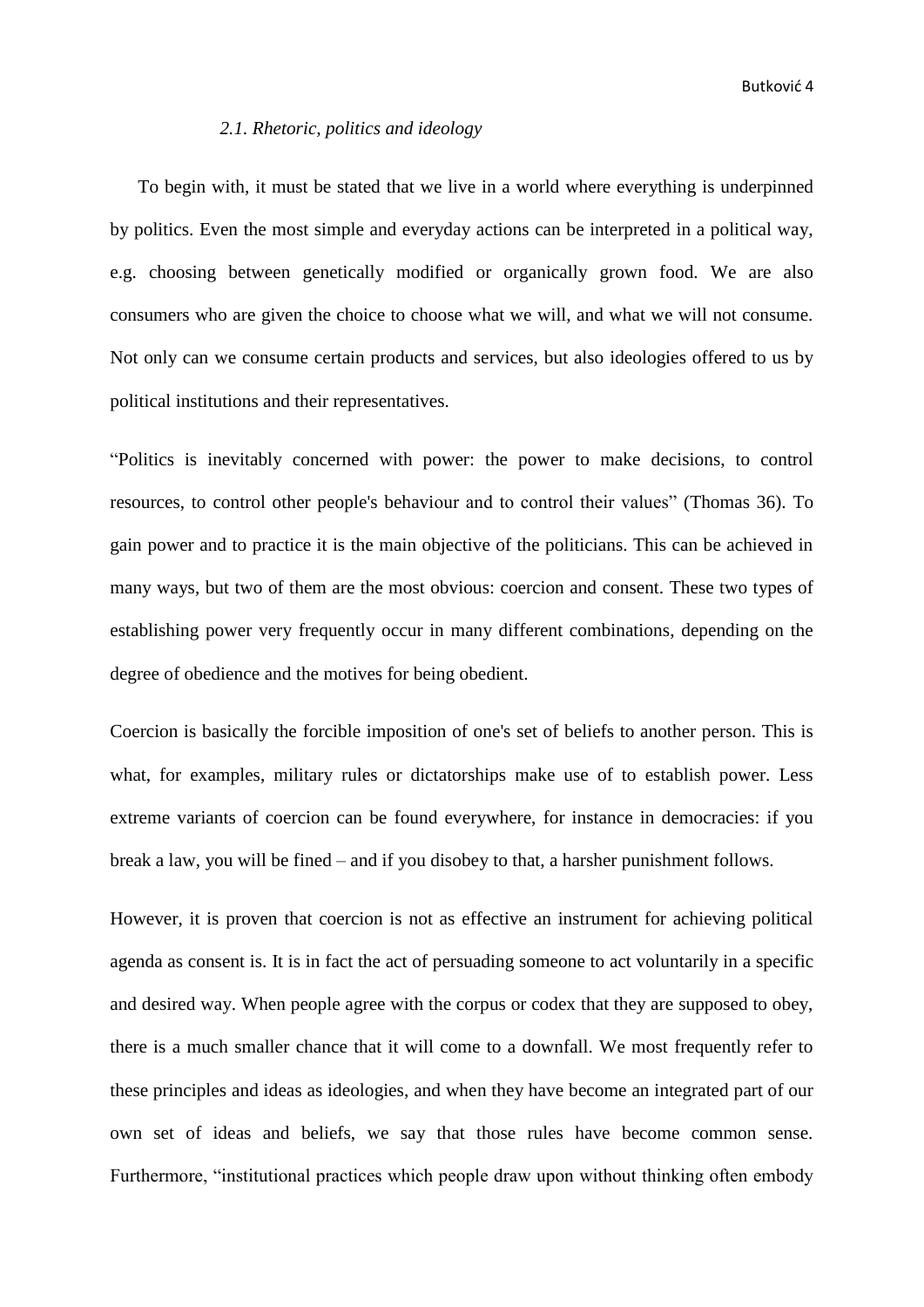assumptions which directly or indirectly legitimize existing power relations. Practices which appear to be universal and commonsensical can often be shown to originate in the dominant class or the dominant bloc, and to have become naturalized" (Fairclough 33).

What Norman Fairclough proposes here is the idea that in order to become widely accepted, an ideology has to be natural and 'the only right thing' for the people to obey it, i.e. it has to be common sense. When we use the terms like normal, natural or common sense, we know what they mean, but upon a closer look it becomes difficult to define them; how do we explain what is common sense and what is not? We cannot, we just "know" it; it "feels right". This means that our common sense is not simply a logical equation, but that our commonsensical behaviour is embedded on a much deeper mental level: "Our deepest convictions are not simply or primarily products of logical thought. Rather, they arise out of our having lived particular lives and are inescapably tied to those lives. (...) The fact that these values are not easily altered by a reasoned discourse suggests the depth at which the emotions operate and argues that they are rooted in sources anterior to reason" (Olmsted 236). The awareness of this fact allows orators, politicians, policies and ideologies to incorporate their own values into our own.

This is where the role of language, and within it the role of rhetoric, becomes important because it is, as we know, the primary human means for socialization, expression and performing influence. According to John E. Joseph, "the 'speaker' and the 'hearer' are not polarly opposed roles. For any utterance, the hearer is not merely a passive recipient, but is "partly responsible for the actual form the utterance takes, since speakers normally adjust what they say to suit the social–political reaction they anticipate from their audience" (Joseph 43). As the theory of linguistic determinism argues, the speaker and the hearer speak the same language, which is invariably connected to perception: "Language is, and has always been, the means by which we construct and analyze what we call *reality*" (Lakoff 20). In order to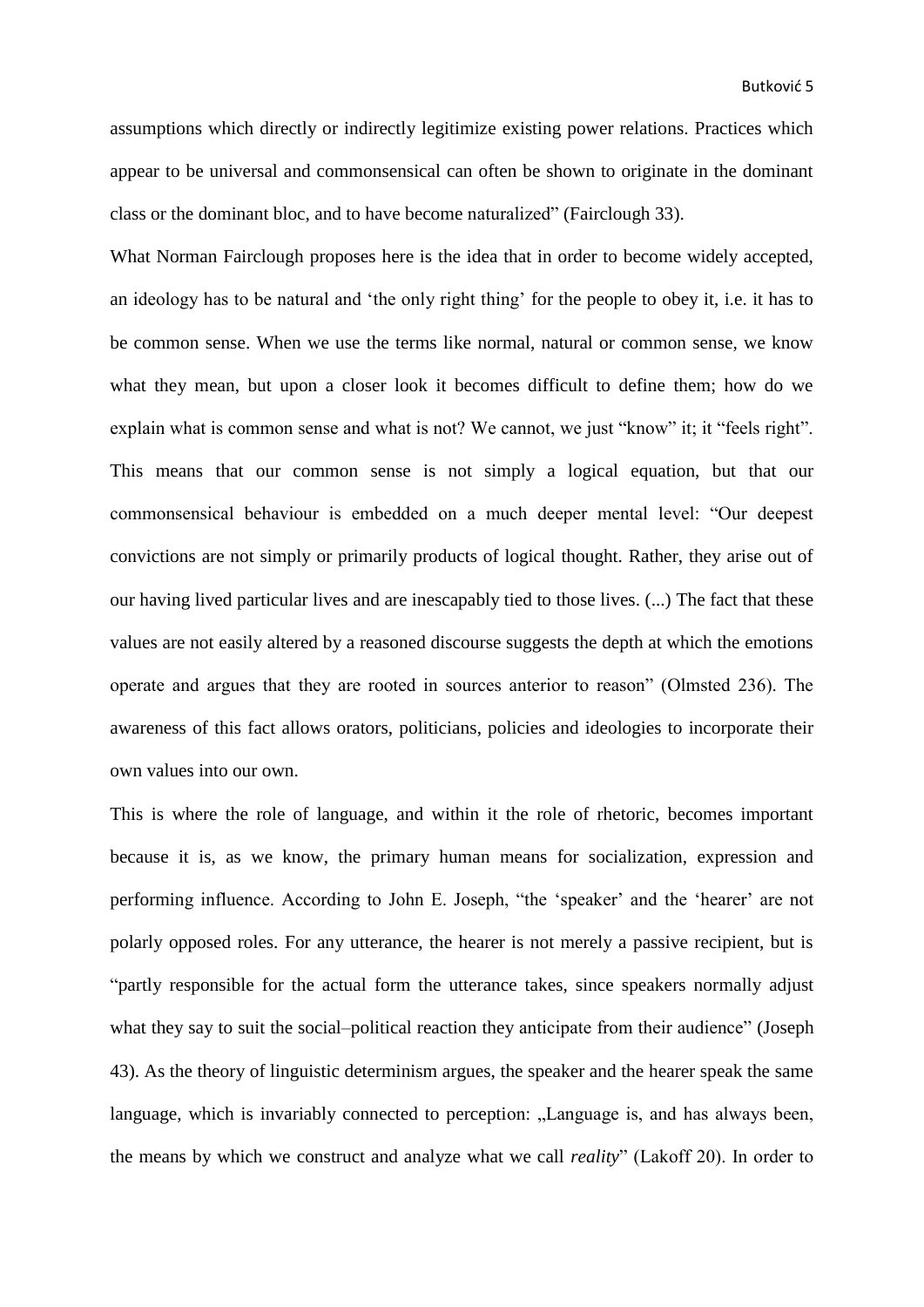convince the hearer into his own set of beliefs, the speaker uses their common language as a tool.

## <span id="page-9-0"></span>*2.2. Language ideology and language as a part of an ideology*

By this point, we are already (to some extent) familiarized with the notion of ideology and with the role that language and rhetoric play within it. However, although all of these terms are closely related and exist in interdependent relationships, there should be a clear distinction between what an ideology is and what a linguistic ideology is: "Linguistic or language ideologies have been defined most broadly as 'shared bodies of common sense notions about the nature of language in the world'" (Schieffelin, Woolard, Kroskrity 3-4). This statement emphasizes the crucial distinction which needs to be made in relation to the topics elaborated in this paper. Seeing as the main concern of this MA thesis are notions such as power, politics, policies and ideologies, it is necessary to know how to discern the meanings of these terms from one another. When we speak of power relations and ideologies, especially in a linguistic context (as is the case with this paper), the first thing that comes to mind are language ideologies. However, as we can see from the statement at the beginning of this chapter, language ideologies are concerned primarily with the language itself, and not with the language as a medium for establishing (political) power. Although the meanings of these terms are very similar and, in fact, akin to a certain extent, language ideology is not to be confused with language in ideologies, where it plays an important role, but is not the subject of the given ideology. Rather, it is only one of the main means for establishing a desired ideology.

This is the type of language-related ideology that is the main concern of this paper. Ideology as a broader term is seen as "ideas, discourse, or signifying practices in the service of the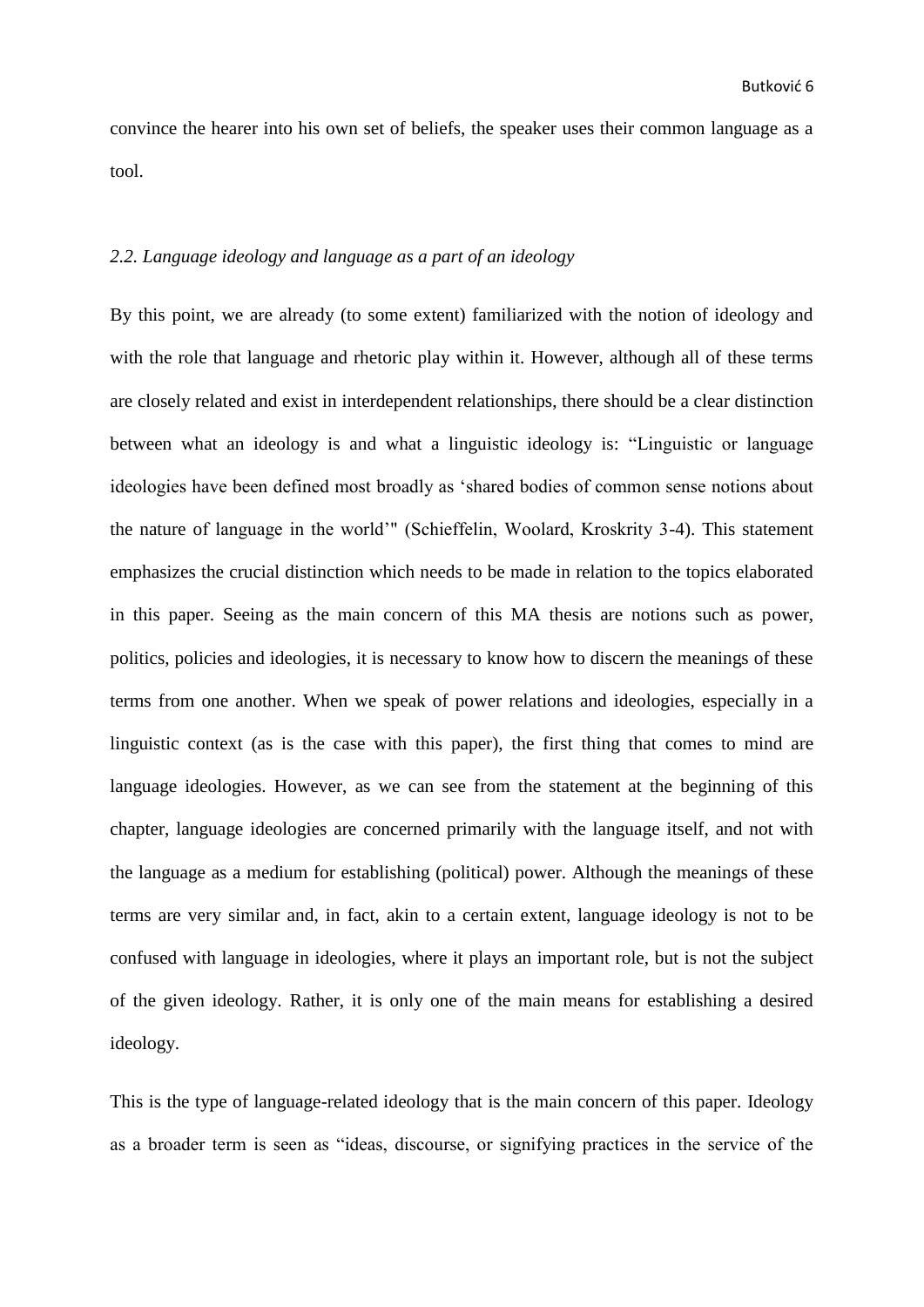struggle to acquire or maintain power" (Schieffelin, Woolard, Kroskrity 7), and by that, it can also be related to language ideology, where these ideas, discourse and practices are undertaken so as to achieve 'power' of a certain language, i.e. to reach a higher status level of this language. However, language ideology is not to be mistaken for this broader and more political sense of ideology, which is also the topic of this MA paper.

### <span id="page-10-0"></span>*2.3. The ethics and morality of elaborated rhetoric in politics*

By using certain linguistic devices in their speeches, politicians bring themselves and the policies they represent closer to the audience, i.e., blatantly stated, to the common people who will, hopefully, vote for them. In order to achieve that, they are required to 'accommodate' themselves and their policies to the audience, i.e. to their potential voters.

Here arises the question of morality and ethics: is it fair to 'tell the people what they want to hear' in order to get their votes, and to which extent should it be allowed? As Wayne Booth states, the answer to this question is plainly up to just how much is accommodated: "The boundary between defensible accommodation and waffling, catering, sucking-up, shoddy spinning, or plain unforgivable lying is always hard to draw" (68). While, on the one hand, accommodating oneself completely to the audience's beliefs is bound to bring a great number of votes, it is actually a prescription for an 'ideological disaster' once the politician (or, as Booth says, "the winning hypocrite") gains power and stays true to none of their words. On the other hand, being blatant and honest can also lead to a great number of followers, because such openness and honesty can be perceived as noble and even heroic. However, there is also a thin line of good taste and tacticism which has to be respected in order to obtain and retain the voters' support, or as Booth states, "if any nation's leaders refused to 'accommodate' to particular audiences on particular occasions, they would soon fail, and they would often harm the nation as a whole" (68). Christina Schaffner agrees: "Politicians do not deliver speeches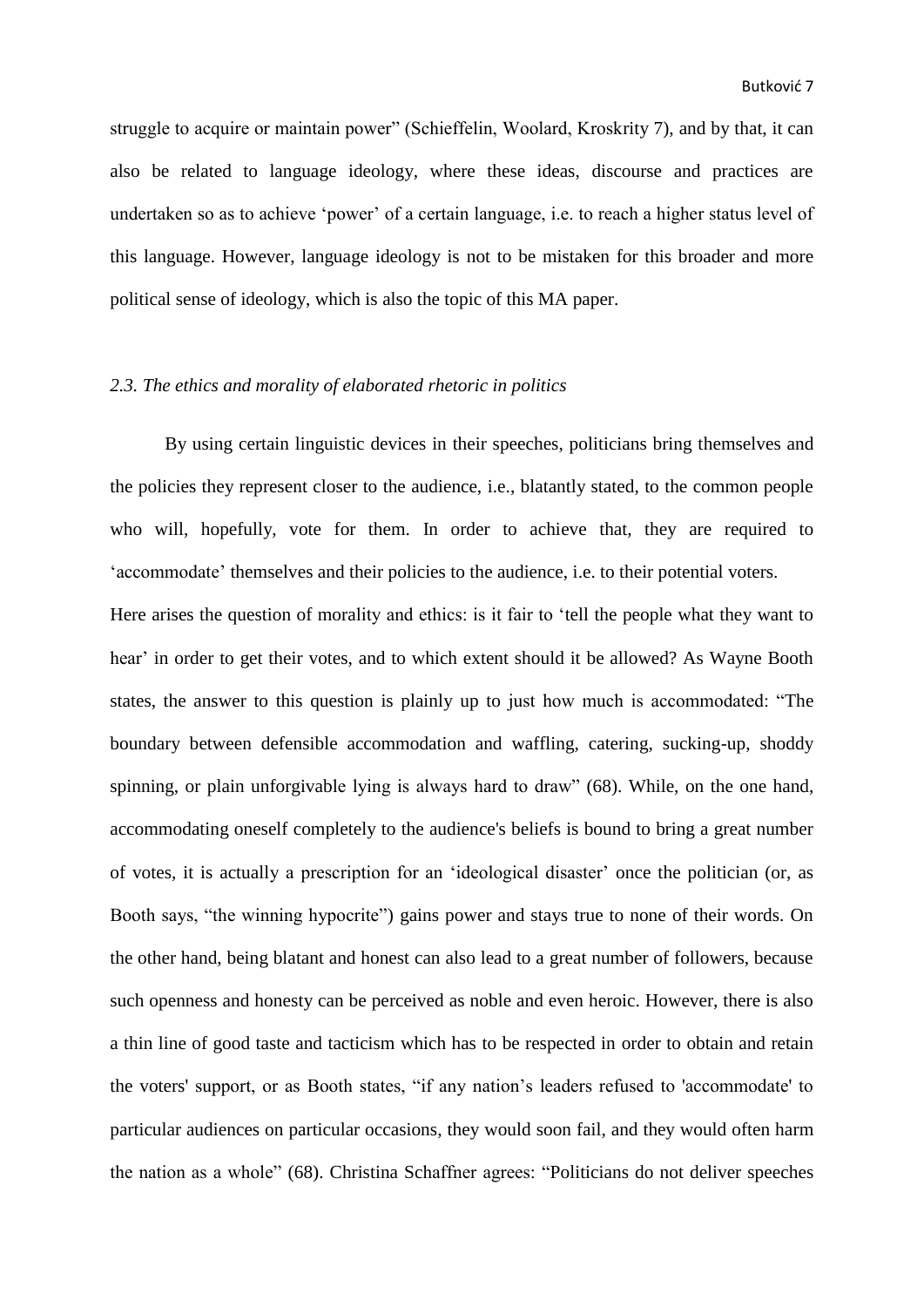as individuals, but rather as representatives of political parties, governments, or nations. In these conditions, they are limited as political actors as to what they can do and say and how" (3).

Therefore, a successful politician is, of course, supposed to be a successful spokesperson, but also (even more importantly) a competent and sensible leader. There is much more to being a successful politician than being a successful spokesperson, but the fact remains that it is precisely the speeches, i.e. the language, that is most commonly used as a means of expression. It is not enough to have an idea or to decide to carry it out, but also to achieve it through consent of the voters, and to constantly be careful not to betray their own principles or the principles of the voters who decided to give them their trust: "A vision is unlikely to be successful unless it complies with the values of a particular group. Followers will only believe in visions that are compatible with their value system" (Charteris-Black 21).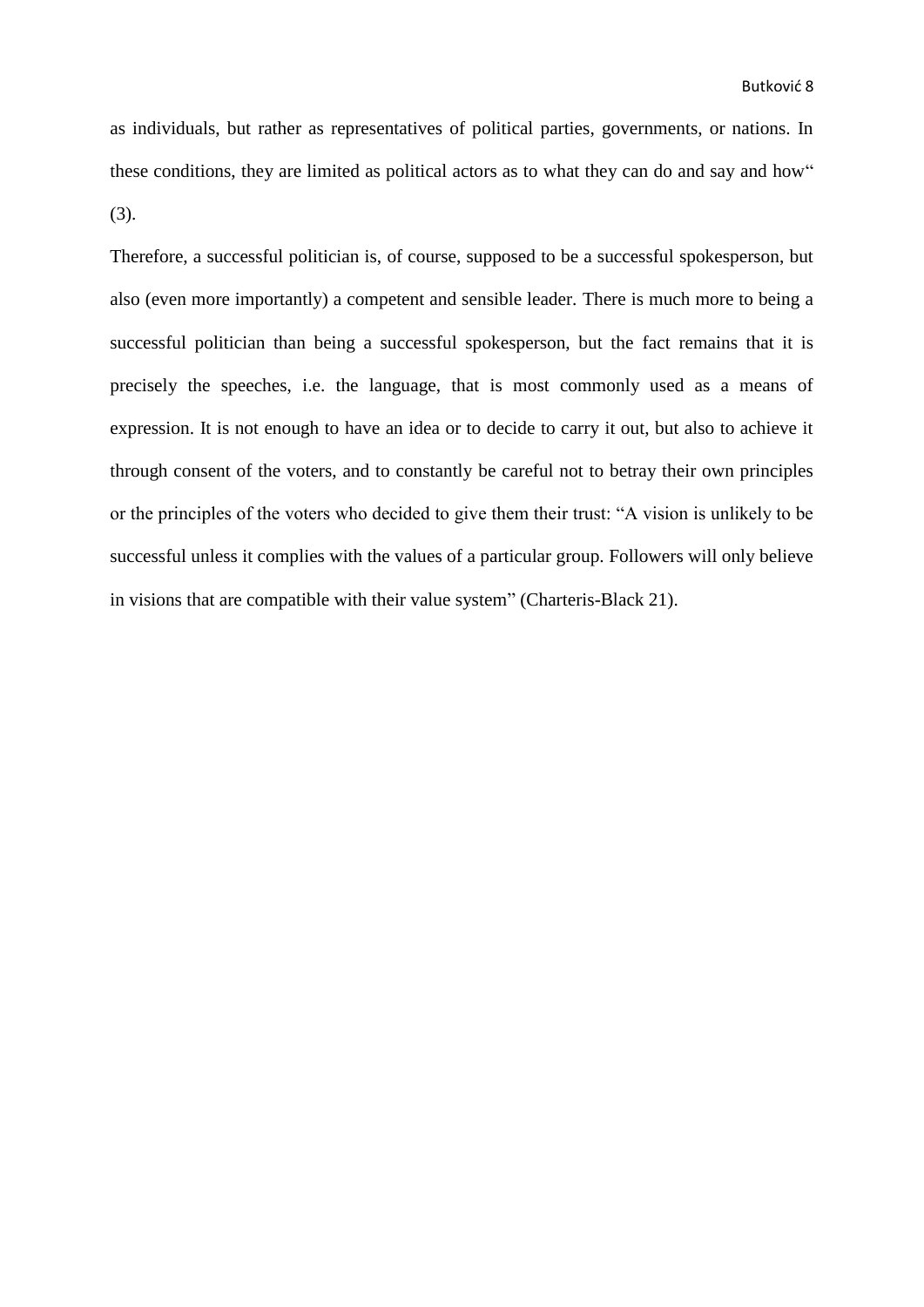# <span id="page-12-0"></span>**3. Linguistic devices commonly used in political speeches**

What politicians most frequently make use of is subtle use of refined rhetoric and elegantly persuasive language. This language must be impartial and unbiased and respect the rules of what is known as political correctness. Examples of applying political correctness are terms such as "*visually impaired, blended family* (households incorporating children from several relationships) and ethnic origin terms such as *African-American*" (Thomas 40). Although it does not represent an attempt to control or limit us in a radical way, it still replaces old terms for certain concepts with new ones and thus changes our perception of them. This is a proof that language actually does serve a role for steering people in a desired way.

As J. Joseph states, "man is by nature a political animal, but some take it to extremes and become politicians" (13). As he later argues, one of the qualities that a politician has to possess in order to be successful is the ability to speak well; to know how to express him or herself. It is important to be able and competent to perform not coercion, but consent; to make the listener think or believe what the speaker wants him to. What most politicians frequently resort to, and to which this MA thesis gives most of its attention, are presupposition, implicatures, rhetorical figures and (last but not least) extralinguistic means of communication.

#### <span id="page-12-1"></span>3.1. *Presupposition and implicature*

The main characteristic of presupposition and implicature is that we assert a certain state of affairs without actually asserting it directly, or as Jones and Stilwell Peccei regard it, "presuppositions are background assumptions embedded within a sentence or phrase, these assumptions are taken for granted to be true regardless of whether the whole sentence is true"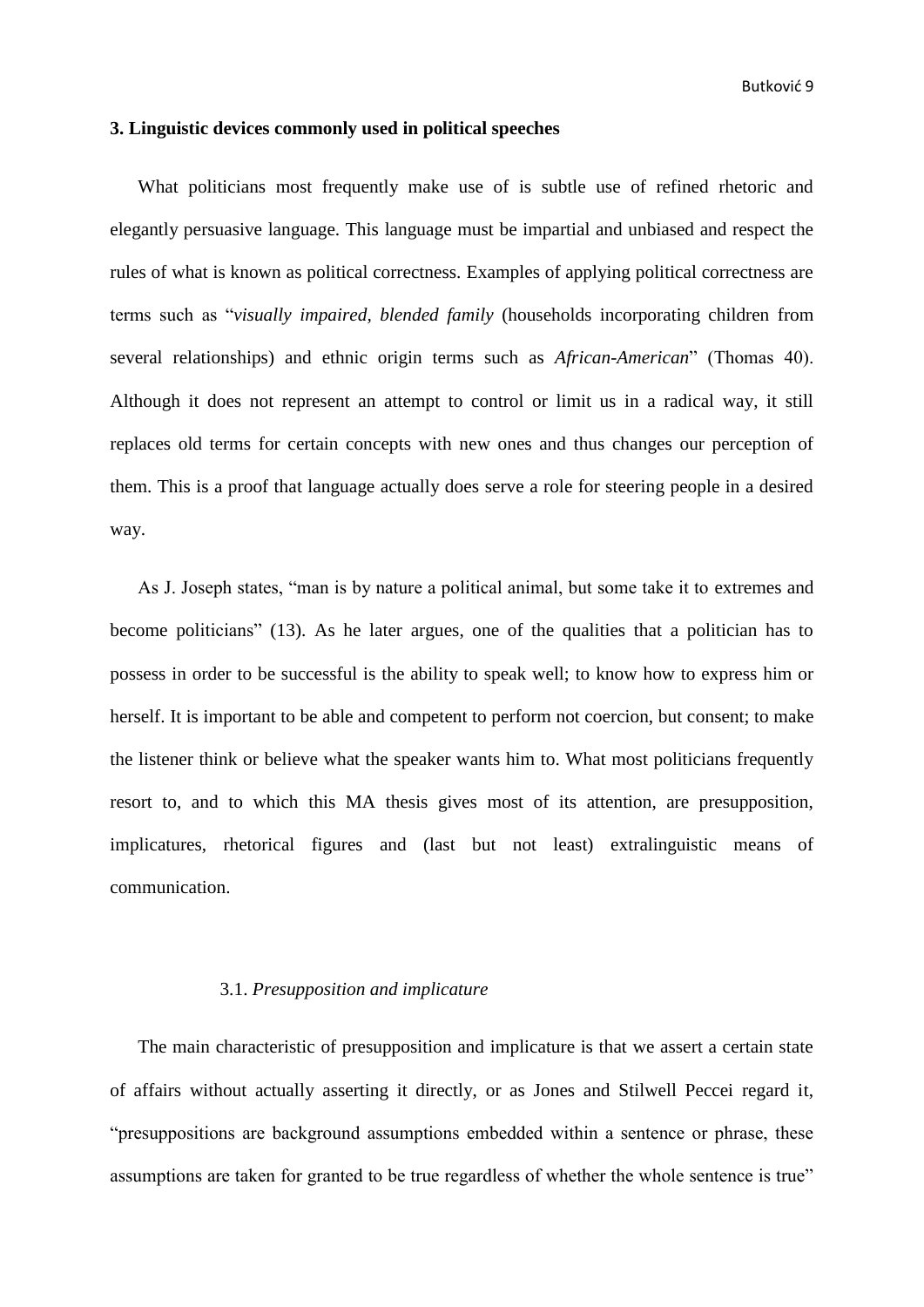(Thomas 41). For example, in the sentence *I like it that John is gone* the main presupposition is that John went somewhere and that he is not here anymore. However, if the sentence is negated and states *I don't like it that John is gone*, the speaker's attitude towards to presupposition is changed, but the presupposition that John left stays the same. This can be very useful in political speeches when politicians cannot avoid mentioning a certain event or problem, so they assert it, but in a way that does not put the emphasis on the problem itself, but on speaker's attitude towards it, their desire to approve it, etc. and many politicians do in fact use presuppositions very often.

Similar to presuppositions are implicatures, however they are not the same thing. To use a presupposition, the speaker does not have to have any shared knowledge with the speaker, but it is not the case with implicatures: "unlike presuppositions, implicatures operate over more than one phrase or sentence and are much more dependent on shared knowledge between the speaker and the hearer and on the surrounding context of the discourse" (Thomas 44). In order to clarify implicature, here follows an extract from an interview with Tony Blair:

"Journalist: The question is what freedom he has under the current inspection regime but we've discussed that already, I want to explore a little further about your personal feelings about this war. Does the fact that George Bush and you are both Christians make it easier for you to view these conflicts in terms of good and evil?

Blair: I don't think so, no, I think whether you're a Christian or you're not a Christian you can try perceive what is good and what is, is evil.

J: You don't pray together for an example?

B: No, we don't pray together Jeremy, no.

J: Why do you smile?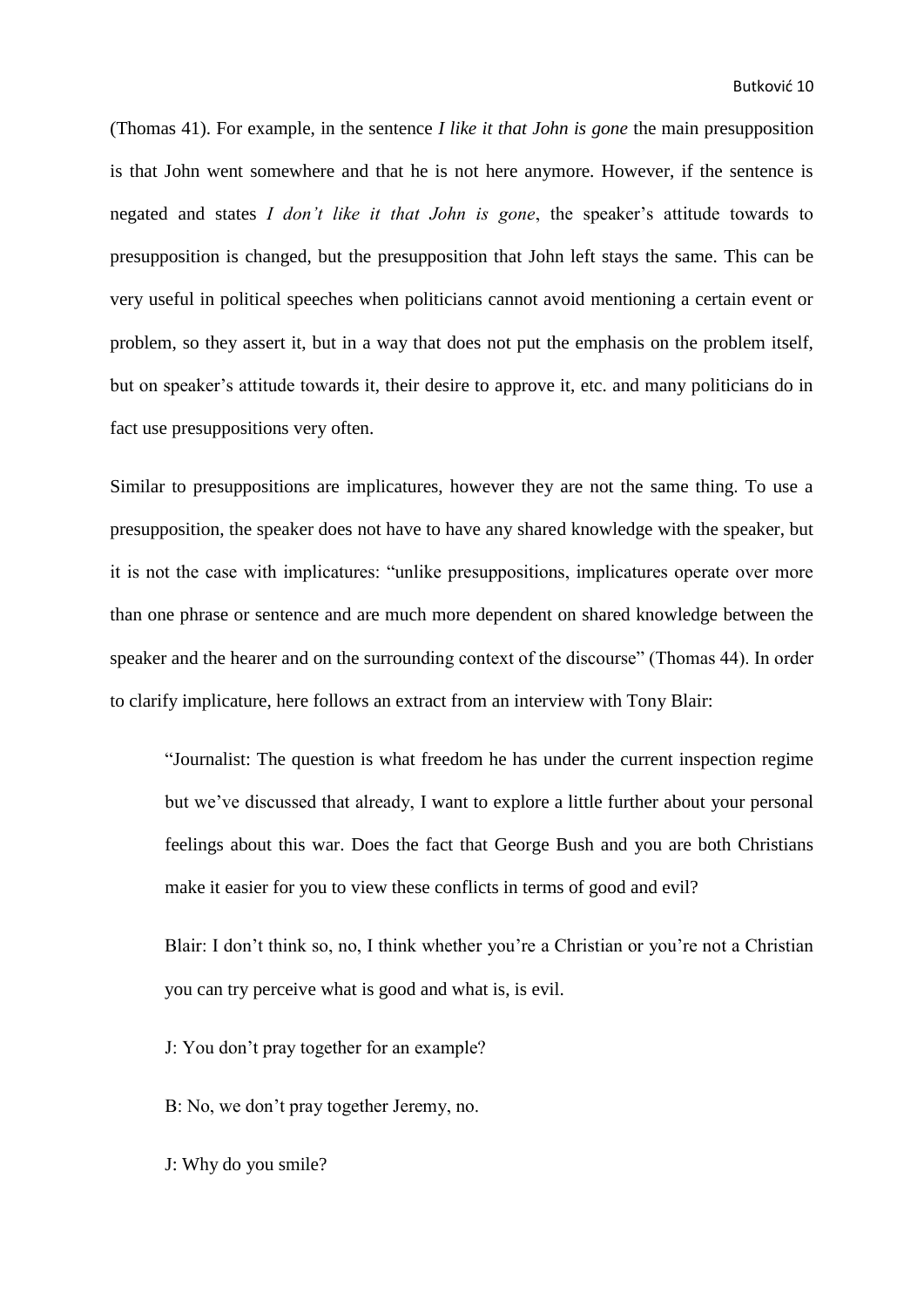B: Because – why do you ask me the question?

J: Because I'm trying to find out how you feel about it."

#### <span id="page-14-0"></span>*3.2. Rhetorical figures*

Rhetoric is commonly defined as the skill of elegant and persuasive speaking. Among implicatures and presuppositions, rhetoric figures (figures of speech) are one of the most commonly used tools in shaping political speeches in a way that is clear, but still subtle enough to lead the listener to the conclusion that he or she really believes and supports what they just heard.

The most popular figures of speech include metaphors, metonymy, analogy, euphemisms, parallelisms, and the famous "rule of three".

Both metaphor and metonymy are frequently used in the language of politics. As Adrian Beard simply explains it, "metaphor refers to when a word or a phrase is used which establishes a comparison between one idea and another" (30). This is the reason why they are particularly useful when politicians have to talk about some concepts about which their audience knows nothing about, or, if they do, their knowledge is often very poor. So, as Jones and Stilwell argue, it is very common to refer to economy as a machine ("That vast wealthproducing engine of the south..."), an argument as a war ("His criticism was right on target"), people as plants ("He is still green"), company as a ship ("I'm learning the ropes"), etc.

Although metaphor and metonymy are similar in nature, they are frequently mistaken for one another. The main difference is that, while metaphor is based on comparison, metonymy, on the other hand, is based on substitution, i.e. on substituting one element of a whole with the whole in total: "Metonymy involves replacing the name of something with something that is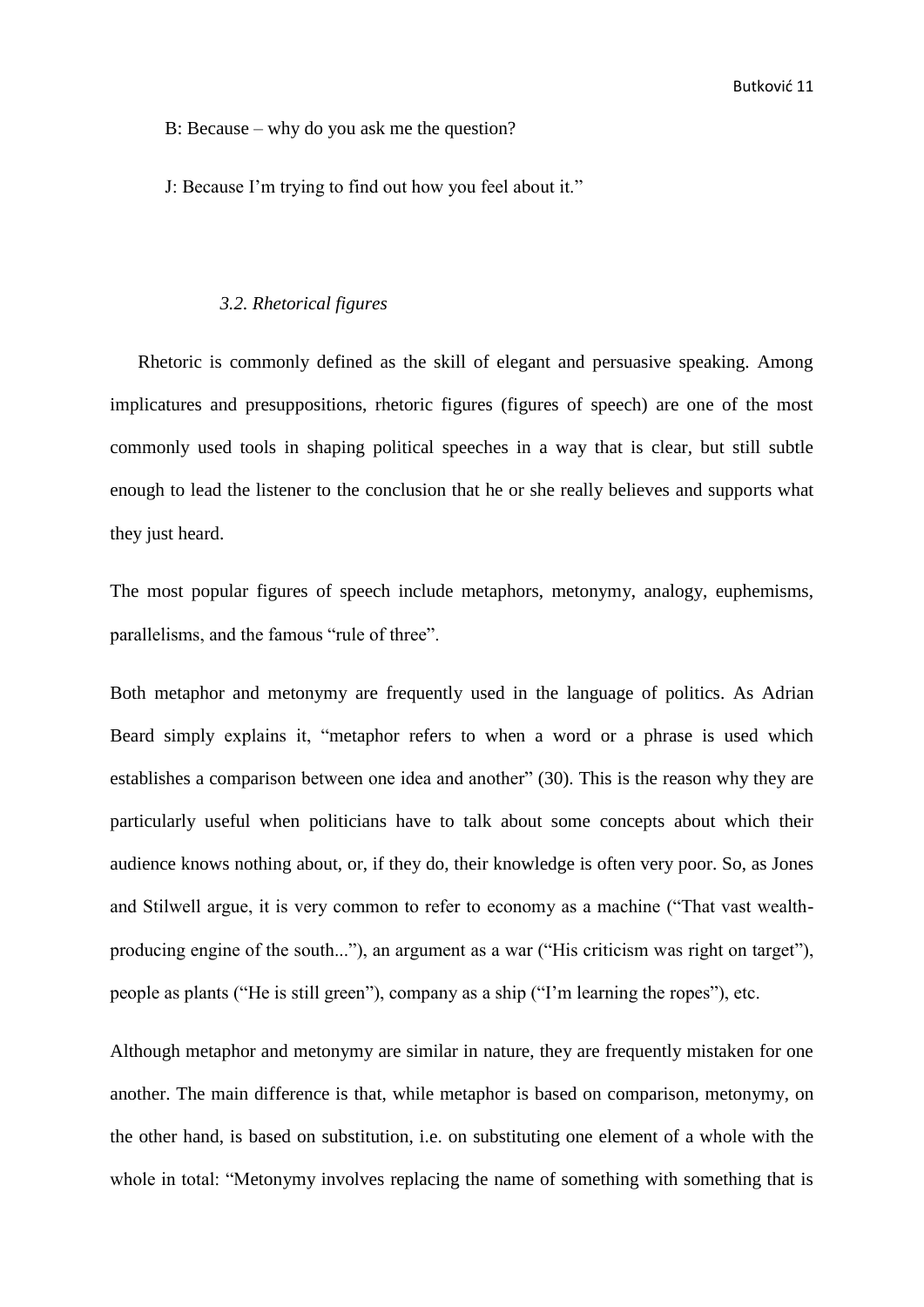connected to it, without being the whole thing" (Beard 30). So, for example, when referring to the President of the United States and members of his staff, it is common to use the term *The White House* (although it is clear that we are not referring to the building itself, but to the group of people who work there). The same rule goes for examples such as *The Crown* (when we are referring to a monarchist) or *The New York Times* (when we are actually referring to the journalists who write for the newspaper and not the newspaper itself), etc.

Although the second sentence does not imply that the interest in ancient cultures is the reason for travelling to China, the analogy which connects it with the first sentence does. In other words, it is redundant to repeat it because the analogy connecting the first and second sentence implies it. Because analogy is simple and brief, it is very convenient for politicians to use in their long speeches to achieve succinctness, but also to avoid saying or imply something that they choose not to be overt about.

Euphemisms are extremely popular with politicians, in relation to what was earlier described as 'political correctness'. Although they can come down to being the same thing, euphemisms are slightly different because they are more widespread than the political correctness terms and are used more freely; political correctness terms are used as the optimal terms that are supposed to be used instead of the derogatory ones, and euphemisms, on the other hand, are terms used to tone down the impact of the optimal term: e.g. we will say that our President passed away, and not that he died, or that the opponent army was disarmed instead of saying that they surrendered. This is very useful for politicians because they are aware of the fact that they do not represent just themselves, but frequently whole parties, policies and ideas, so they are required to connect themselves and everything they represent with the audience: "No rhetorical effort can succeed if it fails to join in the beliefs and passions of the audience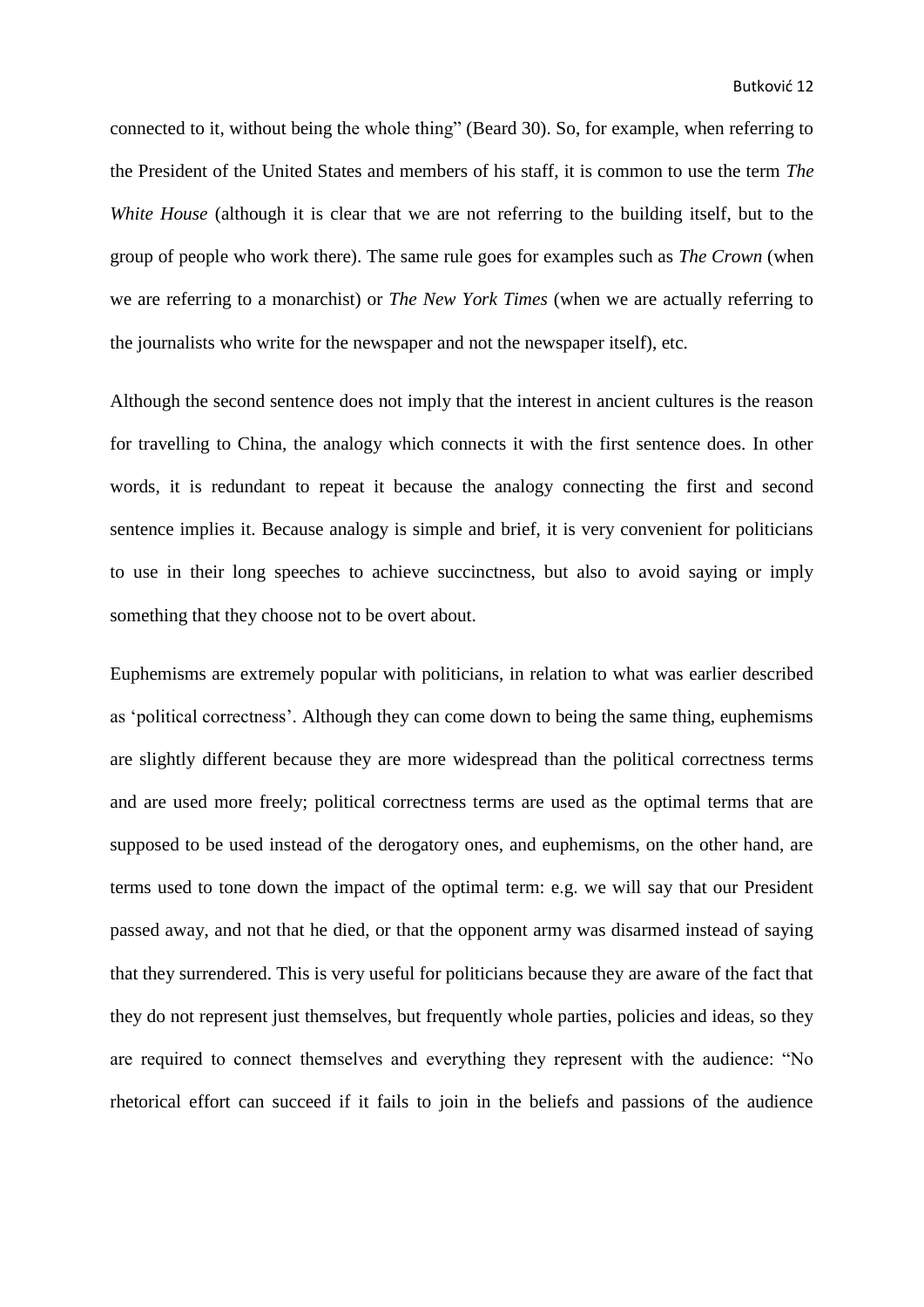addressed, and that almost always requires some 'accommodation,' 'adjustment,' or 'adaptation' to the audience's needs and expectations" (Booth 67).

Parallelisms in political speech are almost self-explanatory: they reinforce the message being conveyed, e.g. Winston Churchill stated in his speech to the House of Commons in 1940: "We shall fight on the seas and oceans, we shall fight with growing confidence and growing strength in the air, we shall defend our island..." This continuous repetition of certain words or phrases is purposed to reinforce the message which is being said. We could almost say that, while euphemisms weaken and moderate the statement, parallelisms do the opposite; they intensify it. Parallelisms are also known to be one of the most successful clap traps, a term about which more will be said at the end of this chapter.

The so-called 'rule of three' is basically the act of using trinity of terms as being the most pleasing in the aesthetic sense. As it is the case with the most of here mentioned rhetorical figures the rule of three is also not confined only to the sphere of political speeches; it is used in everyday communication, in student essays, in seminar papers, etc., simply because the three consecutive and semantically similar words 'seem nicer'; "The three-part list is attractive to the speaker and listener because it is embedded in certain cultures as giving a sense of unity and completeness" (Beard 49) .For instance, when wanting to leave a more positive impact on the hearers, the speaker (the politician) will more likely say that the new reform in the educational system is "useful, refreshing and positive" instead of simply saying that "it is a positive change". By doing so, the politician reinforces the idea and the emotion he or she is trying to convey.

The usage of pronouns is proven to make a difference in attitude of the listeners towards the speaker: the exchange of *I* to *we* and *we* to *I* (depending on the degree of involvement that the speaker wants to convey), usage of *us* and *them* (to reinforce the sense of unity), etc. To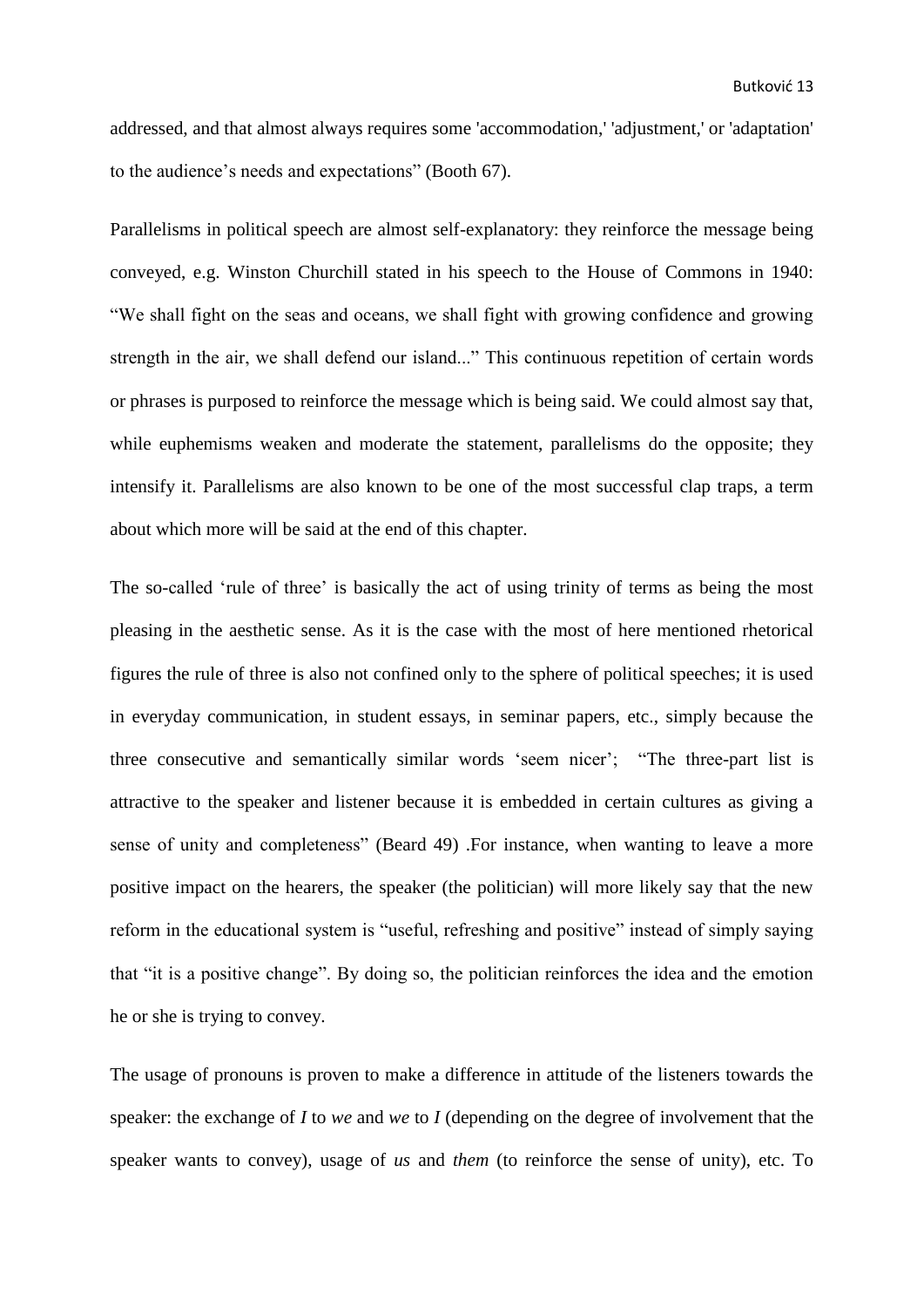exemplify this serves the speech of the former President of the USA, George W. Bush: "Great harm has been done to us. We have suffered great loss. And in our grief and anger, we have found our mission and our moment". By using the pronouns we and us, he achieves a greater level of involvement and hence greater level of compassion and unity among the members of the audience. Although this rhetorical figure is quite obvious to notice and read out, it is nevertheless very potent and frequently used.

#### <span id="page-17-0"></span>3.3. *Extralinguistic means of communication*

In order for the linguistic elements of rhetoric to operate, they have to be presented with credibility and authenticity. This is where the 'special skills' of the orators come to light. Even the best political speech is worthless if the person presenting it is unable to carry it out properly. A skilled spokesperson is, of course, required to possess some traits in character which are bound to give them more credibility, such as powerful voice, high eloquence, perceptiveness, highly developed social skills, etc. The best example for powerful orators could be Martin L. King or Adolf Hitler who possessed all of the above mentioned characteristics, which enabled them to connect to wide mass audiences. These audiences later became their supporters and followers, not just because their beliefs corresponded with Luther's or Hitler's, but because they were properly guided into consent. Those men spoke with passion and assurance, which was recognized by their audiences.

Although there is no doubt about the importance of the orator's charisma, there are also some 'tricks of the trade' employed by them which enable them to significantly better their performances.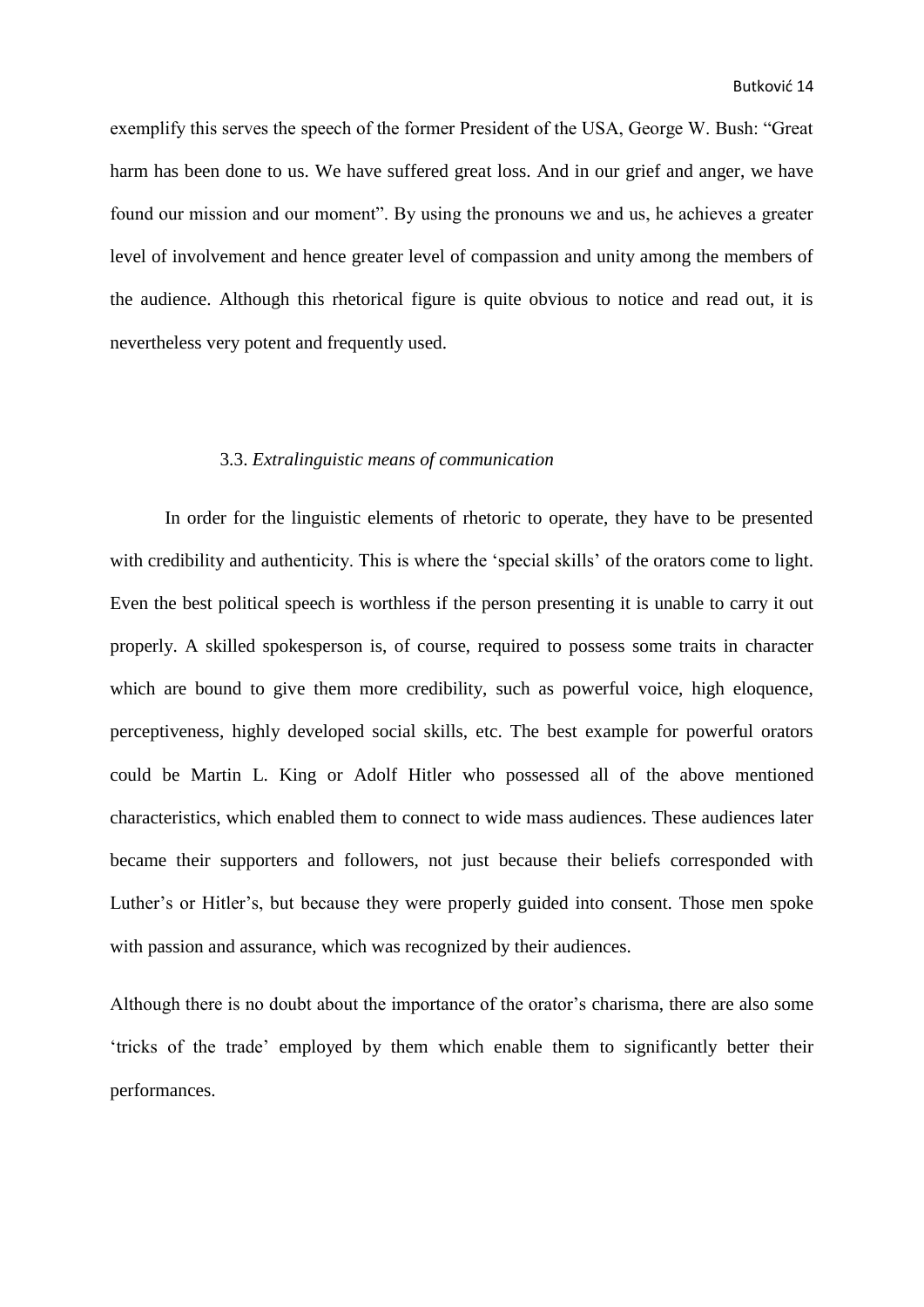There is an aspect of public speeches of which the orators are aware: the (oral) communication is unidirectional; the only person speaking is the orator. In order to give the orator feedback, the audience either claps or protests; that is their way of showing that they are listening. Even the individuals who are not listening or paying any attention whatsoever will also join in the applause or the booing because of the basic human tendency to be 'a part of the team': "We tend to feel very uncomfortable when, as members of a collectivity, we fail to co-ordinate our own behaviour with that of everyone else. (...). At public gatherings, there is thus considerable pressure on all those present to conform and 'go along with the crowd'" (Atkinson 37).

What Atkinson suggests is that, being aware of this, public speakers are very interested in getting feedback from the audience, whether positive or negative. This is understandable, because the whole point of their speech comes in question if no one is even listening. To make sure that they are receiving the desired attention from their audiences, the speakers take not only linguistic measures to capture the audience's attention, but also some purely extralinguistic ones. Although they can be said to prove as quite transparent in their purpose, they are nonetheless proven to be very helpful. Just to name a few, we are all aware of the speakers' scanning of the audience, dramatic intonation, or even an elaborated garment which can serve as their "trademark". Jonathan Charteris-Black agrees with Atkinson: "Many orators also like to use their facial expressions and body gestures to reinforce what they are saying. Leaders internally design a unique communicative style that differentiates them from rivals and is a prelude to leadership performance" (35).

Last, but not least techniques to be elaborated here are the already mentioned, so-called 'clap traps'. Although they cannot be said to be a subcategory of rhetorical figures, they are nonetheless very important and a very commonly used means of capturing the audience's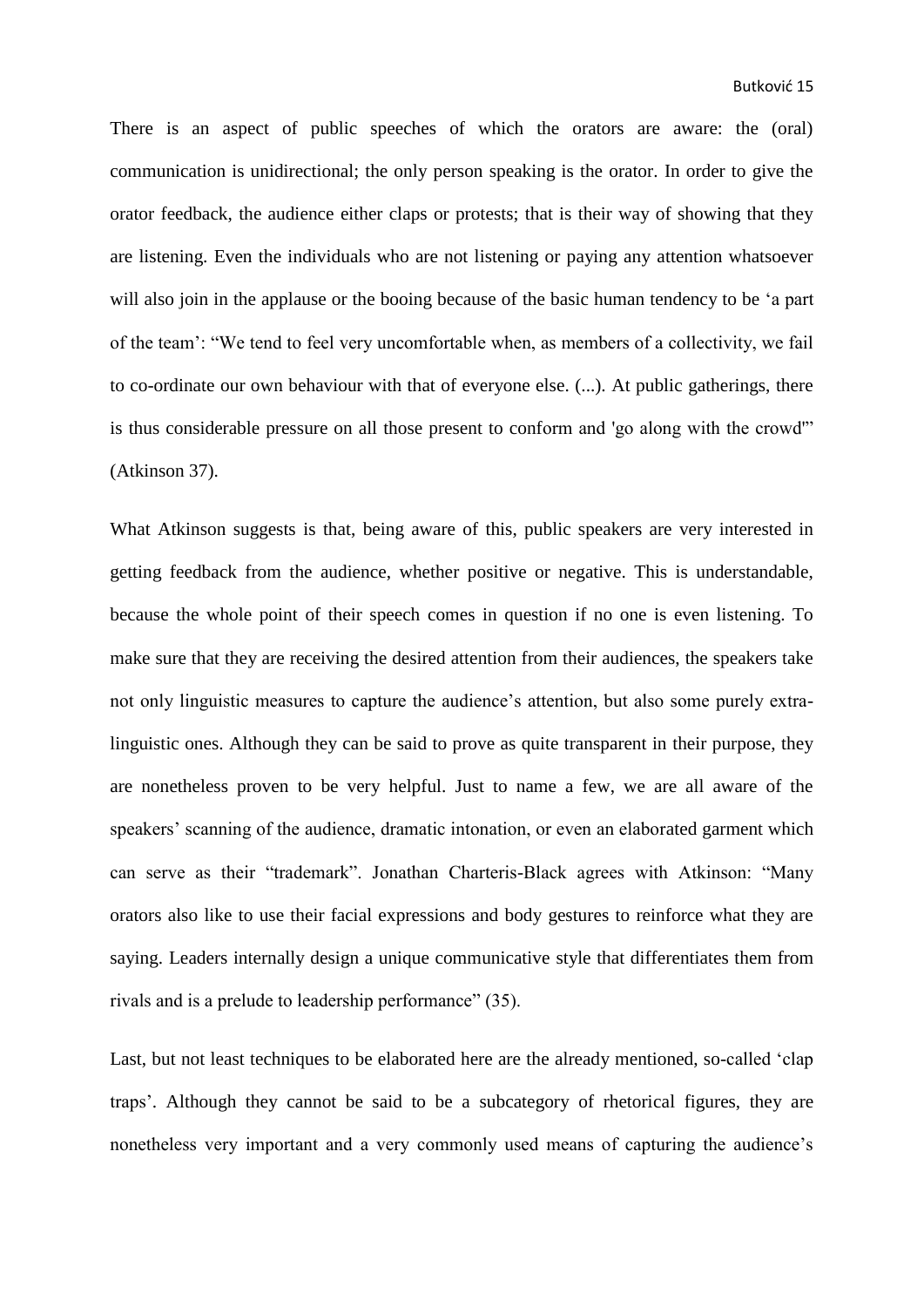attention by politicians. Atkinson's newly introduced theories and concepts were not unnoticed by his fellow scholars and other scientists in this field of scientific research; they were in fact (mainly) approved of and adopted in the subsequent works of, Adrian Beard, who uses Atkinson's terminology in the clarification of the phenomena in question in his own work: "A clap trap is a trick, device, or language designed to catch applause" (49). A successful claptrap, as he further explains, is supposed to provide the audience with signals which signalize both that they should applaud and when they should start doing so and it is always constituted out of more simultaneous techniques. This is partially achieved by the content of what an orator says, and partially in combination with the timing of what he says, as well as with other rhetorical figures, like metaphors, metonymy, intonation, etc. For example, George W. Bush combined the usage of the pronouns we and us with dramatic intonation and slower pronunciation (timing), which ultimately lead the audience to applause.

Atkinson's newly introduced theories and concepts were not unnoticed by his fellow scholars and other scientists in this field of scientific research; they were in fact (mainly) approved of and adopted in the subsequent works of, Adrian Beard, who uses Atkinson's terminology in the clarification of the phenomena in question in her work *The Language of Politics*.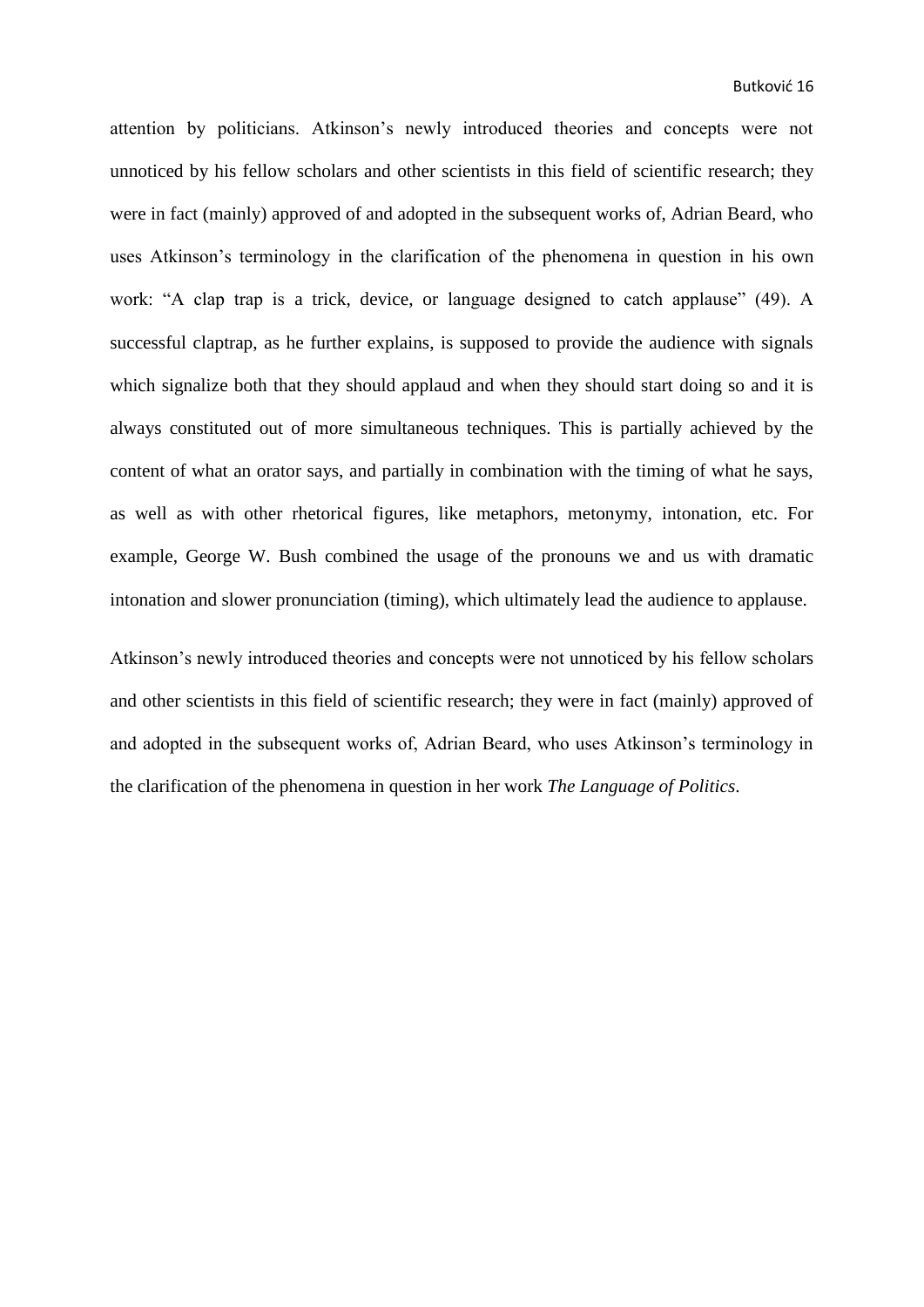# <span id="page-20-0"></span>**4. The Politics of George W. Bush and Barack Obama**

In order to acquire a full comprehension of not only the rhetorical devices used in the speeches of George W. Bush and Barack Obama but also of the reasons why those particular rhetorical figures were used, it is necessary to be familiar with these politicians. It is useful to have knowledge of the characteristics of the political parties they belong to, but above all, it is essential to have the knowledge of the policies which these two politicians advocated. The political position which a politician decides to advocate is the result of the above mentioned factors: the individual views and the views of their party. As already noted, a politician chooses the rate and degree to which he or she gravitates to each of the factors; a successful political leader is supposed to be able to achieve a balance between personal desires and inclinations, the views of the party and the desires of the (potential) voters. In this chapter, the policies of George W. Bush and Barack Obama will be presented and described so that a basis is provided for the analysis of their linguistic choices in the subsequent chapter.

#### <span id="page-20-1"></span>4.1. *George W. Bush: The Republican*

After having won the elections for the  $43<sup>rd</sup>$  President of the United States of America, George W. Bush and his staff opted for a more conservative, Republican manner of running the state in comparison with his predecessor Bill Clinton (although the democratic view predominated again eight years later with the victory of Barack Obama). This meant, of course, a less liberal political atmosphere.

However, within a party there is also always more than one political stream, and these different streams are united 'under the wing' of one more general party whose principles correspond more or less to the principles of these streams. In much a similar manner, there are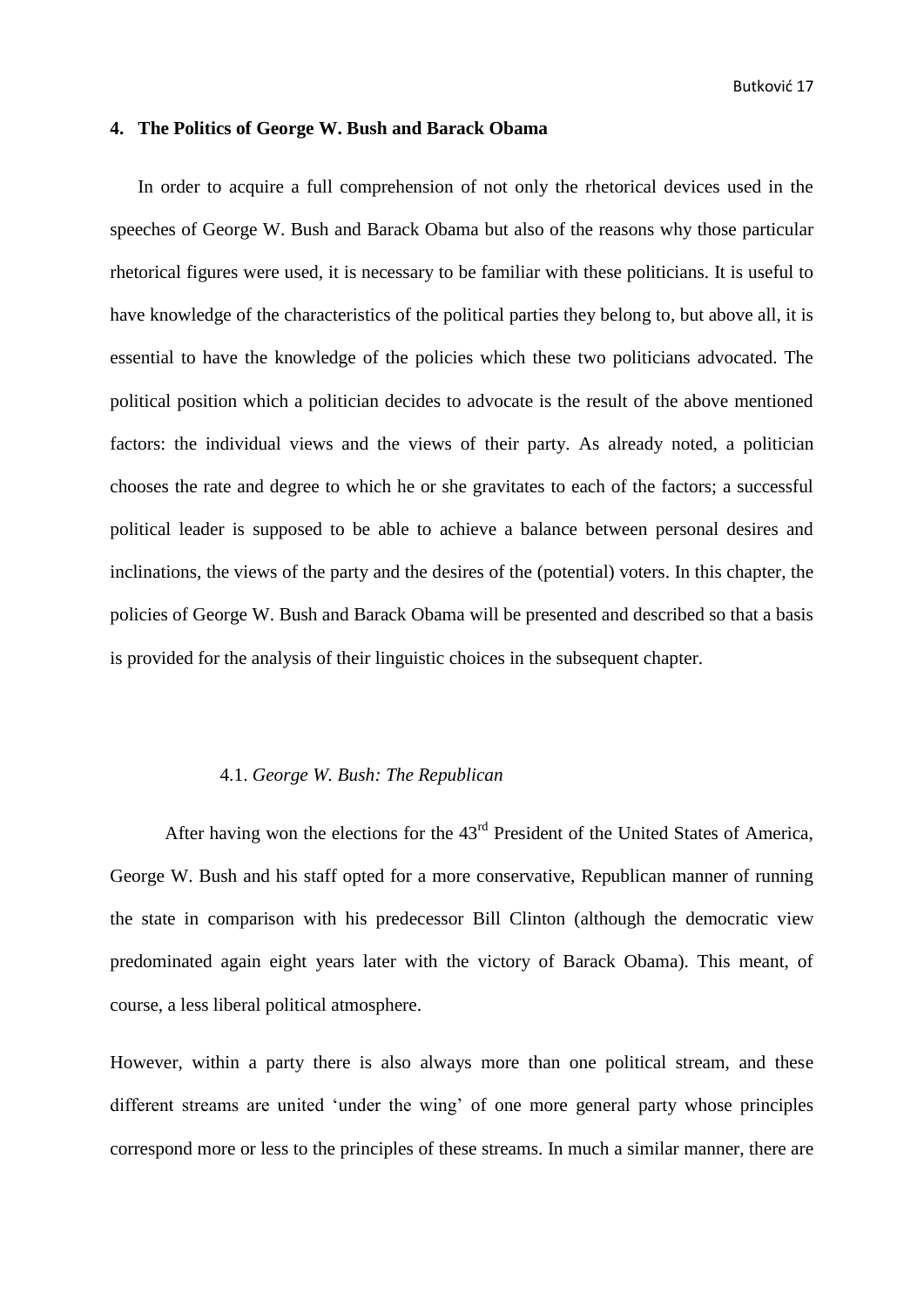also individual politicians as separate personalities, who differentiate themselves from one another by their own sets of beliefs. This leads to the conclusion that, when a Republican wins the elections for the US Presidency, this candidate will, of course promote the values of their party, but also their respective political agenda and beliefs. According to Shareef, for George W. Bush this meant, along with promoting the values of his Republican Party, employing a harsher foreign policy, not only to demonstrate the dominant position of the USA in the world, but also as a preventive act of intimidation to the terrorist circles in the Middle East (69).

The sphere of international relations was the one which marked his presidency, although he and his staff were also active in some areas of internal affairs, such as education and economy. However, when we look back on the time when George W. Bush was the US president, the first associations that come to mind are the terrorist attack on September 11, 2001, as well as the subsequent war in Iraq, and the horrific aftermath of the hurricane Katrina in 2005.

It has to be noted that George Bush Jr. won two mandates, which implies that the people of the USA were not dissatisfied with him. However, it seems that Americans were not completely satisfied with his way of running the state, either, and that this dissatisfaction accumulated for a longer period of time before it reached the point of deciding that they were not so happy with him after all. This dissatisfaction is understandable. Firstly, many lives were extinguished in the attack at the World Trade Centre in 2001, and even more lives were affected by this attack. It was an event that shook up not only the United States of America, but the entire world. The Government of the USA decided to react swiftly and to declare a war on Iraq and Saddam Hussein; US troops were summoned and sent off to fight in Iraq.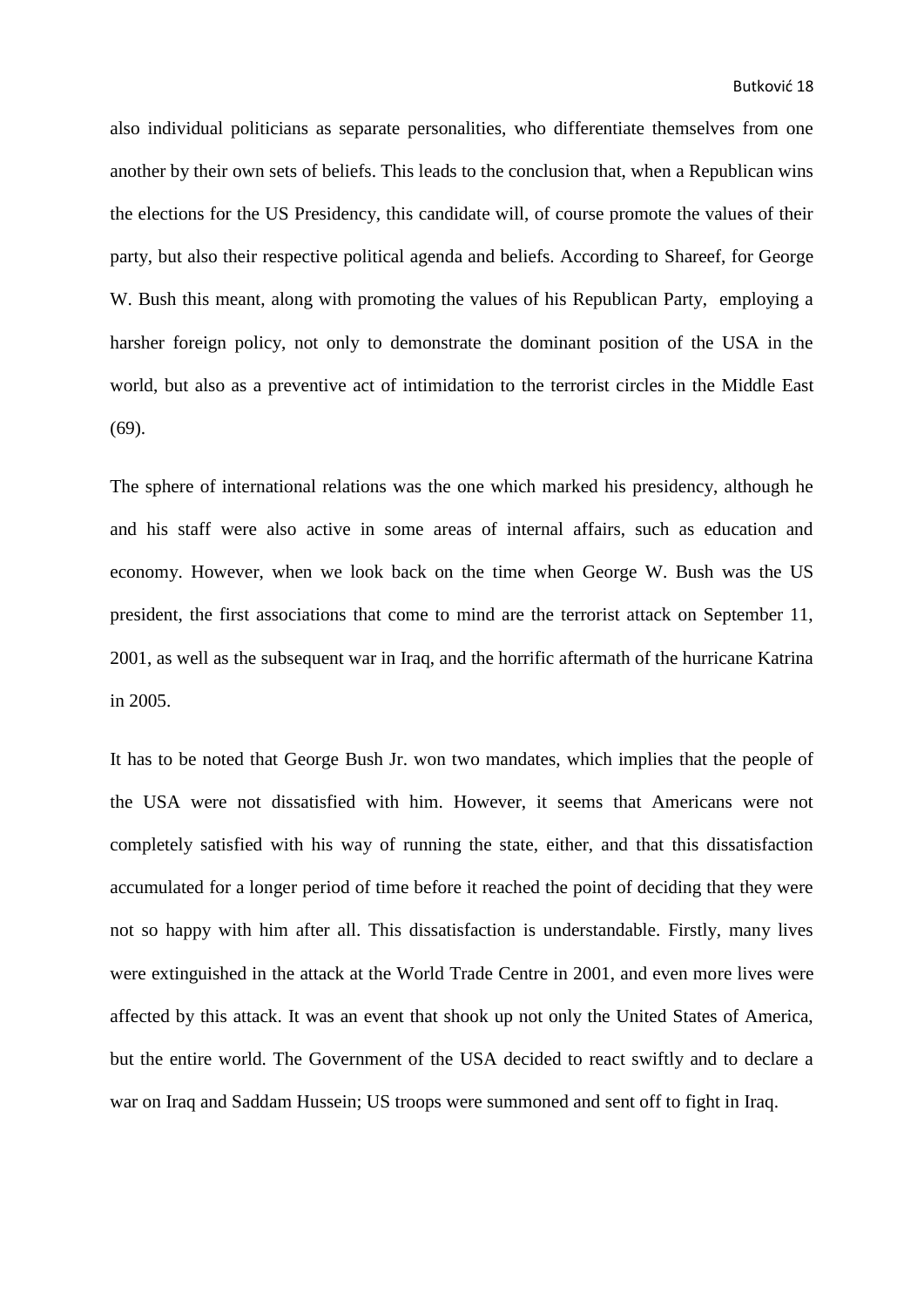These events raised enough questions and scepticism already and George W. Bush and his staff were under more pressure by the American citizens, journalists and political opposition. Firstly, many asked themselves how it was possible that the Al-Qaeda, a terrorist organization that was known to be active for years, was in the state of performing such a well-planned international terrorist attack. The suspicion and distrust that arose concerning these matters came to be major stepping stones in the relationship between the American people and America's governing bodies. A further question, which widened this chasm, asked not only by Americans, but also by many people around the globe, was: if it was Al-Qaeda and its leader Osama Bin-Laden who attacked the World Trade Centre on September 11, 2001, then why did George W. Bush proclaim war on Saddam Hussein and Iraq? Jonathan Schell, a respected political journalist, states that, although the war in Iraq was named as 'War on Terrorism', it had other hidden agenda as well, and not only to repress terrorism: "It was to be both act and warning—both removal of a concrete danger and demonstration to the world of what awaited governments that sought WMD in defiance of American wishes or that otherwise displeased the United States (6)". The distrust and suspicion further grew into resentment and antagonism as many American soldiers were subsequently ordered to leave their homes in order to fight in a war in Iraq and Afghanistan; a war in which they themselves were not even sure who the enemy was and what the purpose of this war was. It was understandable for Bush and his staff to take such measures, if not because out of sense for righteousness or anger, then out of fear of being seen as lenient or lacking initiative. Leffler agrees: "they had reason to think that nothing they could have done could have averted the attack, but this did not mean that they could escape a sense of guilt over their own culpability (194)". This implies that this invasion in Iraq was an act of fear, a fear of being seen as indifferent to the suffering of the people of the USA. However, as is the case in other similar situations, it would have been advisable for Bush and his government to take into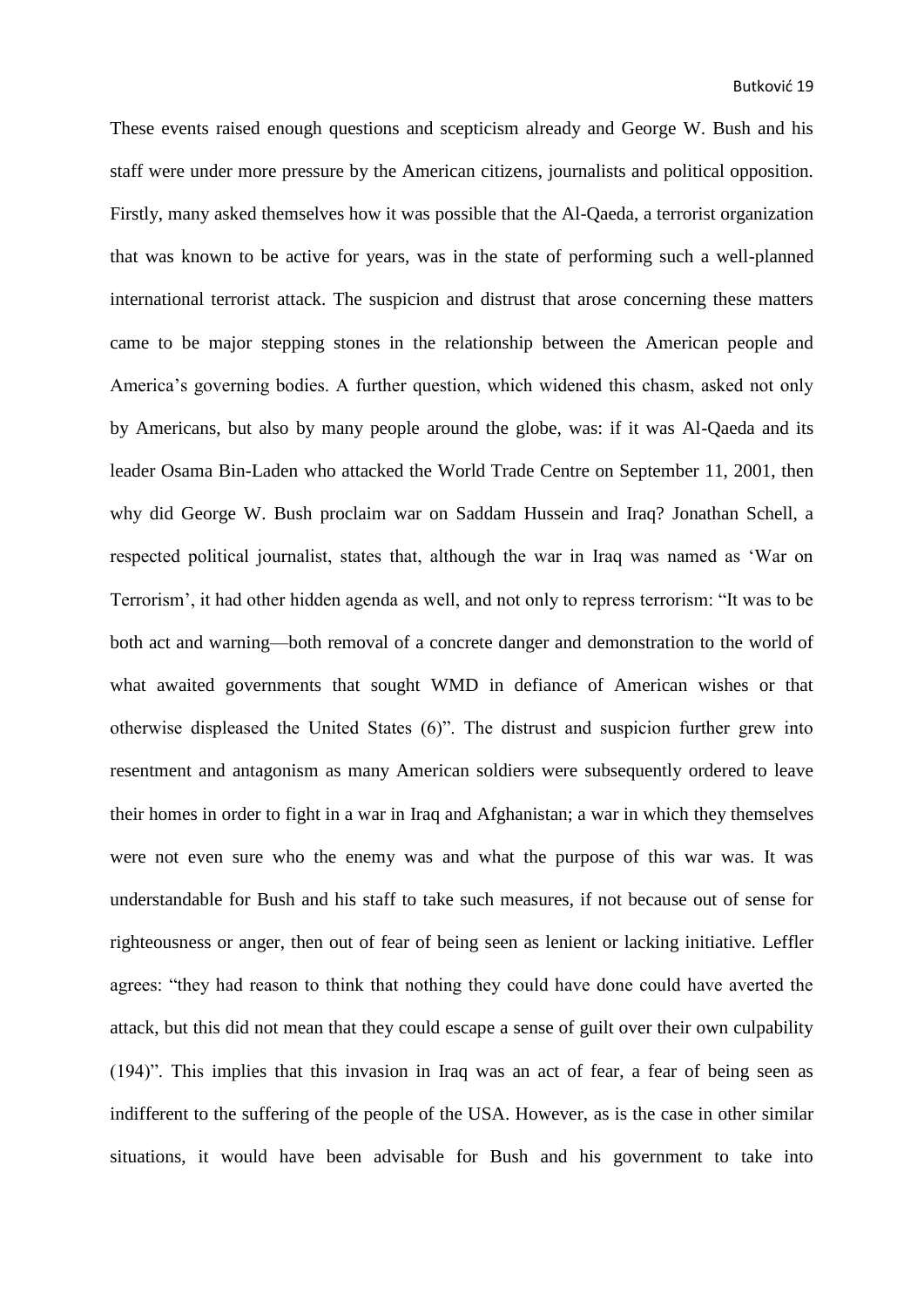consideration that, while Americans were undoubtedly outraged by this terrorist attack, it was in no one's interest to bring even more deaths and misery to the people of the USA.

George Bush's popularity among Americans was in steady decline, ultimately solidified by the hurricane Katrina in 2005 and its aftermath. The backlash of the hurricane was daunting, victims were many and George Bush and his government failed to atone for this. The people of the United States of America were struck hard by affliction within five years, which is a short time period. They felt they were in need of change, of something or someone who could restore their hope, peace and unity, and this is where Barack Obama came into the picture.

#### <span id="page-23-0"></span>4.2. *Barack Obama: The Democrat*

After an eight-year-long mandate of George W. Bush, marked by sternness and a high mortality rate, Barack Obama and his promoted policy seemed like 'just what the doctor ordered'. He was everything Bush was not: a Democrat, a pacifist, a man of multiracial heritage, 'one of their own'. He has won Americans over by "opposing to the war in Iraq from the start" (Go 18) and by promising them balance and unity, which was exactly what they lacked. In his presidential campaign (and even before it) he repeatedly emphasized his multicultural and multiracial background, his deep faith and Christian religion, his ascent from a middle-class boy to a Harvard-graduate (Pedersen 24), and finally to a politician and a candidate for the President of the USA. He presented himself as the embodiment of the American dream, as a representative of so many people in the USA who are chasing this same dream; he has shown them through his own example that 'if there is a will, there is a way'. He inspired them to be one nation made out of many different races, cultures, races and religions.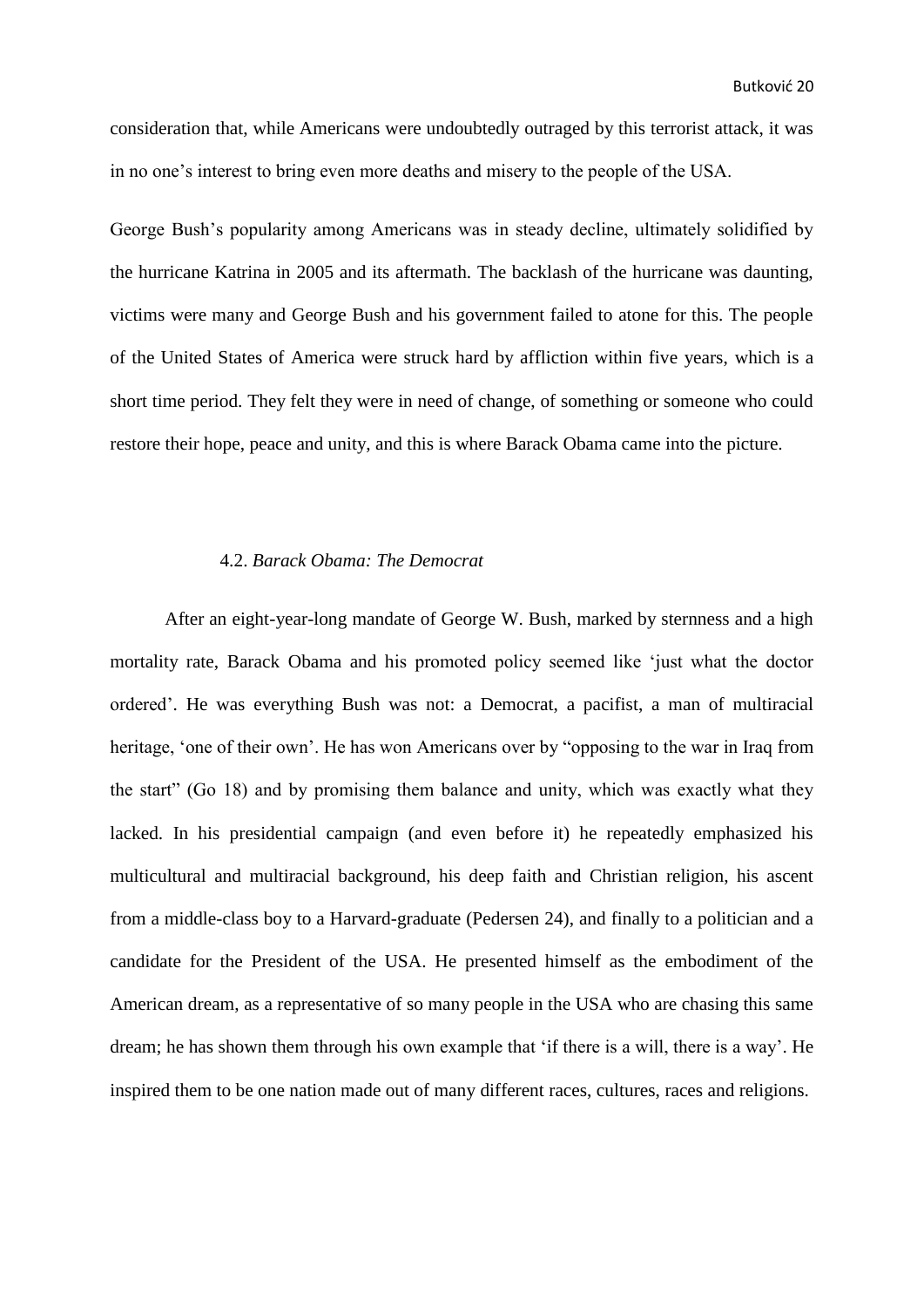Of course, Obama's campaign was not successful only because of the fact that the Americans saw 'their savior' in him; he naturally proposed some crucial reforms and changes in the economy, foreign policy and social issues which Americans felt were needed. Many of these promises were kept when he came into power, and that is something the people of the USA remembered and recognized. However, it can be said that he owes most of his popularity to the way how he chose to represent his policy and himself, which was admittedly a very intelligent choice. Whether he was truly representing himself and his views or just creating an illusion, a picture of this loveable 'everyman', we will never know, but the fact is that he was credible enough in it to ensure himself eight years in the White House and provide United States of America a wholly different political atmosphere from the one George W. Bush promoted.

In the following chapters we will see that these two presidents were in fact very different in the way they governed their country, and just how deep these different policies go: they are represented in their public speeches, too. The statistics behind the analysis of the speeches by Bush and Obama show that it cannot be accidental that some linguistic choices are incorporated in these speeches and that the represented policies and politics are even incorporated in the way they speak and in their linguistic choices. Politicians build their reputation and recognizable persona not only upon the policies they promote, their reforms and political moves, but also upon every other imaginable level, which includes even the way they speak and express themselves.

This is the point where the initial statement that politics is present everywhere comes into a much more specific context: just as we (consciously or not) make a political choice in the grocery shop or in the choice of our television programme, so do politicians make political choices in every move they make and in every word they say.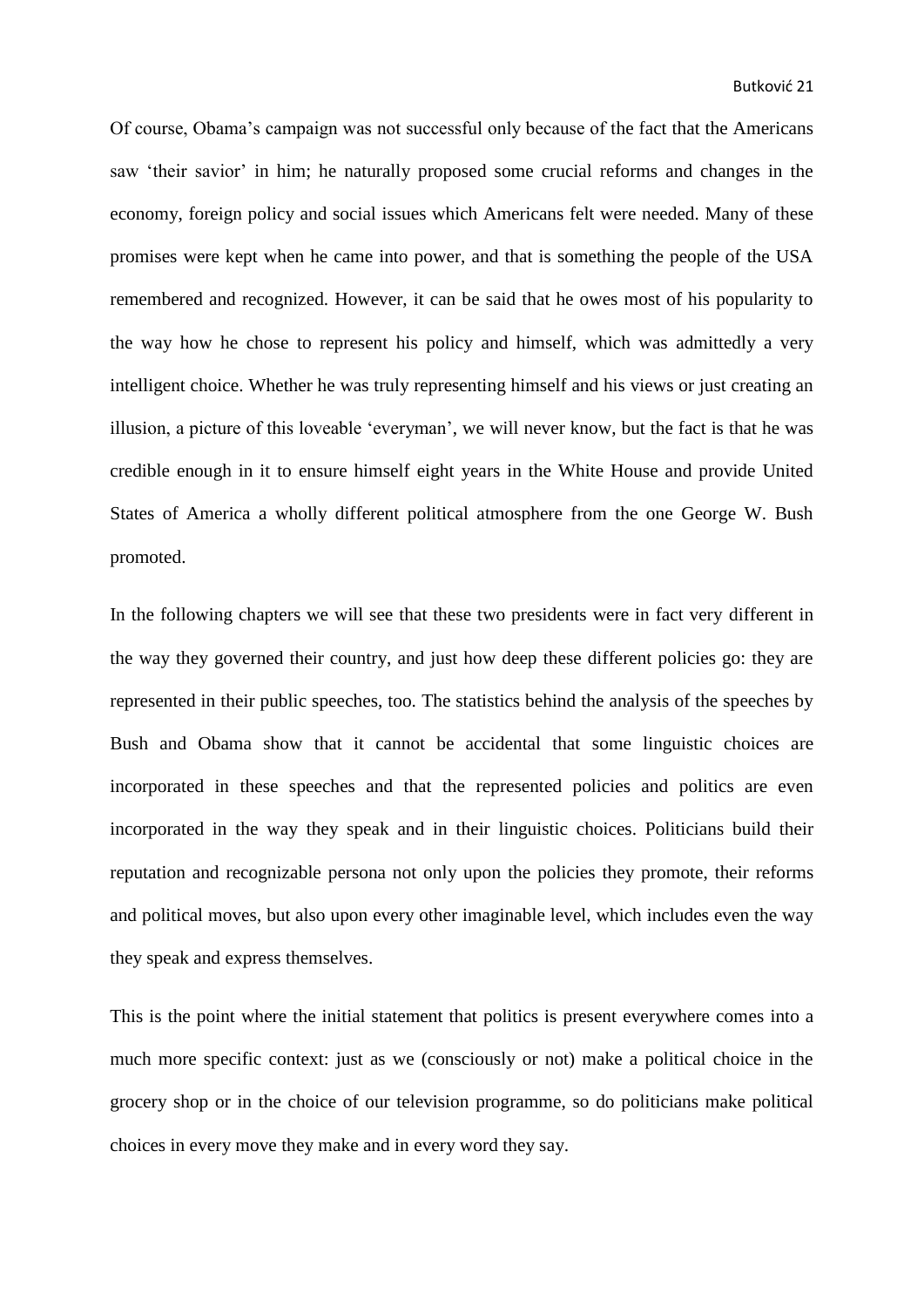This chapter has showcased the political agenda and programmes which George W. Bush and Barack Obama promoted. It also suggested that there is a connection between the promoted policies and the linguistic choices being made as a means of promoting these policies. In the following chapter an attempt will be made to show this premise as true.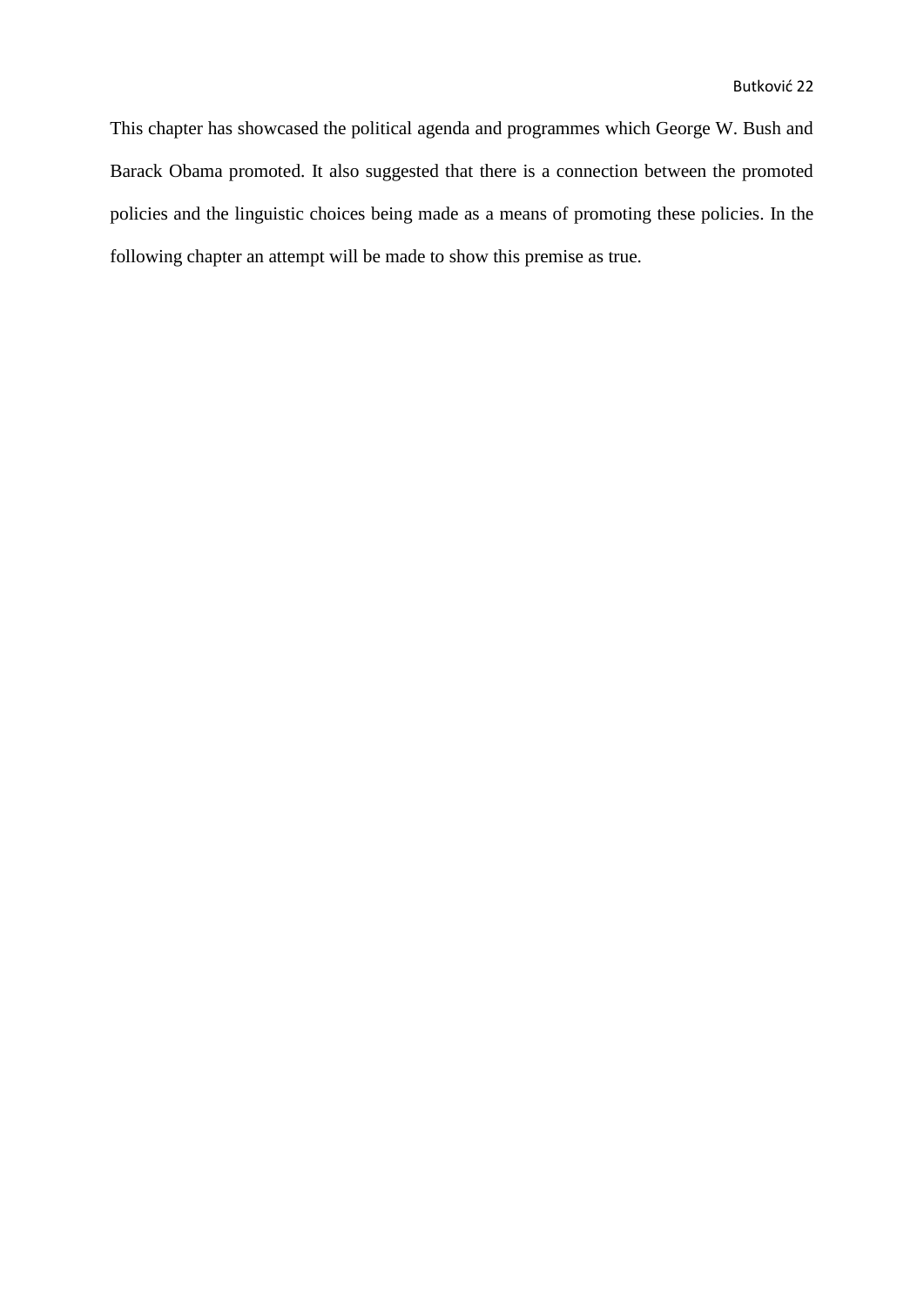# <span id="page-26-0"></span>**5. The Rhetoric of George W. Bush and Barack Obama**

As noted in the introductory part of this paper, rhetoric is one of the most commonly and most frequently used means of reaching political agreement through consent. To achieve this, the rhetorician (or in our case, the politician) has to be able to reconcile the interests of the audience (i.e. the potential voters) and the interests of their political party, and, of course, their own individual interests. The extent to which the speakers fall under the influence of their party or tend to adjust their views to the views of the general public dictates how much they will be seen as honest or dishonest, truthful or deceitful etc.

The key word to rely upon here is trust. Whole ideologies, political parties, politicians and their personalities are created upon it. Trust is the main tool of achieving political consent. It is the notion of trust that evokes hope, optimism and sympathy among broad audiences. These broad audiences later become the voters supporting these ideologies and policies, and most frequently not because they are completely satisfied with their current situation or because the proposed reforms and programmes meet their needs and wishes to the fullest, but because there has come to establishment of trust and these people are thus ready to 'work on the relationship' and compromise: "Trust arises when those who sacrifice are confident that in the long run their interests will be addressed. Because no political decision can serve everyone's interests, the losing group needs to be shown that their turn will come" (Olmsted 130). The reason why one of the parties in this "relationship" is ready to compromise is exactly the established trust, which is established because of the integrity, reliability, and good will of the politician to make changes. All of these qualities are best showcased in their political speeches, i.e. in their competence in rhetoric. Rhetoric is the corner stone to the establishment of ideologies, and ideologies are the corner stone to the establishment of legitimacy and righteousness. Johnstone and Eisenhart are of much the similar view: "An important tool in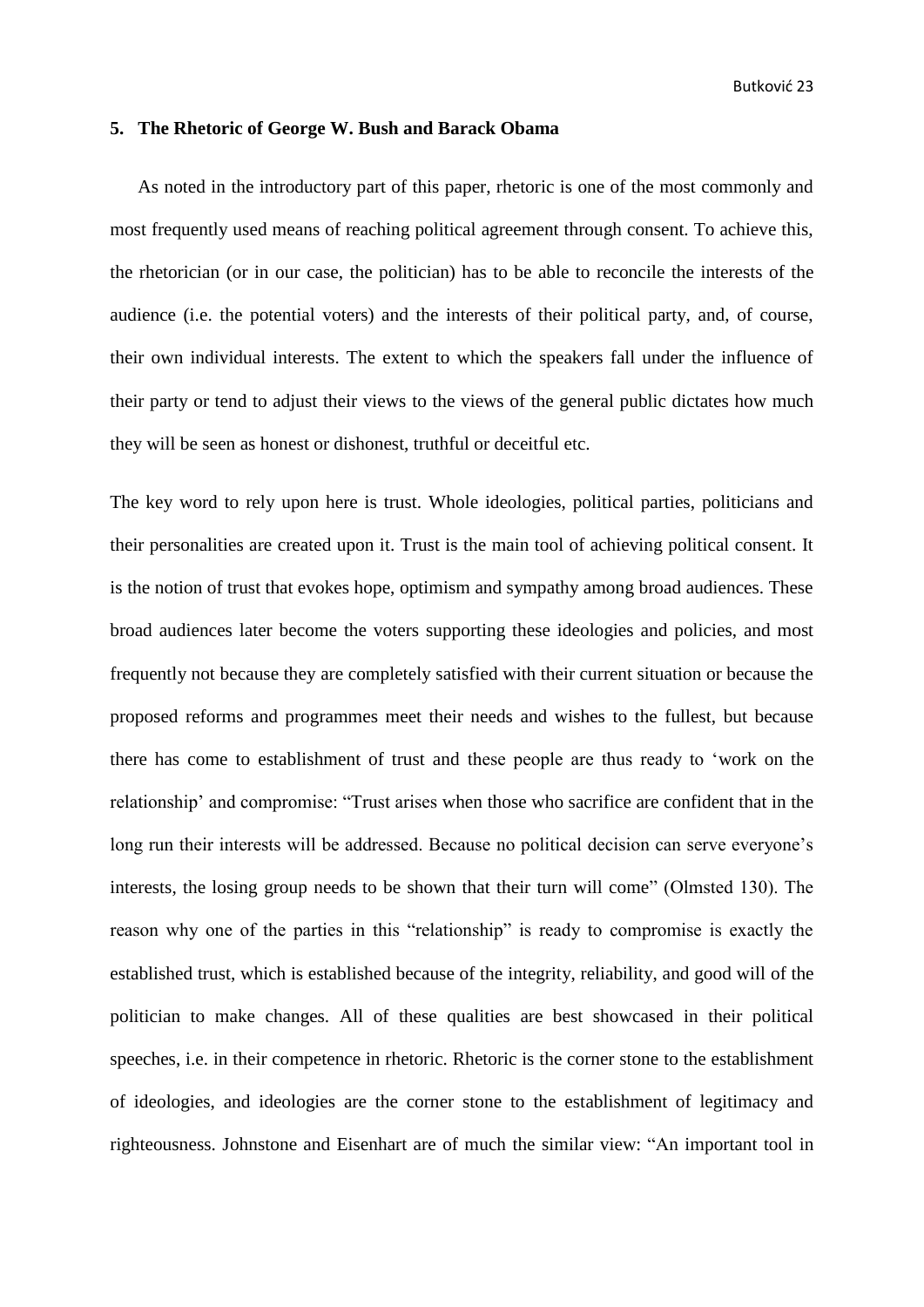achieving legitimacy is the reliance upon well established ideologies – those beliefs and representations that are shared by the members of a community and that act as providers of meaning for their everyday practices" (34).

## <span id="page-27-0"></span>5.1. *Methodology*

Seeing as George W. Bush and Barack Obama promoted different ideologies and engaged themselves in different areas of the political life of the USA, it is interesting to see just how much this corresponds with their rhetorical styles and linguistic choices. In order to support the claims made in this paper, a corpus of twenty speeches has been retrieved from online databases presidentialrhetoric.com and americanrhetoric.com; ten speeches by George W. Bush and ten by Barack Obama. In these speeches, special attention was given to the identification of the rhetorical figures described in the third chapter of this paper. Seeing as metaphor and analogy can be considered as 'a separate case' (being the most commonly and elaborately used linguistic device), all the metaphors, analogies and implicatures found in these twenty speeches have been divided into thematic groups which are related to different notions, such as war and peace, time and history, life and death, light and dark, etc.

The reason why this paper elaborates metaphors and implicatures not as separate rhetorical figures, but together, is that there have been many cases during the analysis of the speeches where it was very difficult to tell whether the speaker was using metaphor or implicature. The difference, although clear-cut in theory, is not such in practice: rhetoricians (and politicians especially) like to take one concept and then permeate it through the whole paragraph, or through the whole speech. This is why it seemed more reasonable and more purposeful to regard metaphors and implicatures as the same body. The purpose of this paper is to show how rhetorical devices affect the listeners and how they represent the speakers, and not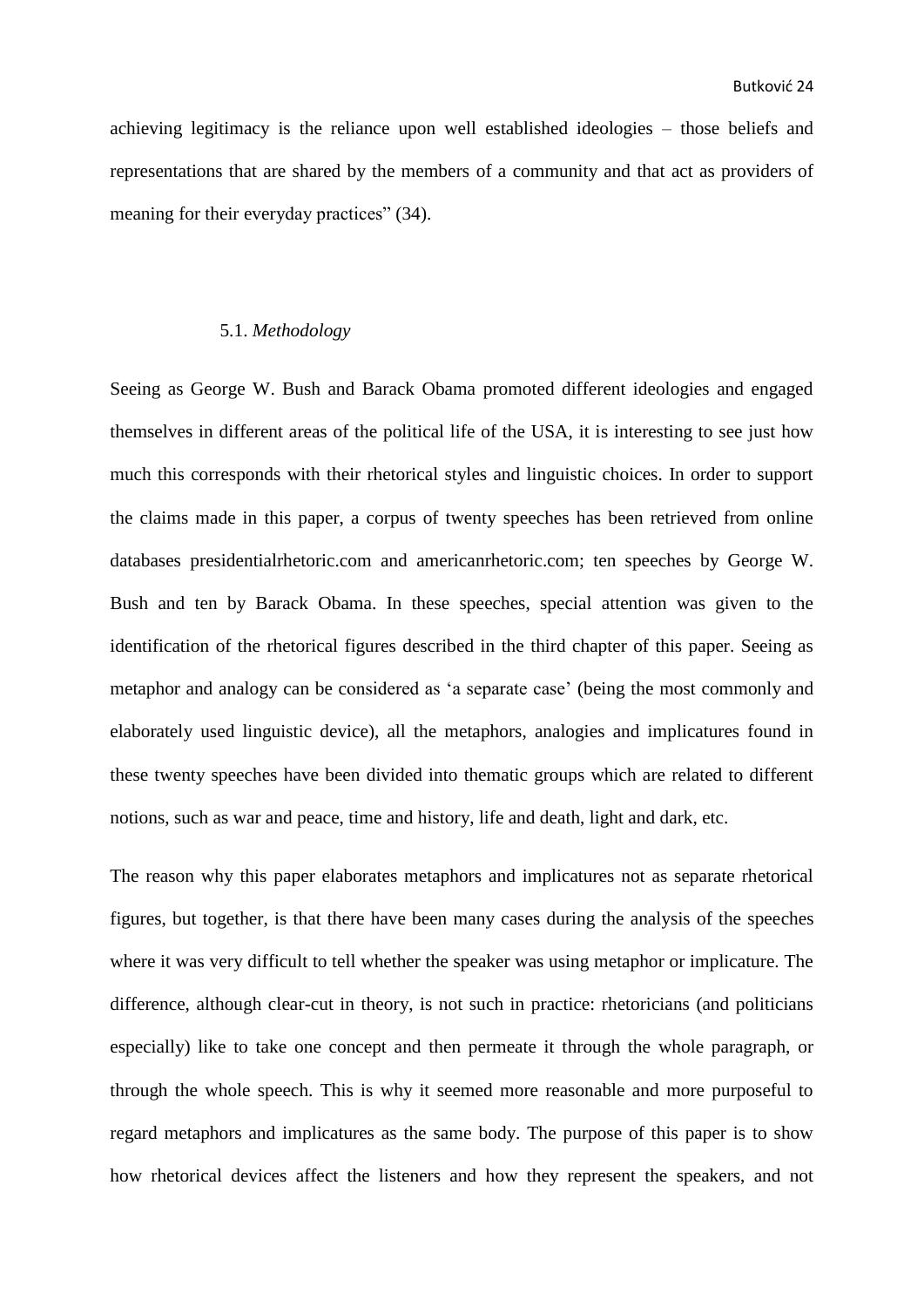simply to state which rhetorical devices are most commonly employed in political speeches. To accomplish this, it is more important to focus on the purpose of the utilized conceptions and their semantic domains than on their distinction.

The extent to which these different conceptions are represented in Bush's and Obama's speeches is the most significant indicator in the linking of rhetorical choices and political leadership styles of these two statesmen.

#### <span id="page-28-0"></span>5.2. *George W. Bush's Rhetoric*

To begin with, it must be stated that there are some rhetorical devices that are so common and often made use of by politicians, but which have no specific ideological background; the purpose of these rhetorical devices is simply to make the speeches 'sound better'. The rhetorical devices in question, which are also described in this paper, are euphemisms, parallelisms, the 'rule of three' and the pronouns (i.e. the exchange of the singular and plural forms in order to increase or decrease the level of involvement in a certain state of affairs: *I, we* and *us* for a higher degree of involvement and *you, your, them* and *their* for less involvement). Although these figures of speech are certainly very potent and powerful when precisely inserted within a given context, they are not ideologically 'coloured'. These devices are all used to reach the same objective: to reinforce the message being conveyed. That is why they are most commonly referred to as 'intensifiers'. It could be stated that even clap-traps belong to this group, even though they are somewhat different in nature (if we consider that they are closely related to intonation and pronunciation, we could state that the clap-traps are extralinguistic, whereas the rest of the intensifiers are not).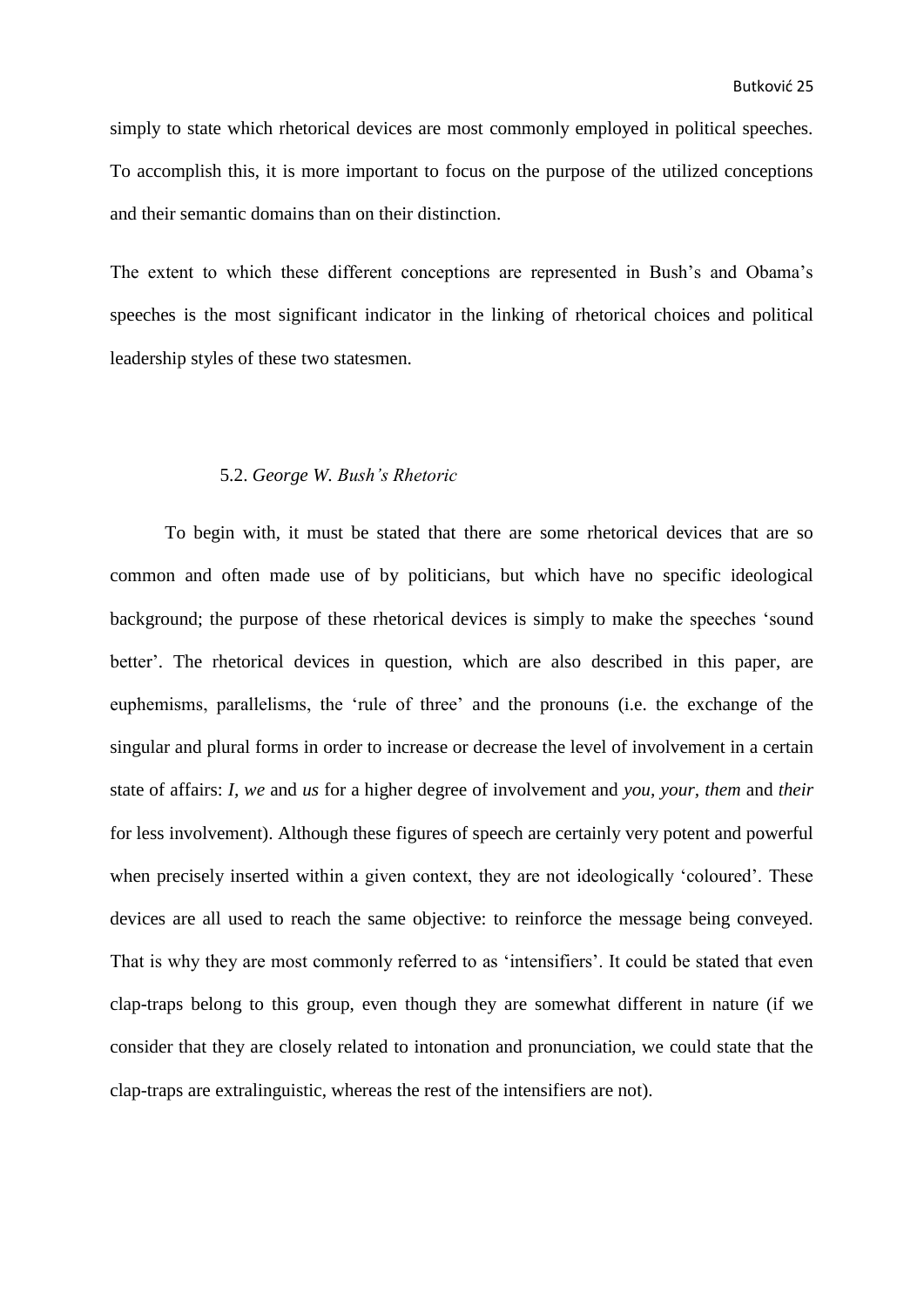It is almost self-explanatory why these intensifiers are so represented in political speeches: they help the politicians, i.e. the rhetoricians, to reinforce their message without having to sacrifice the style and coherence of the speech to the content and information. That being stated, it is not surprising there have been seventeen euphemisms, twenty-nine parallelisms, forty-eight utilizations of the 'rule of three' and twenty-seven pronoun swaps in Bush's speeches, which results in the average of almost thirteen intensifiers per speech. It is even more fascinating that, while reading a speech (or listening to it), these intensifiers are never dominant or even noticeable; they are so 'well-packed' within the speech itself that it is highly unlikely that the common listener (without any deeper knowledge of rhetorical devices) will detect the simple 'mechanical' insertion of a needed intensifier. It is far more likely that the listener will subconsciously recognize that more emphasis was given to a certain argument, but not because it was plainly and clearly stated, but because of the successful persuasion. These speeches are flooded with parallelisms such as:

"*We look forward to* rewarding teachers who are not only lending their hearts, but their talents, to make sure no child gets left behind. *We look forward to* a culture in America that understands every child can learn. And *we look forward to* the day that no child in this country is ever left behind" (Bush: "No Child Left Behind"),

or use of the pronouns *I, me* or *us* when referring to the American government, or the USA as a whole:

"That is not the America *I* know. That is not the America *I* serve. *We* refuse to live in fear. (Applause.) This nation, in world war and in Cold War, has never permitted the brutal and lawless to set history's course. Now, as before, *we* will secure our nation, protect our freedom, and help others to find freedom of their own" (Bush: "The Iraqi Threat").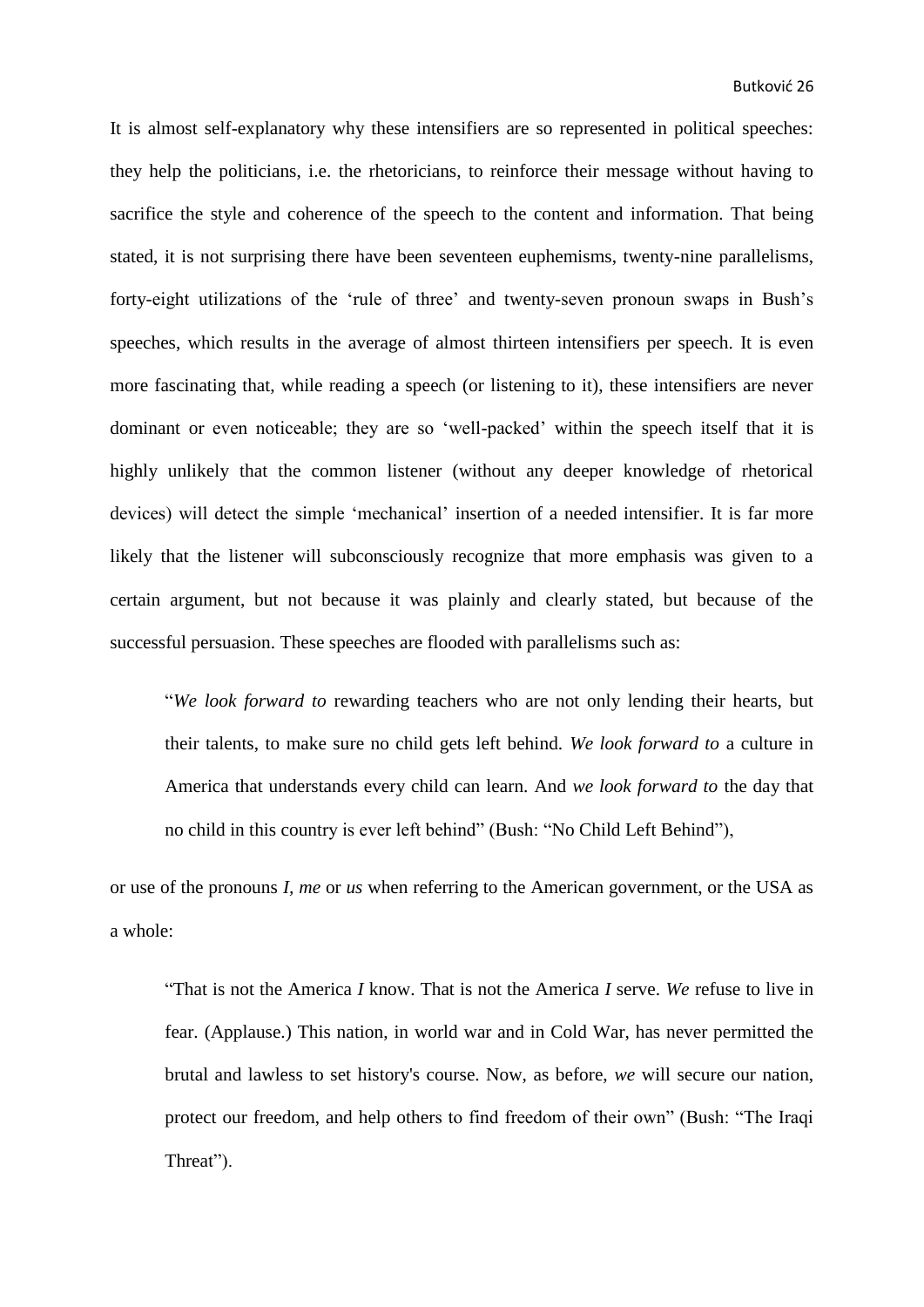As it is lucidly shown in this example of only five sentences, the clever swapping of different pronouns serves as a perfect tool for reaching a higher level of compassion, agreement and sympathy, all of which serve as a tool for establishing trust. It is small, at the first glance almost insignificant "little words" like this that make all the difference in the end. The appeal of them is exactly how small and seemingly insignificant they seem. Pronouns are, in fact, words that do not normally carry much meaning (when compared to nouns, adjectives, or verbs), but when they are properly placed within a context and within the syntax, they become very significant to the overall meaning and the conveyed message.

The mention of the notion of syntax leads us to the other, ideologically and politically 'coloured' linguistic devices: syntax, metonymy and metaphor: "It is through metaphor, metonymy, and syntax that linguistic references evoke mythic cognitive structures in people's minds. This is hardly surprising, for we naturally define ambiguous situations by focusing on one part of them or by comparing them with familiar things" (Edelman 30). Written sentences can only convey some meaning when they are materialized, i.e. when they are spoken, uttered. The written analysis and explanation of the extra-linguistic dimension is difficult because there is no written basis upon which conclusions can be made, but we are left to analyze such complicated phenomena as political speeches only based on our personal and highly subjective impression. The way in which sentences become materialised, i.e. how it is spoken, however, can also be indicative of the parts of the speech which were intended to be emphasized: how words are uttered and intonated is a major indicator of the message behind these words. Furthermore, facial expressions and bodily gestures also serve as an extralingustic intensifier of the interlinguistic words and sentences on the paper. This leads us to the point where we could again mention clap-traps as intensifiers. Regrettably, there is not a way to prove a claim of a clap-trap in a written text, simply because they are purely extralinguistic. However, we do live in the age of modern technologies, modern mediums of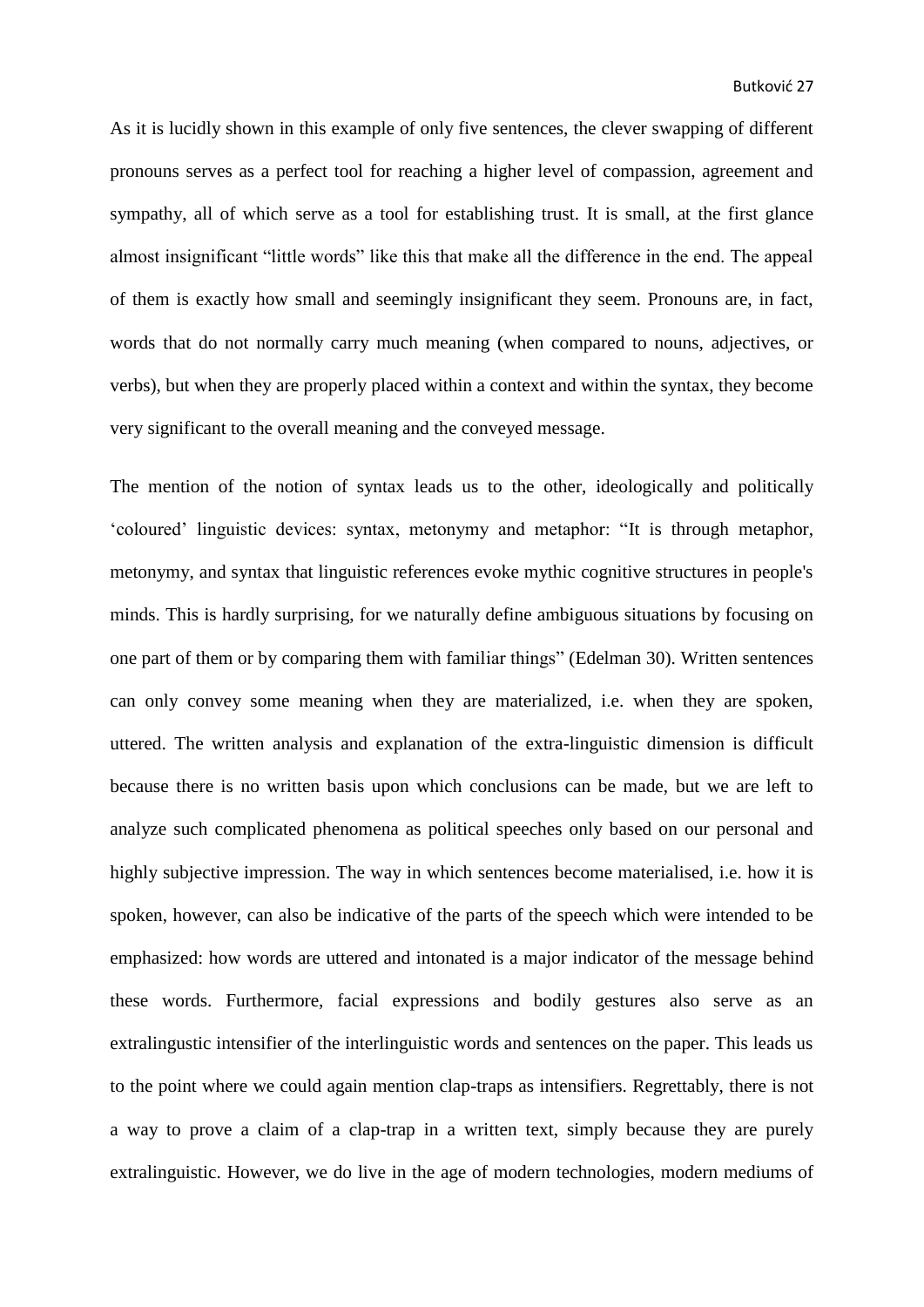communications and the Internet. There are platforms on the Internet that make audio and video recordings of many of these speeches available to anyone. It is possible to see how syntax becomes materialized; how the utterances are intonated and how tactical pauses between utterances are made in strategic points. These tactical pauses are, in fact, clap-traps. It is almost a certainty that just about every applause in the political speeches is planned, or at least predicted. For example, in the following excerpt from Bush's "State of the Union" speech, the clap-traps can be anticipated even in the written version of the speech:

"We last met in an hour of shock and suffering. In four short months, our nation has comforted the victims, begun to rebuild New York and the Pentagon, rallied a great coalition, captured, arrested, and rid the world of thousands of terrorists, destroyed Afghanistan's terrorist training camps, saved a people from starvation, and freed a country from brutal oppression. *(Applause.)*

The American flag flies again over our embassy in Kabul. Terrorists who once occupied Afghanistan now occupy cells at Guantanamo Bay. *(Applause.*) And terrorist leaders who urged followers to sacrifice their lives are running for their own. *(Applause.)*"

Even though we cannot hear exactly how it sounded, it is visible from the syntax, from the emotional language that evokes personal suffering and national pride (people suffering and starving, American flag flying), that such statements "call for" applause.

Another very successful, in fact, the most successful rhetorical device, is metaphor, and, very commonly linked to it, also metonymy. Although they are in no case the same thing, metaphor and metonymy are seen almost as akin because they both take one part of a larger concept and use it to denote another concept. The difference between them, however, is that, while metonymy does relate one concept to another, it is not nearly as powerful and potent to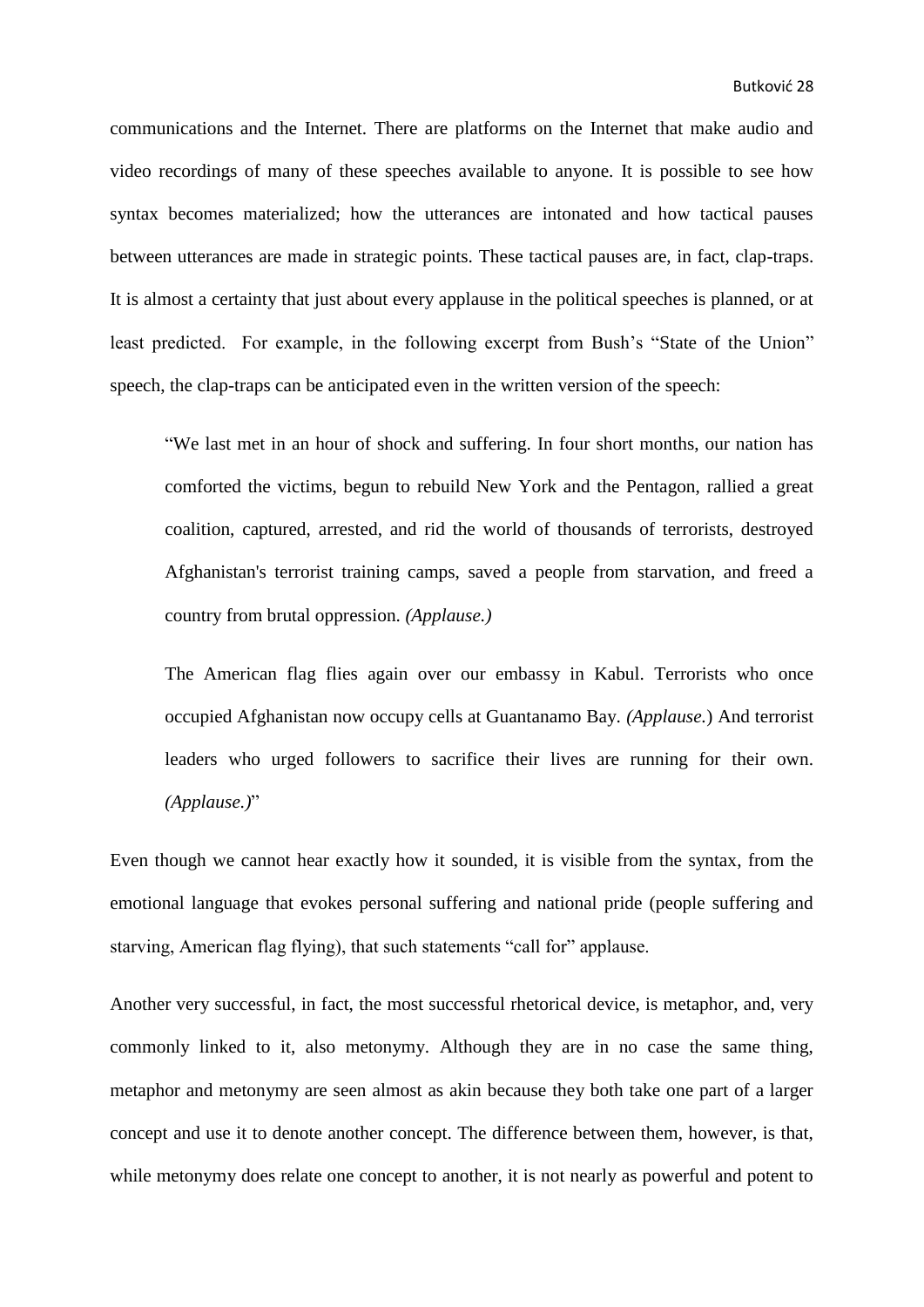build up meaning and emotion as metaphor. For example, when Bush states that the "Government spends a lot of money, but it doesn't build factories, it doesn't invest in companies, or do the work that makes the economy go" (Bush: "Economic Policy"), he certainly does not mean to state that all the employees in the Government are not doing their jobs, but that some areas of work are lacking. However, when stated like this, it can seem more meaningful than it actually is and entail some parties that were not initially intended to be entailed. This is the most common case of the use of metonymy; a whole institution or organization is mentioned when it actually stands only for some of its elements. It can lead to appending of meaning and this appending can be politically and ideologically 'coloured', but it entails much less 'room for manoeuvre' than metaphors or implicatures.

Metaphors and implicatures can be said to be the favourite means of conveying meaning, especially the connotational meaning. They are highly convenient for clearly describing one's opinions and views without having to actually say it, i.e. without having to sacrifice style and sublimity of the text to the clarity of the meaning. In the speeches of George W. Bush, there have been found as many as two hundred and eighty-six metaphors and implicatures, which gives us the average of almost twenty-nine per speech, admittedly a high number. Their semantic domains which were the most represented in the speeches of George W. Bush were 'America = civilized world' (thirty-four), 'America = person' (twenty-eight), 'progress = journey' (twenty-three), 'Islamic world = children' (also twenty-three) and 'war and peace' (twenty-one). The others highly represented domains of metaphor and implicature were 'terrorists = animals', 'friendship and hostility', 'building and machinery' and 'business and finance'. When we take into consideration the previous chapter, in which the political agenda of George W. Bush was described and analysed, it does not surprise that it is exactly these metaphorical conceptual domains that are most represented in his speeches. As we know, he was a war-time president and he had to concern himself precisely with the questions of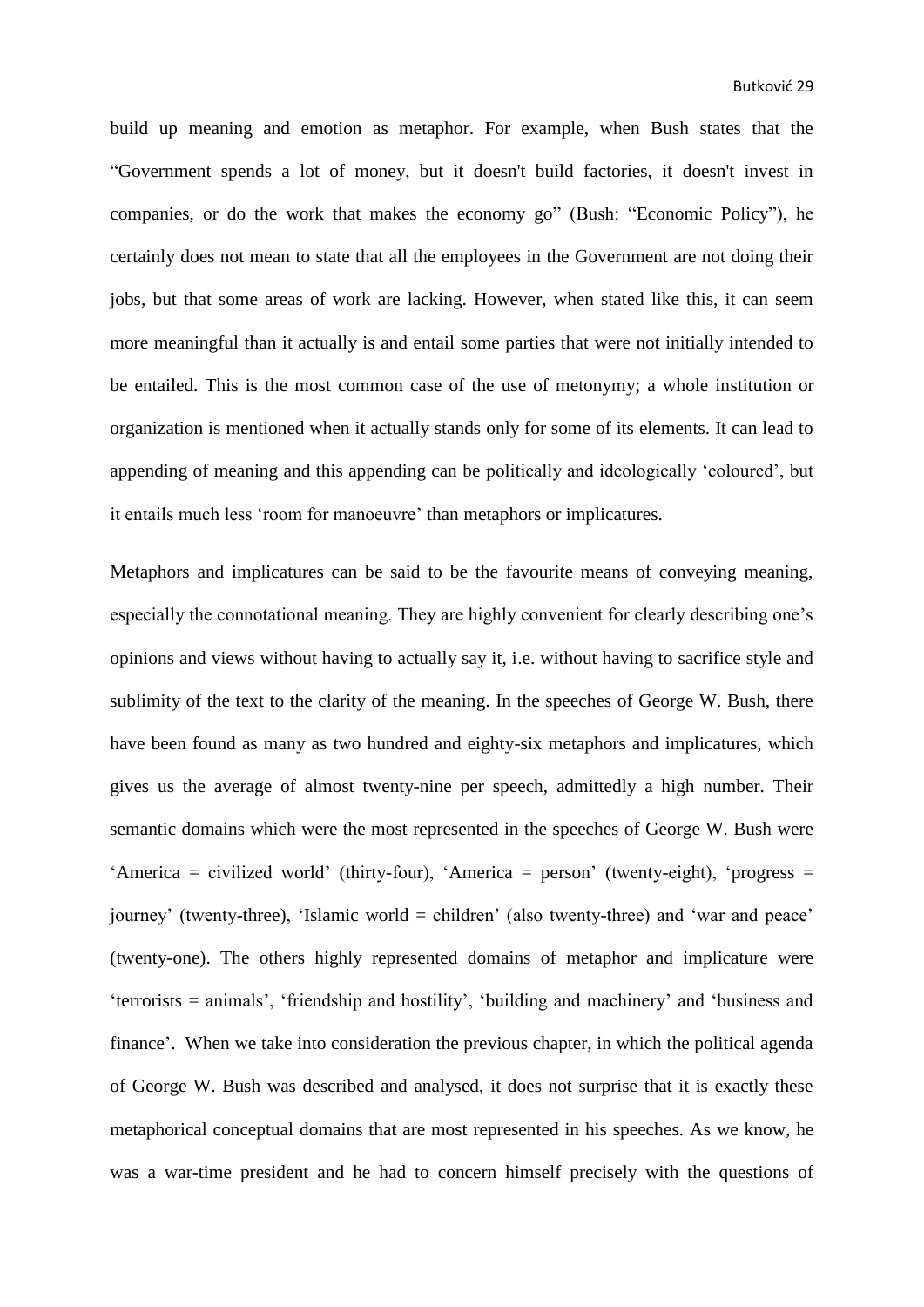Islamic world, terrorists, war, hostility, peace and friendship. At the same time, he was active in terms of economic and social reforms, so that could explain the metaphors concerning business, finance and building.

However, it is evident from the speeches that, even though some of these metaphors and implicatures are actually used within the context they belong to (i.e. that the metaphors concerning war and peace are used within the context of discussing terrorism and war), it is often found that some of them, such as those concerning business and finance, are used not only when President Bush talked about business and finance, but also when he discussed some other issues. For example, when he talks about the 9/11 terrorist attack, he states that "Americans understand the *costs of conflict* because *we have paid them* in the past" (Bush: "Message to Saddam"). It is interesting to see how some covert meanings can be found within the reference to a subject that has no direct link to that covert meaning. Perhaps this was intentional and a way for George W. Bush to highlight the importance of these concepts to him and his office, or maybe it was unintentional, but it can still be seen as an indication of what was seen as a matter of high importance.

On the other hand, he uses these concepts when referring to the subjects that really are semantically related to them, e.g. in his "Remarks to the U.N." speech he draws from the semantic domain of construction when referring to the creation of a new, better government in Iraq:

"If all these steps are taken, it will signal a new openness and accountability in Iraq. And it could open the prospect of the United Nations *helping to build a government* that represents all Iraqis -- *a government based on respect* for human rights, economic liberty, and internationally supervised elections."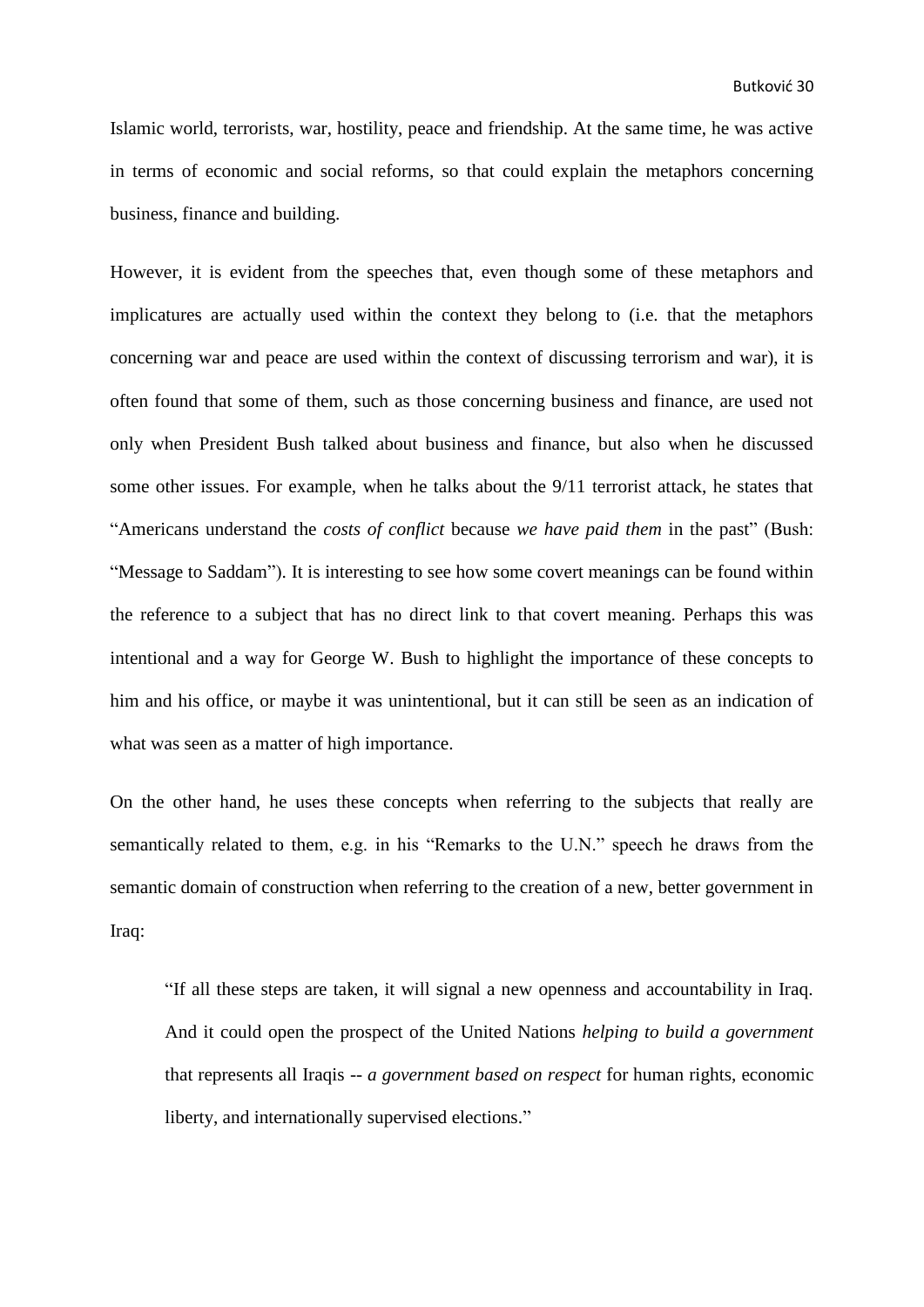In much the same way, he does not refrain from indirectly stating that the United States of America is the leading force of the present civilised world: "But the stakes for America are never small. *If our country does not lead the cause of freedom, it will not be led*" (Bush: "Inaugural Speech"). The previous sentence showcases quite clearly that Bush and his office feel that America is the leader of the civilized world, and the same can be seen in the following example: "But some governments will be timid in the face of terror. *And make no mistake about it: If they do not act, America will (Applause)*" (Bush: "State of the Union"). It is also interesting to see how some rhetorical devices are used very closely and almost directly right after one another: in the first example of the concept of America as leader of the Civilized world, we can see a finance-related metaphor in the preceding sentence. In the second example, we can see this concept followed by another clap-trap. It is this way of using rhetoric that is the most useful and most effective to reach consent.

Another interesting field of metaphors and implicatures are, of course, those regarding war and peace. We can thus see in many examples in Bush's speeches that he does not refrain from making hostile statements: "Tonight I want to take a few minutes to discuss a grave threat to peace, and *America's determination to lead the world in confronting that threat*" (Bush: "The Iraqi Threat"), from (indirectly) referring to terrorists as animals: "(...) *we are hunting down al Qaeda killers*. (...) I pledged that the *terrorists would not escape* the patient justice of the United States. (...) *nearly one-half of al Qaeda's senior operatives have been captured or killed*" (Bush: "End of Major Combat in Iraq"), or from referring to the Islamic world as a helpless and unknowing child, desperate for help from the USA: "*To all of the men and women of the United States armed forces now in the Middle East, the peace of a troubled world and the hopes of an oppressed people now depend on you"* (Bush: "War Message").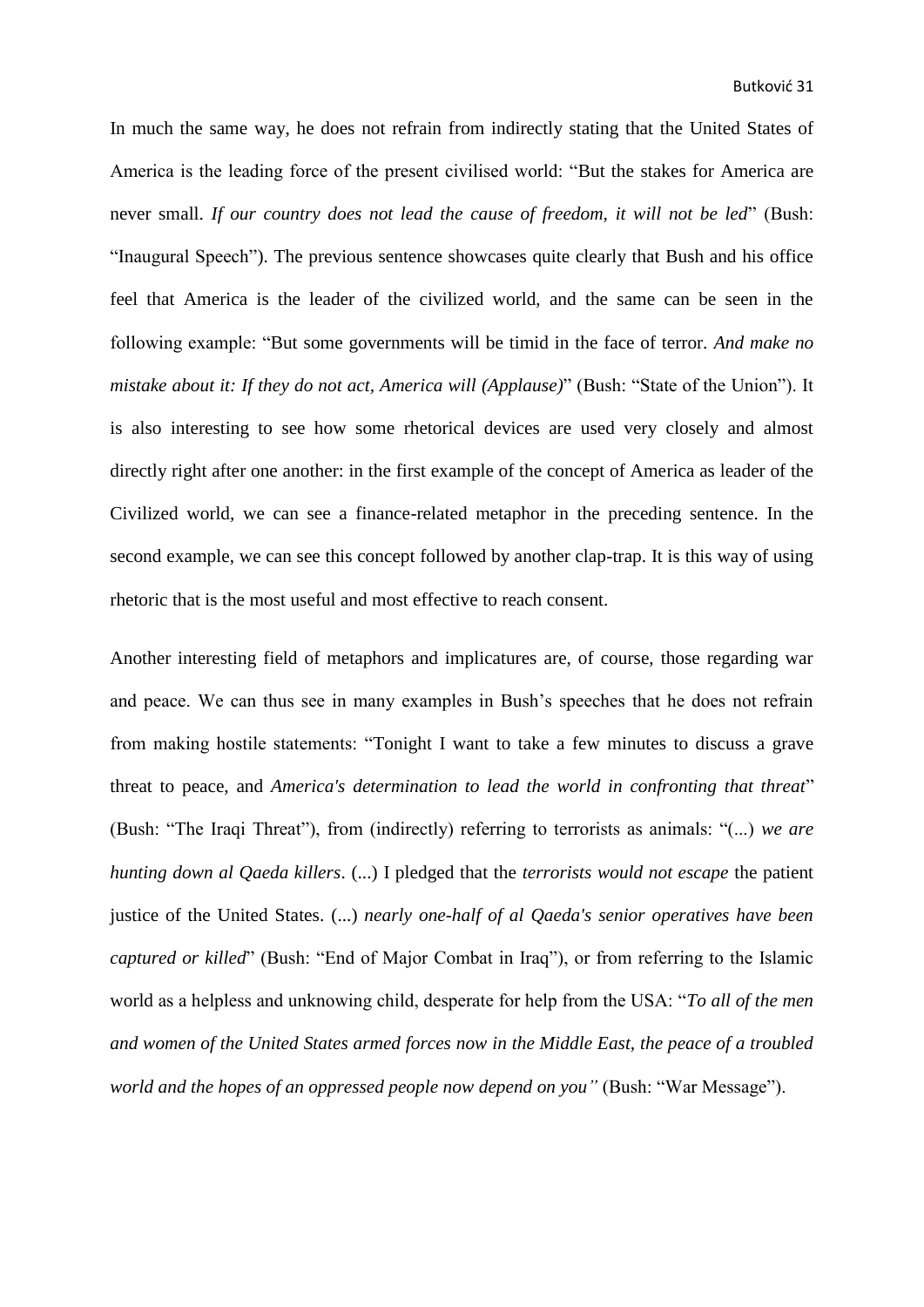What can be drawn from these examples is an affirmation of the initial claim that the political agenda of a politician and a policy is represented in its entire communication media, and especially in the language. We can also see that even the rhetorical devices used by George W. Bush and the concepts from which he drew his metaphors and implicatures are implicative of the US-policy: we can draw a slightly dominating, even patronising attitude toward other countries, especially toward the countries of the Middle East. The examples showcased in this paper (although there were many more found) that there in fact really is a connection between the rhetorical choices of politician and the political agenda they represent.

#### <span id="page-35-0"></span>5.3. *Barack Obama's Rhetoric*

As was the case with his predecessor, Barack Obama also frequently utilizes rhetorical devices in his speeches, even more so than George W. Bush. It could even be argued that Obama relied more on the power of his speeches and of language as a means of persuasion, whereas Bush, although his speeches were also elaborate and intricate, did not rely as much on the power of words, but rather let his actions speak for themselves. As this paper will hopefully show, the wiser choice was made by Obama, simply because there is less room for misunderstandings and mistrust if everything is communicated in the proper manner, and more room for persuasion and reaching consent. Having this in mind, as Charteris-Black explains (286), Obama himself participated in the creation of his speeches along with the members of his office, whereas Bush revised the already written speeches and made changes and corrections where he felt were needed. This, too, indicates that Obama was much more concerned with the power of persuasive language and rhetoric than Bush was.

That being stated, it does not surprise to establish the total of average fourteen intensifiers per speech in the Obama corpus, which is not much more than was found in Bush's speeches, but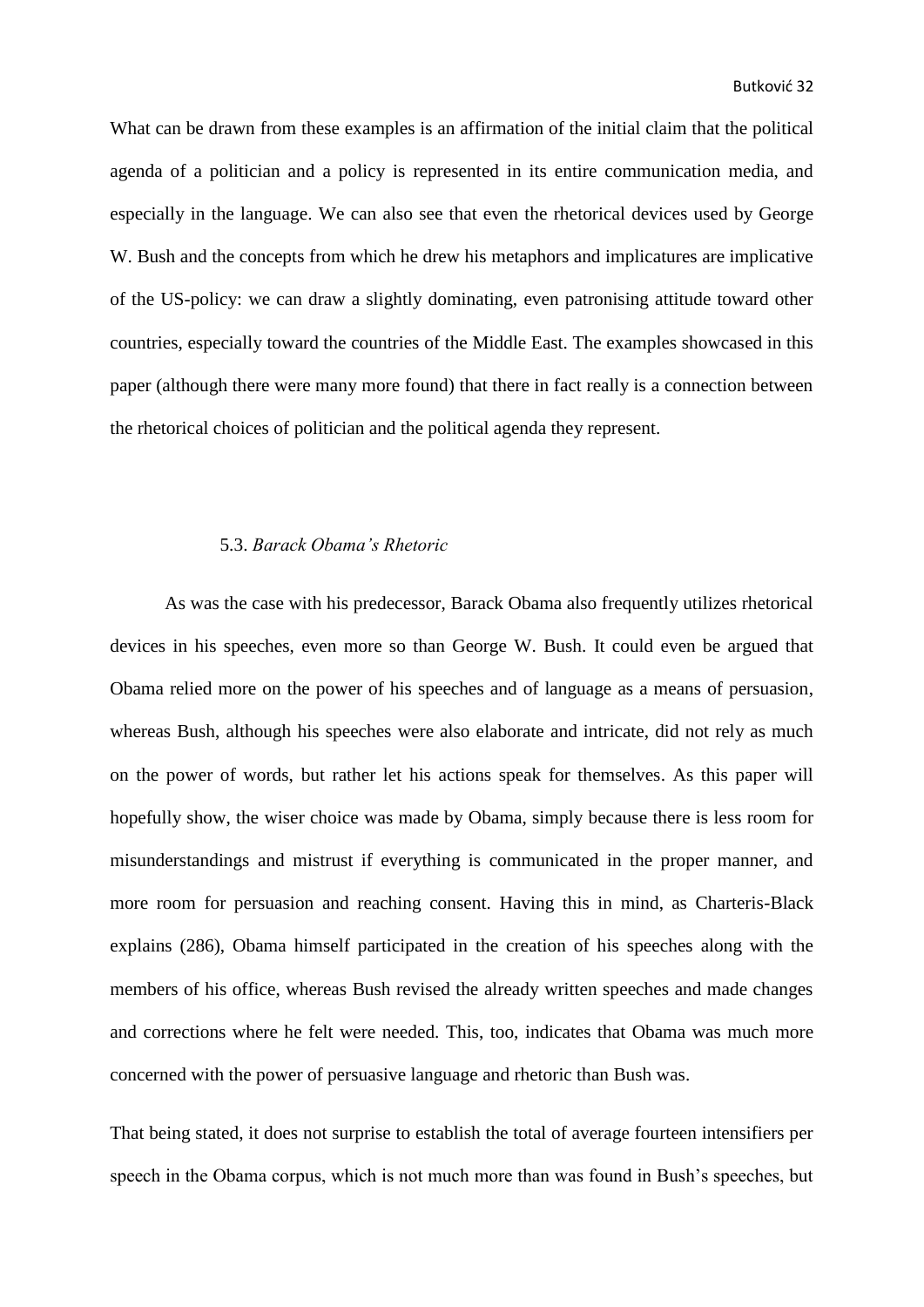he seems to have advantage even in this area. The way in which he uses intensifiers is actually quite similar to the way Bush used them, e.g.: "...the young woman in East St. Louis, and thousands more like her, *who has the grades, has the drive, has the will*, but doesn't have the money to go to college" (Obama: "Democratic National Convention"). This is a classic example of the use of the 'rule of three', which is actually the only possible and accurate way to use it.

However, a difference has been noted in Obama's and Bush's use of parallelisms: whereas Bush's parallelisms take up to two to three sentences, or a paragraph in the best case, Obama's parallelisms spread over more paragraphs and can even be threaded through the whole speech or some of its parts. For example, the following paragraph taken from the same speech by Obama is one large parallelism cluster:

"*If there is* a child on the south side of Chicago who can't read, *that matters to me*, even if it's not my child. *If there is* a senior citizen somewhere who can't pay for their prescription drugs, and having to choose between medicine and the rent, *that makes my life poorer*, even if it's not my grandparent. *If there's* an Arab American family being rounded up without benefit of an attorney or due process, *that threatens my civil liberties*."

Another example of his extensive use of parallelisms is found in Obama's "Adress to the People of Berlin":

"Now the world will watch and remember what we do here -- what we do with this moment. *Will we* extend our hand to the people in the forgotten corners of this world who yearn for lives marked by dignity and opportunity, by security and justice? *Will we* lift the child in Bangladesh from poverty, and shelter the refugee in Chad, and banish the scourge of AIDS in our time?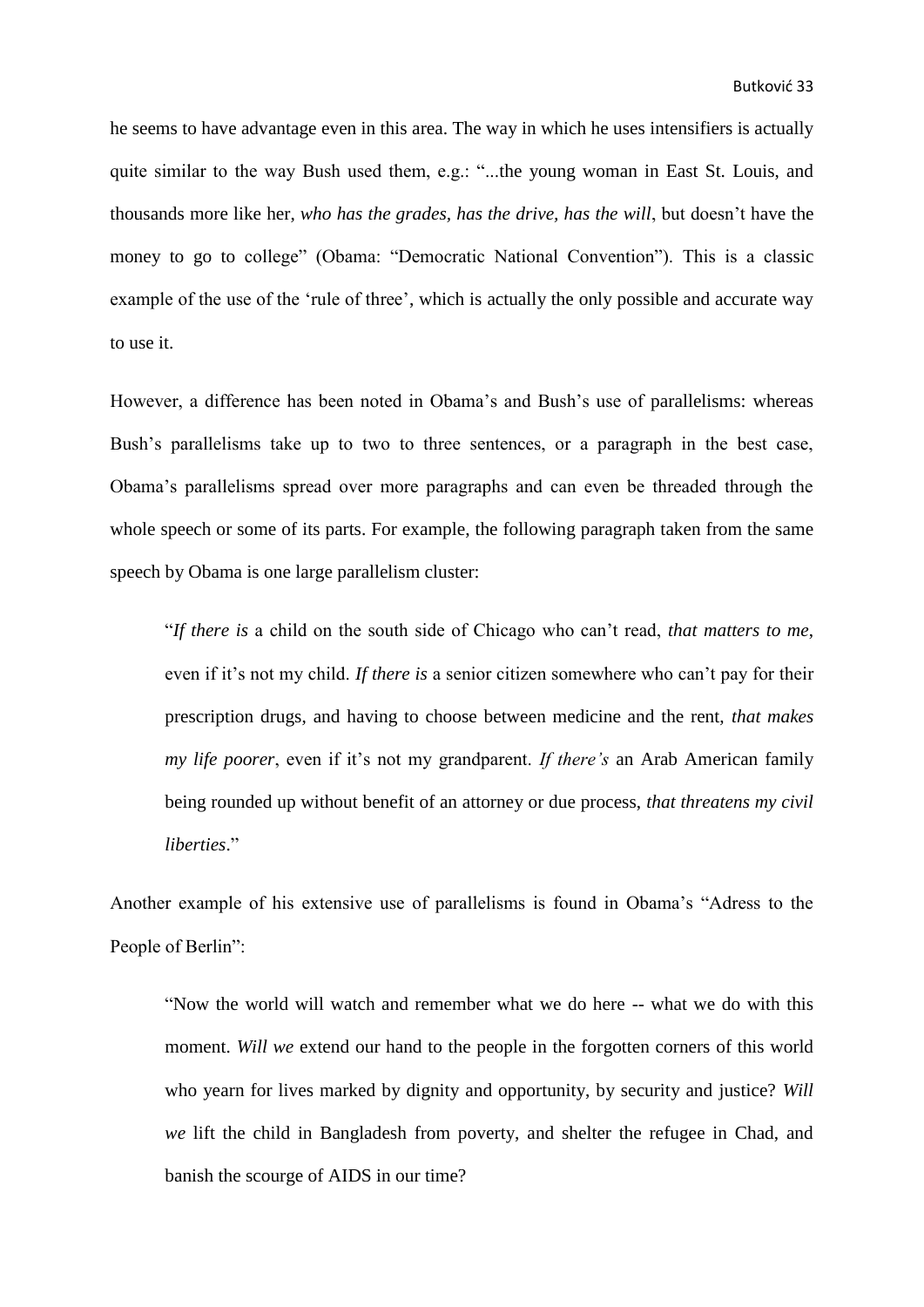*Will we* stand for the human rights of the dissident in Burma, the blogger in Iran, or the voter in Zimbabwe? *Will we* give meaning to the words "never again" in Darfur?

*Will we* acknowledge -- Will we acknowledge that there is no more powerful example than the one each of our nations projects to the world? *Will we* reject torture and stand for the rule of law? *Will we -- Will we -- Will we* welcome immigrants from different lands, and shun discrimination against those who don't look like us or worship like we do, and keep the promise of equality and opportunity for all of our people?"

There are more and even lengthier examples for Obama's use of this intensifier, which proves that he (and the members of his staff) felt that parallelisms are one of the best ways to build up emotionality and suspense in his speeches. Apart from his specific use of parallelisms, Obama used intensifiers in much the similar way as Bush did. For example, it is enough only to remember the slogan of his presidential campaign, "Yes we can", to see how much impact only one word, one small pronoun can have. Not "Yes you can", not "Yes I can", but "Yes we can", was the slogan by which the responsibility and the sense of involvement was transferred onto the people of the USA.

As was already mentioned, Obama liked to involve the common, 'ordinary' people in the creation of his political persona, and thus in his speeches. He repeatedly emphasized his multiracial and multicultural heritage and connected it with the multicultural history of the USA; he also repeatedly invoked the idea of the American Dream and took himself as an example that it is possible to achieve it: an ordinary boy from an ordinary family made his life by hard work and honesty; he also repeatedly connected the notion of believing in the American Dream with the notion of faith and religion – his religious views are highly represented in his speeches and in his campaign. It becomes obvious at this point what Obama's methods for reaching sympathy and compassion and for establishing trust were: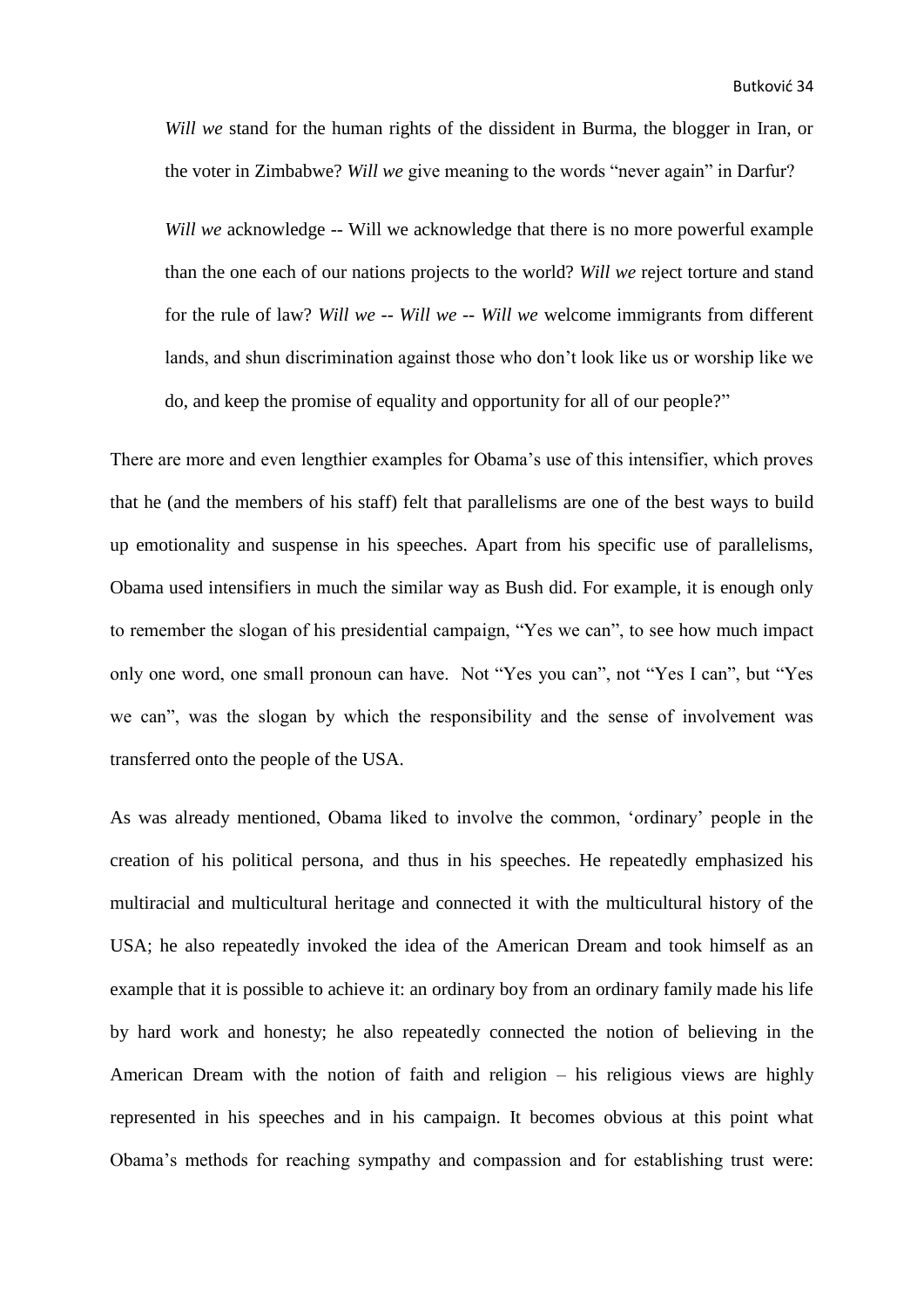through his presentation of himself as the 'guy next door', a likeable personality, he earned the sympathy of the people of the USA. To prove this claim are the concepts from which he drew the metaphors and implicatures which he used in his speeches: in his ten speeches, we have identified four hundred conceptual metaphors and implicatures – forty per speech, which is much more than Bush's twenty-nine. The main domains out of which he drew his concepts are: 'progress = journey' (seventy-eight concepts), 'religion and faith' (forty-seven concepts), 'building and machinery' (forty-six concepts), and 'time and history' (thirty-four concepts).

As we can see, just like with George W. Bush, it is the cornerstones of Obama's policy and ideology that are the most used domains of metaphors and implicatures. In other words, both of these politicians draw their metaphors and implicatures from the semantic domains which are highly linked with the most prominent elements of their policies; for Bush, it is terrorism, war and peace, whereas Obama uses metaphors linked with journey, faith, unity and optimism. The numbers, i.e. the frequency of the utilization of the concepts from these domains cannot coincidentally be in such a strong correlation with these most represented aspects of Obama's campaign. Another similarity with Bush's metaphorical expression is that Obama also uses these concepts when they are not thematically related to the subject being addressed, e.g.:

"*Washington has a long way to go, and it won't be easy*. That's why we'll have to set priorities. We'll have to make hard choices. And although government will play a crucial role in bringing about the changes that we need, *more money and programs alone will not get us to where we need to go*" (Obama: "Official Announcement of Candidacy for US President")

Here Obama uses the concept of journey and progress and threads it through the subject of the needed and planned reforms that would take place if he was elected for the President of the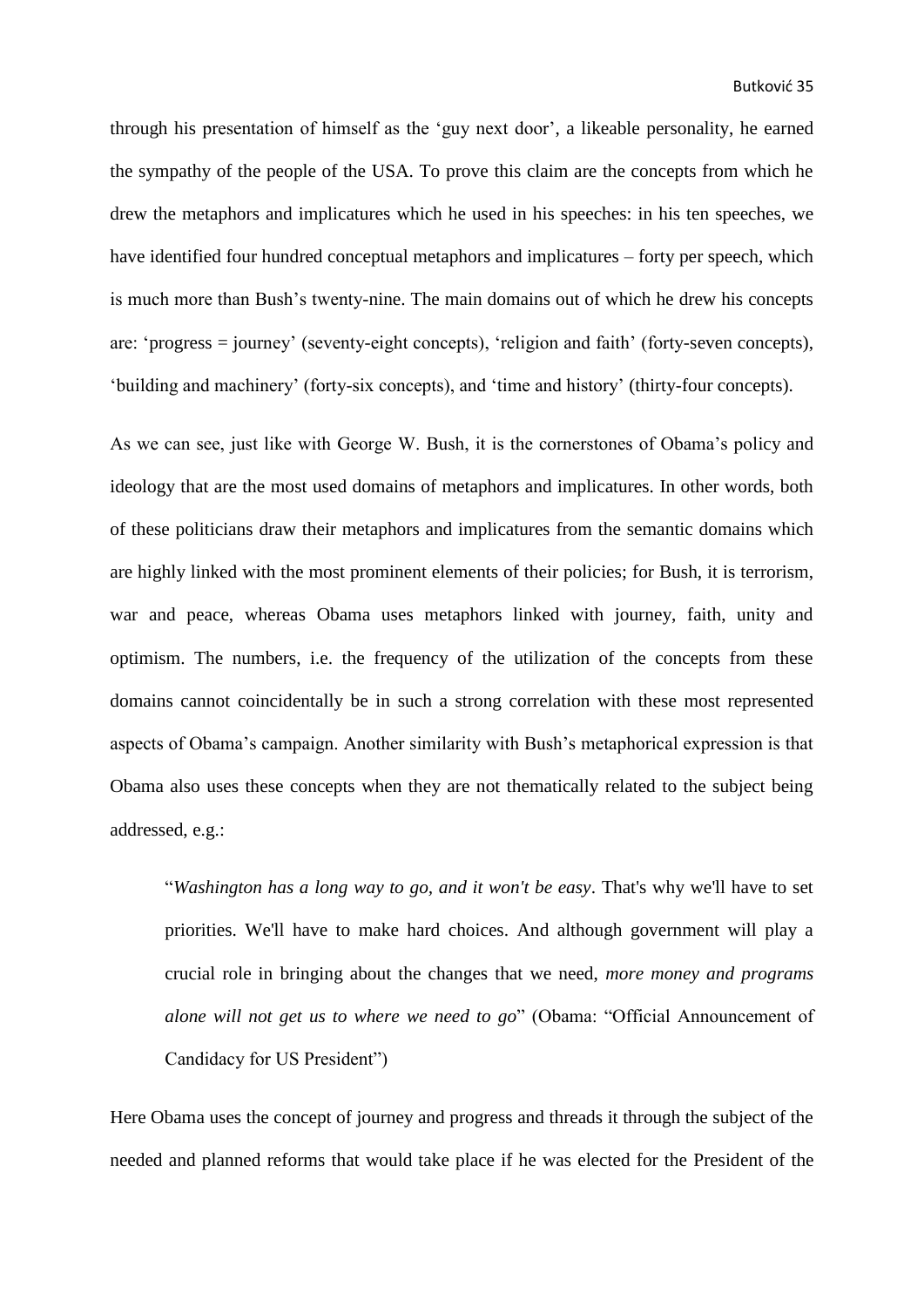USA. In the following excerpt we can see a clear example of how Obama makes use of the 'history and time' domain to reinforce the message being conveyed (which is, in this, case, paired with the parallelisms of his slogan "Yes we can").

"It was a creed written into the founding documents that declared the destiny of a nation: Yes, we can.

It was whispered by slaves and abolitionists as they blazed a trail towards freedom through the darkest of nights: Yes, we can.

It was sung by immigrants as they struck out from distant shores and pioneers who pushed westward against an unforgiving wilderness: Yes, we can.

It was the call of workers who organized, women who reached for the ballot, a President who chose the moon as our new frontier, and a king who took us to the mountaintop and pointed the way to the Promised Land: Yes, we can, to justice and equality." (Obama: "New Hampshire Primary Concession")

Another crucial conceptual domain from which he drew his ideological fortitude was 'faith and religion':

"My parents shared not only an improbable love, *they shared an abiding faith in the possibilities of this nation*. They would give me an African name, Barack, or "blessed," *believing that in a tolerant America your name is no barrier to success*. They imagined -- *They imagined me going to the best schools in the land, even though they weren't rich, because in a generous America you don't have to be rich to achieve your potential*." (Obama: "Democratic National Convention Keynote Address")

This passage conveniently depicts not only the high saturation of faith-related concepts, but also the previously described Obama's 'storytelling' manner of speaking: in his speeches, he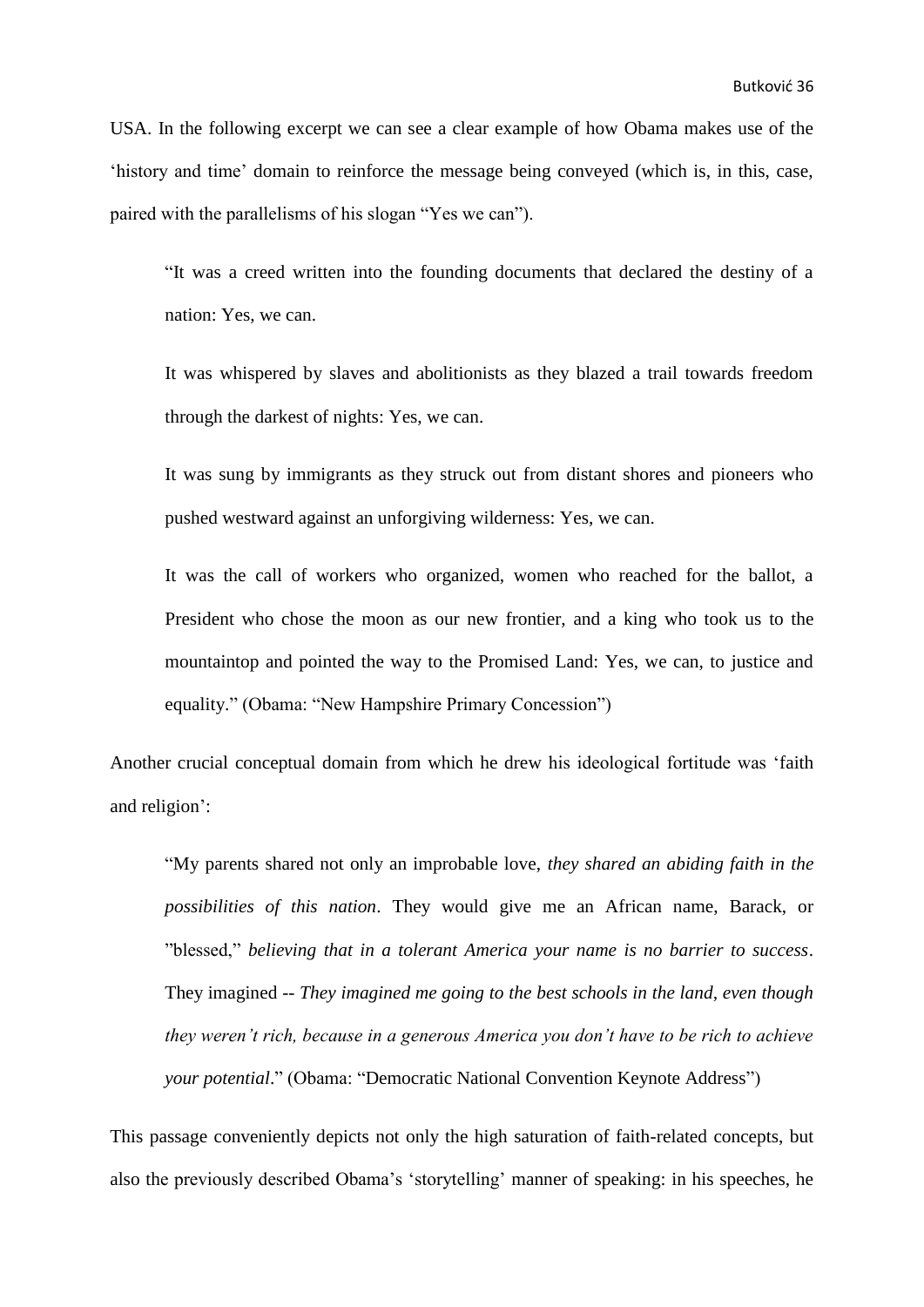repeatedly shares with the listeners the story of his origins and of his family and how it was their high hopes and dreams that helped Barack Obama succeed. We can see from this example that, when he mentions his personal life, he does not refrain from also speaking in a more personal, warm-hearted way, as if he was not the President speaking to his audience, but a friend sharing his life story with another friend.

As we can also see from the comparison of the excerpts of Bush's and Obama's speeches, the quotations concerning Obama are much longer. It is almost impossible to extract a smaller word cluster because all of his rhetorical devices are so 'well-fitted' into the speech as a whole and very often these devices permeate the whole speech, or at least its greatest part. We can say that Obama has in fact put himself into these speeches, or at least he has put in them the persona he was trying to be seen as.

#### <span id="page-40-0"></span>5.4. *Comparison of Bush's and Obama's Rhetoric*

Although the argument from the beginning of the paper is hopefully proven, i.e. that Bush's and Obama's speeches differed in the same way that their ideologies did, and that the reason why their rhetoric was different was precisely because of the pursuit of establishing these different ideologies, the following comparisons can demonstrate some of the metaphorical and implicational domains and the extent to which they were represented in Bush's and Obama's speeches, respectively.

Firstly, there are, of course, some similarities in the speeches of these two presidents, especially in the domains concerning the constant issues of the American domestic affairs, such as building, creation, business and finance. Both presidents were concerned with the issues of social and economical growth, so these analyses results do not come as a surprise.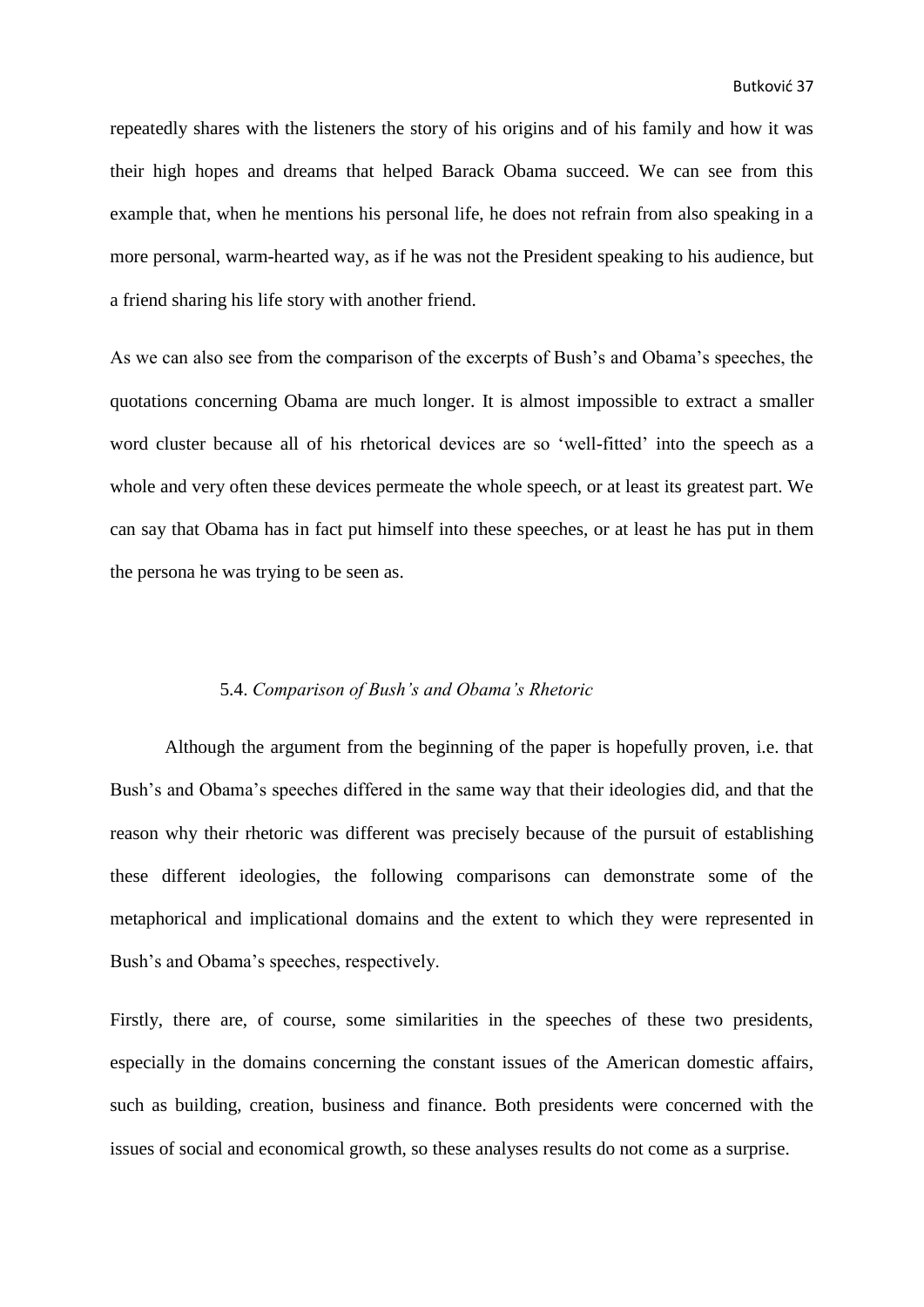However, we could also state that there are more differences than similarities in their rhetorical styles. Whereas in Bush's speeches we can find a lot of concepts concerning war, hostility, danger and destruction, in Obama's speeches there are almost none, except when he refers to the time period when he was not yet the president. Furthermore, Obama most frequently uses the concepts related to progress, common journey, faith, learning from the history and the past, etc. These differences in their rhetorical style perfectly reflect their presidential endeavours: whereas Bush, the Republican, was concerned with the prescription and formation of a sound political system, Obama took on the role of a leader rather than of the commander. It can be stated, then, that their leadership styles were also represented in their rhetoric, and that politics is represented in language.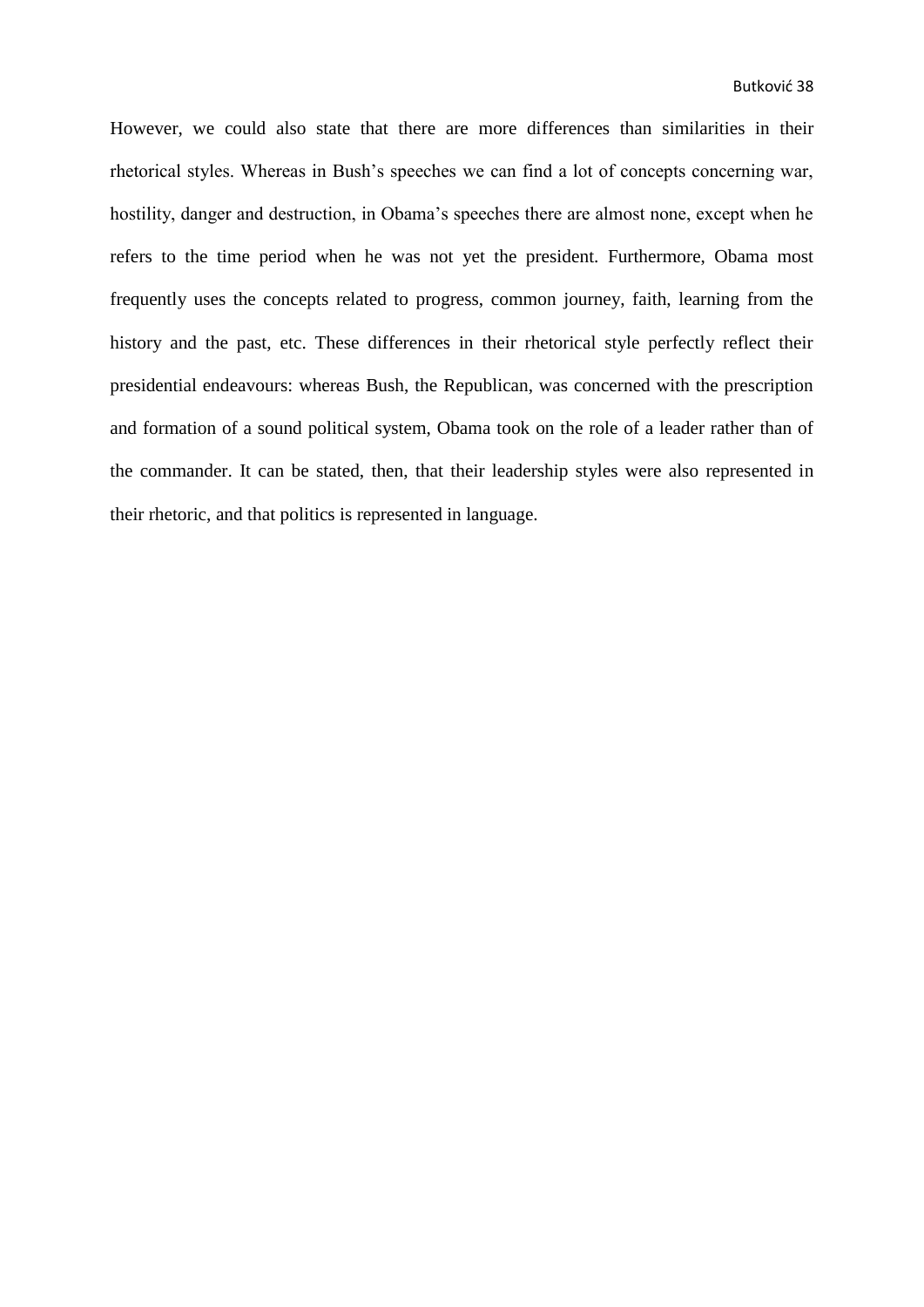Butković 39

### <span id="page-42-0"></span>**6. Conclusion**

The main objective of this MA paper was to investigate whether there is a connection between the rhetorical devices that politicians use in their speeches with the policies and ideologies that they represent. Politics and power relations are present in every aspect of our social existence and are even a major part of it, and our social existence would be impossible without language. Language is the primary means of human communication and it shapes our minds and mindsets just as we shape language.

If we state that language is a crucial part of social relations, then we imply that every social organization and hierarchy is achieved and accomplished by the utilization of language. This implication was considered already in the ancient history and given the name of rhetoric; the art of the speaker to persuade or incline their audience to behave or react in a specific way. This means that language is political and that our linguistic choices are also political choices. This premise was tested on the example of speeches given by two Presidents of the United States of America: George W. Bush and Barack Obama. The positions they held as statesmen are the highest political level an individual can reach, so their language is even more underpinned by politics.

In order to understand politics and power relations, the terms of political agreement and consent were introduced: politicians use their power and the power of language to get their audiences to consent and reach a state of agreement, so that these audiences become their supporters and voters. To accomplish these goals, politicians make use of persuasive language and rhetorical devices; metaphors, implicatures, parallelisms, euphemisms, clap-traps are just some of them, but they are most broadly and commonly utilized ones. All of these rhetorical devices and the way they function were described in order to be able to analyze the speeches given by George W. Bush and Barack Obama.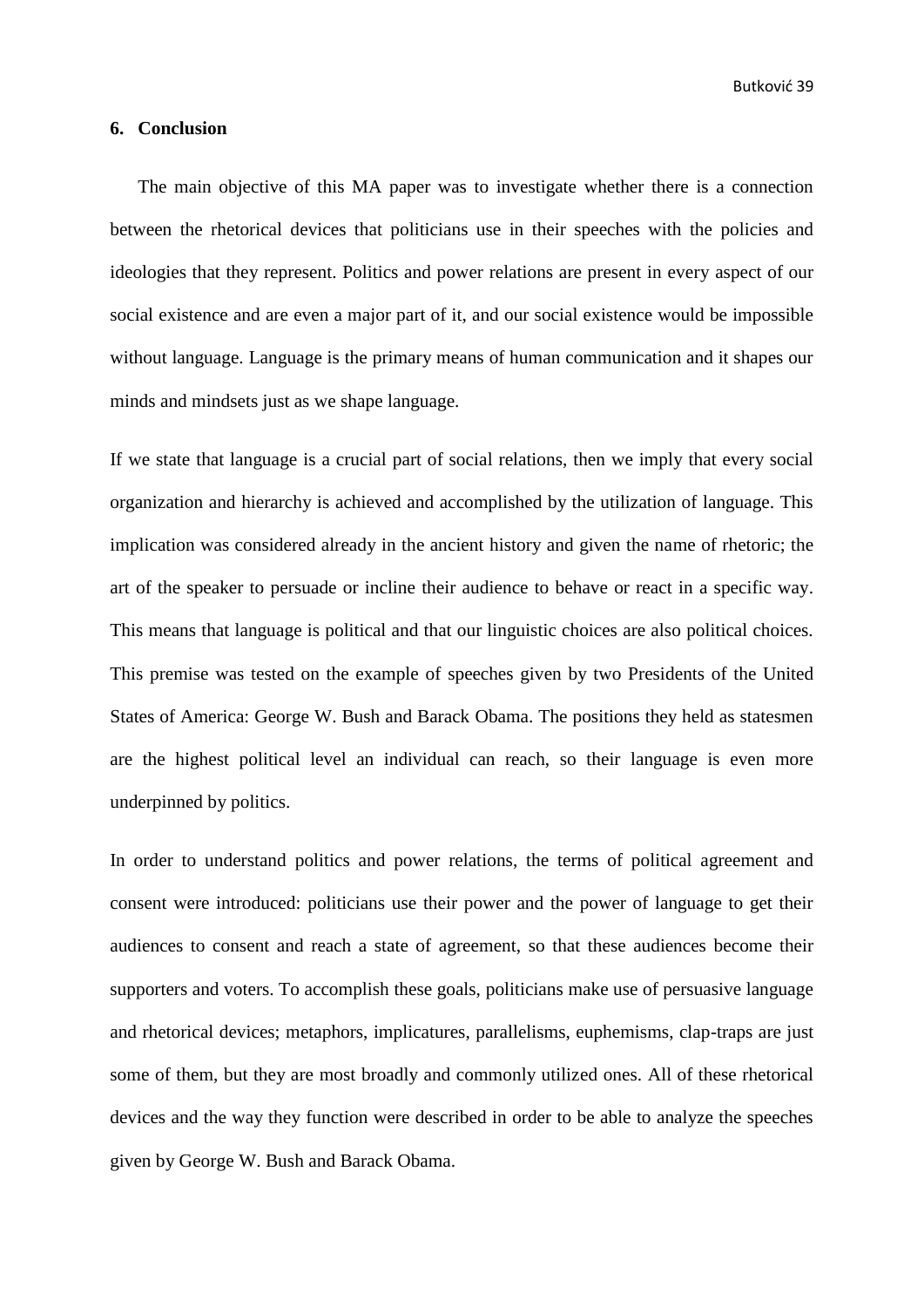The following step in understanding their persuasive language was to identify their political views and principles; the political currents they belong to, the values they represent, the historical and social context of their mandates, etc. The analysis and naming of sole rhetorical devices in their speeches would be pointless if we did not know what their purpose was, i.e. what Bush or Obama were trying to accomplish or which impression to leave by the use of a specific rhetorical device in a specific context.

In the analytical part of the paper, twenty political speeches (ten given by George W. Bush and ten by Barack Obama) were gathered and examined with regard to the mentioned criteria. The rhetorical figures were identified and analyzed in relation to the semantic field they belonged to, and these semantic fields were then linked to political agendas of these politicians. In other words, the linguistic choices of Bush and Obama were linked to their political choices. It was found that these politicians mostly relied on the domains concerning the notions they most valued and concerned themselves with: for Bush, it was the concepts of war and peace, hostility and friendship, domination and obedience, and Obama mostly used concepts of progress and journey, dreaming, good faith and religion.

This MA paper has thus supported its claim that the politicians' political choices dictate their linguistic choices, that politics affect every aspect of social interaction and that power relations and power hierarchies are established by means of the basic human interactive tool: language.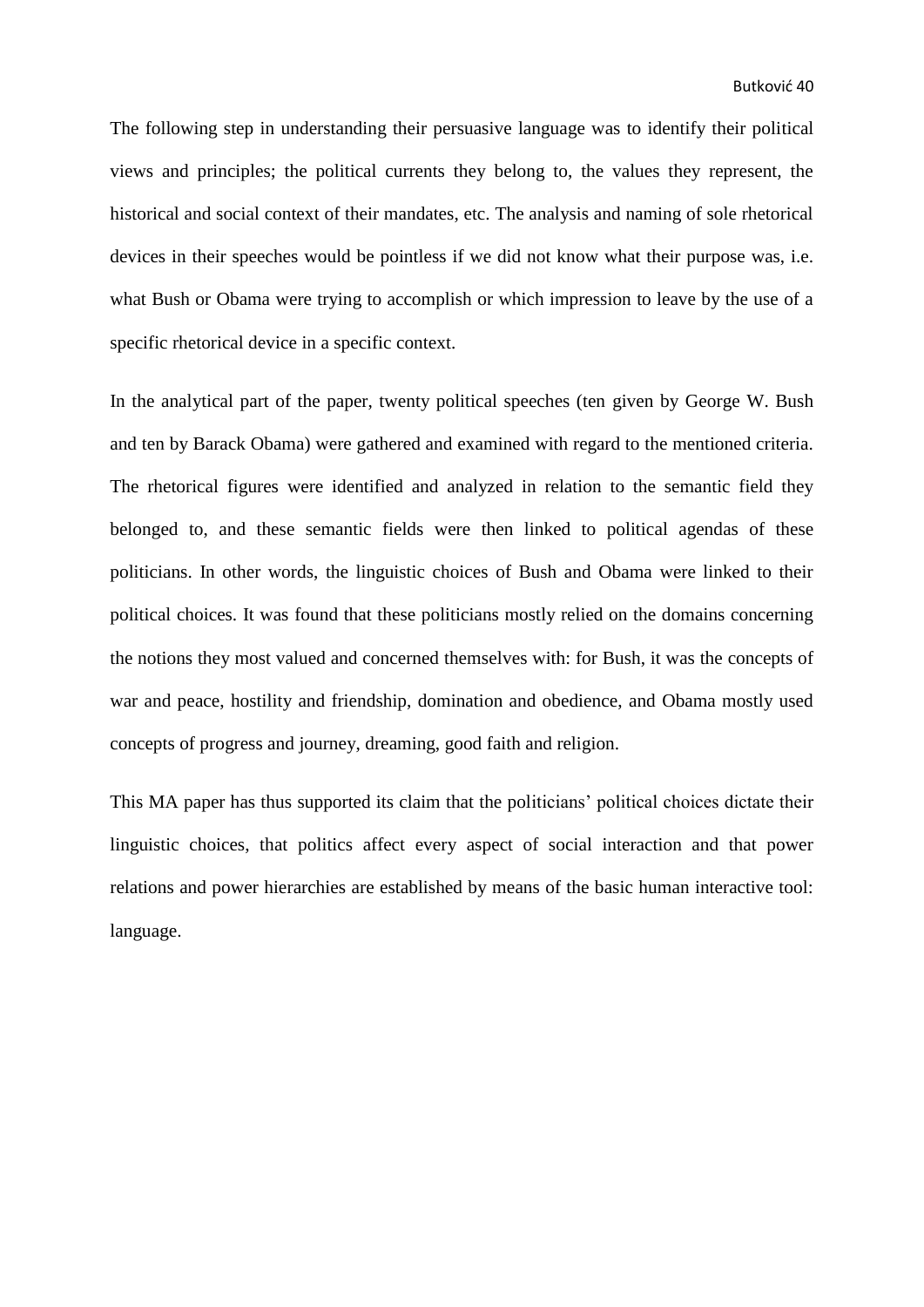# <span id="page-44-0"></span>**Works Cited**

Atkinson, J. Maxwell. *Our Masters' Voices. The Language and Body Language of Politics.* New York: Routledge, 1984.

Beard, Adrian. *The Language of Politics.* Brighton: Taylor & Francis, 2002.

Booth, Wayne C. *The Rhetoric of Rhetoric. The Quest for Effective Communication*. San Francisco: John Wiley & Sons, Ltd, 2009.

Charteris-Black, Jonathan. *The Communication of Leadership. The Design of Leadership Style.* New York: Routledge, 2006.

Fairclough, Norman. *Language and Power*. Harlow: Longman Group UK Limited, 1989.

Go, Julian. *Rethinking Obama*. Warrington: Emerald Group Publishing Limited, 2011.

Joseph, John E. *Language and Politics*. Edinburgh: Edinburgh University Press Ltd, 2006

Lakoff, Robin. *The Language War*. Berkeley: University of California Press, 2000.

Leffler, Melvin P. *The Foreign Policies of the George W. Bush*

*Administration: Memoirs, History, Legacy*. *Diplomatic History*. April 2013: p190-216

Olmsted, Wendy, et al. *A Companion to Rhetoric and Rhetorical Criticism.* Oxford: Blackwell Publishing, 2014.

Parsons, Warren. *The Dynamics of Religion and Politics in the George W. Bush campaign of 2000*. Diss. The University of Birmingham, 2009.

Pedersen, Carl. *Obama's America*. Edinburgh: Edinburgh University Press, 2009.

Richards, Jennifer. Rhetoric. The New Critical Idiom. New York: Routledge, 2008.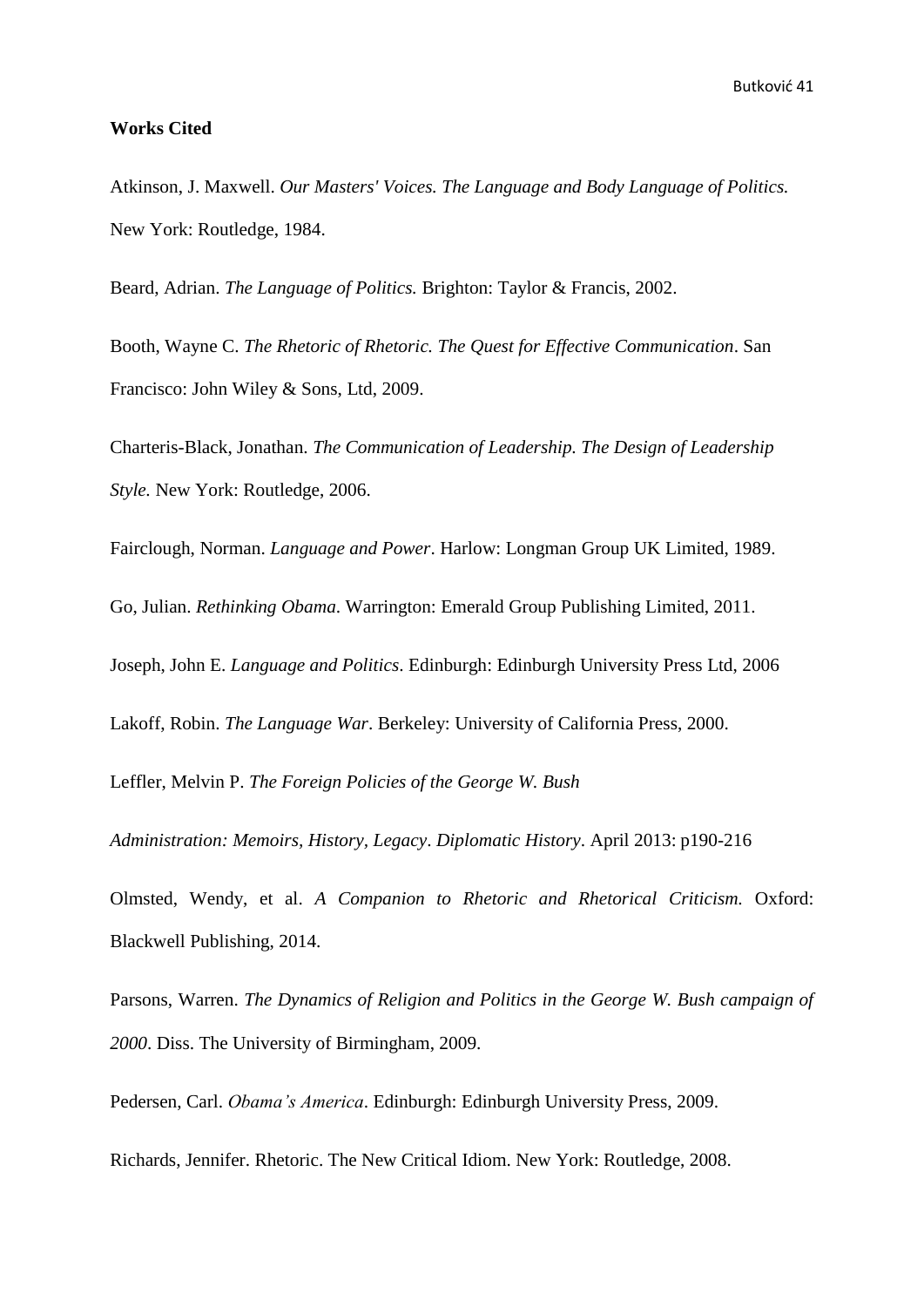Schieffelin, Bambi B., Woolard, Kathryn A., Kroskrity, Paul V. *Language Ideologies. Practice and Theory.* New York: Oxford University Press, 1998.

Shareef, Mohammed Jalal Majeed. *President George W. Bush's Policy Towards Iraq:*

*Change or Continuity?* Diss. Durham University, 2010.

Shell, Jonathan. *The Iraq Disaster*. The Nation, October 2013: p3-8

Thomas, Linda, et al. Language, Society and Power. An Introduction. London: Routledge, 2004

Electronic sources (speeches):

Bush, George W. *Economic Policy. Presidential Rhetoric. n.d.* Web. 24 Feb 2016. <http://www.presidentialrhetoric.com/speeches/01.07.03.html>

Bush, George W. *End of Major Combat in Iraq. Presidential Rhetoric. n.d.* Web. 24 Feb 2016. <http://www.presidentialrhetoric.com/speeches/05.01.03.html>

Bush, George W. *Homeland Security Act. Presidential Rhetoric. n.d.* Web. 24 Feb 2016. <http://www.presidentialrhetoric.com/speeches/11.25.02.html>

Bush, George W. *Inaugural Address. Presidential Rhetoric. n.d.* Web. 24 Feb 2016. <http://www.presidentialrhetoric.com/speeches/01.20.01.html>

Bush, George W. *Message to Saddam. Presidential Rhetoric. n.d.* Web. 24 Feb 2016. <http://www.presidentialrhetoric.com/speeches/03.17.03.html>

Bush, George W. *No Child Left Behind. Presidential Rhetoric. n.d.* Web. 24 Feb 2016. <http://www.presidentialrhetoric.com/speeches/01.08.03.html>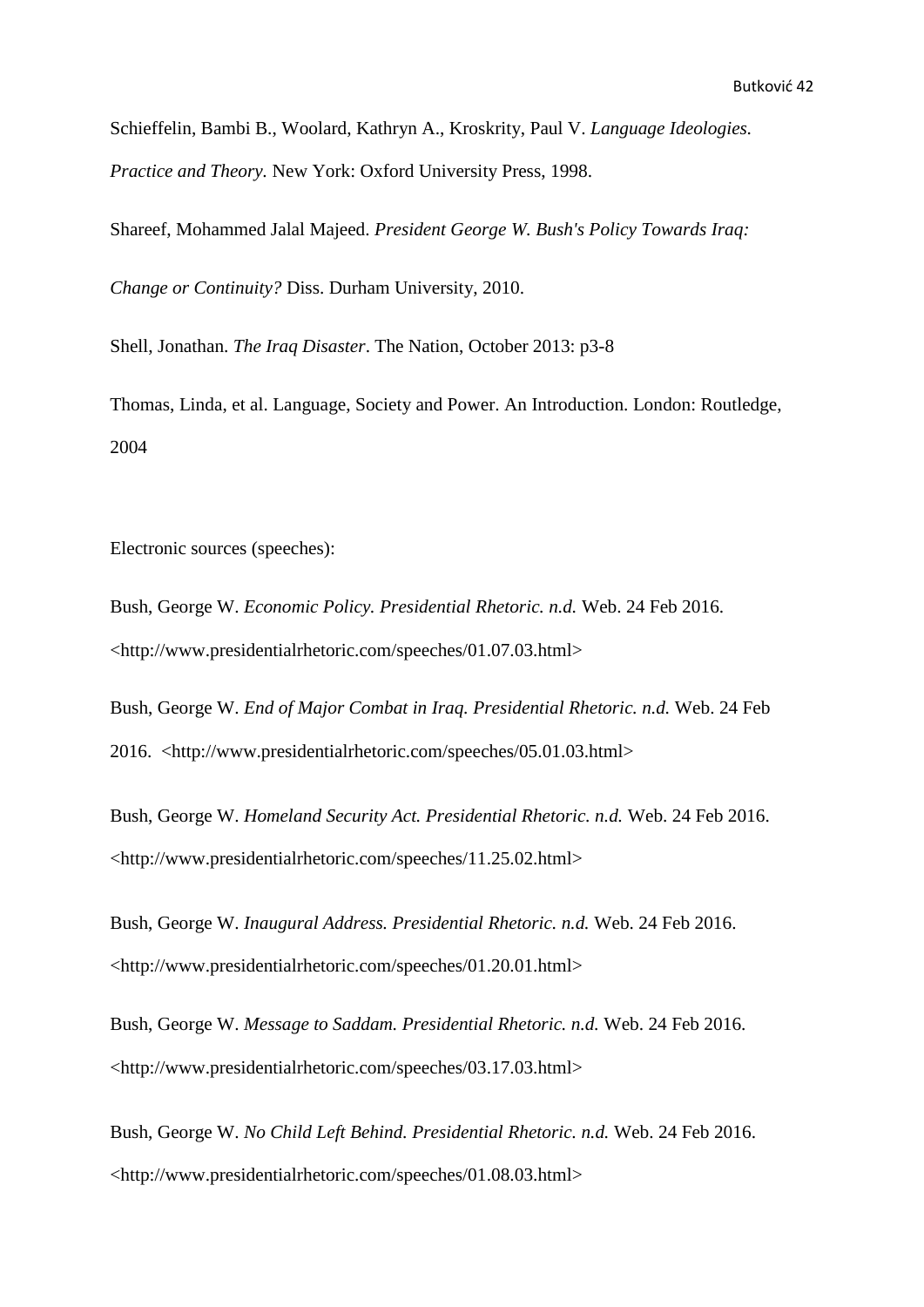Bush, George W. *Remarks to the U.N. Presidential Rhetoric. n.d.* Web. 24 Feb 2016. <http://www.presidentialrhetoric.com/speeches/09.12.02.html>

Bush, George W. *State of the Union. Presidential Rhetoric. n.d.* Web. 24 Feb 2016. http://www.presidentialrhetoric.com/speeches/01.29.02.html

Bush, George W. *The Iraqi Threat. Presidential Rhetoric. n.d.* Web. 24 Feb 2016. <http://www.presidentialrhetoric.com/speeches/10.7.02.html>

Bush, George W. *War Message. Presidential Rhetoric. n.d.* Web. 24 Feb 2016. <http://www.presidentialrhetoric.com/speeches/03.19.03.html>

*George W.Bush. The White House. n.d.* Web. 1 March 2016. <https://www.whitehouse.gov/1600/presidents/georgewbush>

Obama, Barack. *A More Perfect Union. American Rhetoric. n.d.* Web. 24 Feb 2016. <http://www.americanrhetoric.com/speeches/barackobamaperfectunion.htm>

Obama, Barack. *Address to the People of Berlin. American Rhetoric. n.d.* Web. 24 Feb 2016. <http://www.americanrhetoric.com/speeches/barackobamaberlinspeech.htm>

Obama, Barack. *Democratic National Convention Keynote Address. American Rhetoric. n.d.* Web. 24 Feb 2016.

<http://www.americanrhetoric.com/speeches/convention2004/barackobama2004dnc.htm>

Obama, Barack. *Democratic National Convention Presidential Nomination Acceptance. American Rhetoric. n.d.* Web. 24 Feb 2016.

<http://www.americanrhetoric.com/speeches/convention2008/barackobama2008dnc.htm>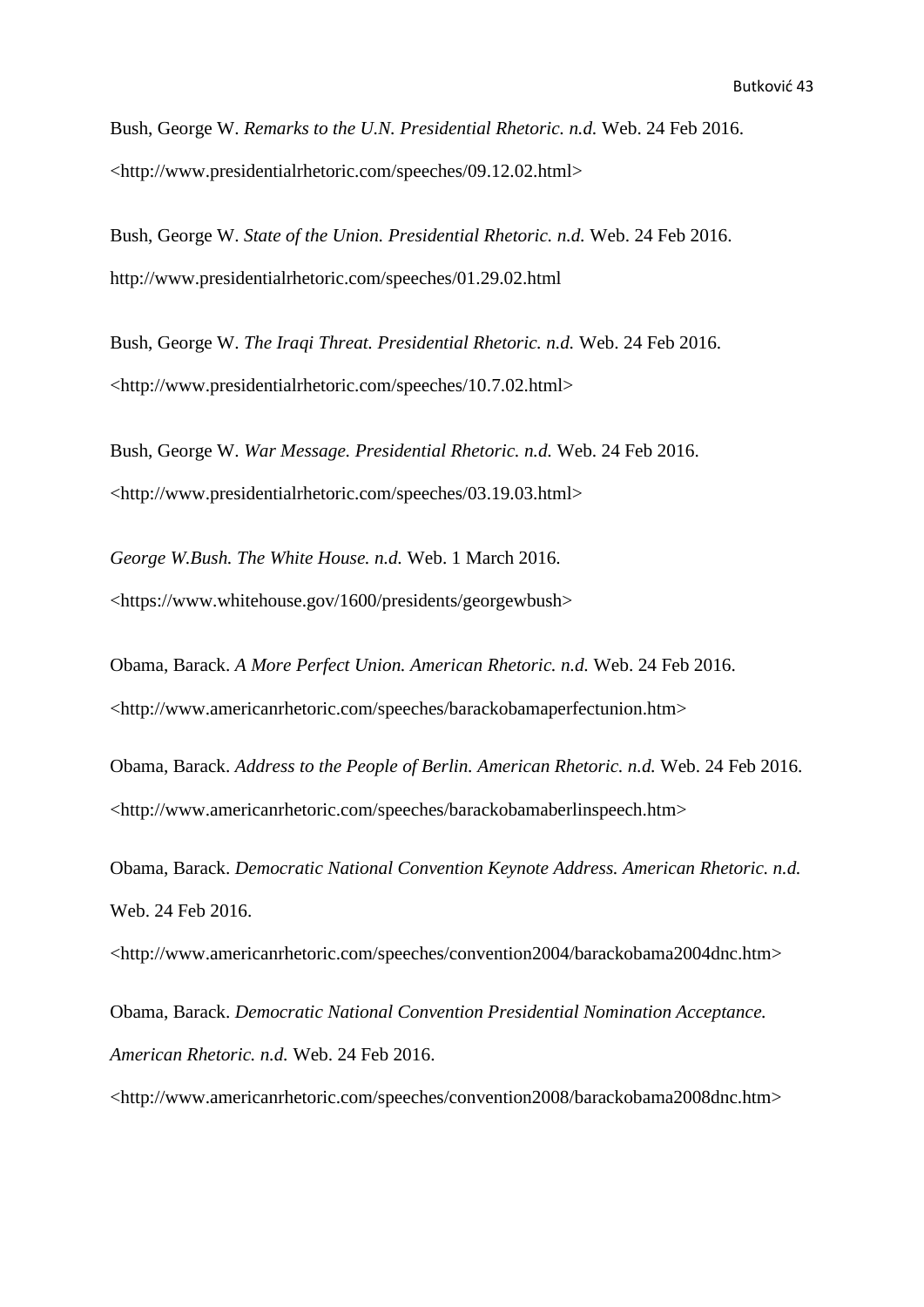Obama, Barack. *Democratic Nomination Victory Speech. American Rhetoric. n.d.* Web. 24 Feb 2016.

<http://www.americanrhetoric.com/speeches/barackobamademocraticnominationvictoryspeec h.htm>

Obama, Barack. *Inaugural Address. American Rhetoric. n.d.* Web. 24 Feb 2016. <http://www.americanrhetoric.com/speeches/barackobama/barackobamainauguraladdress.htm  $\geq$ 

Obama, Barack. *Iowa Caucus Victory Speech. American Rhetoric. n.d.* Web. 24 Feb 2016. <http://www.americanrhetoric.com/speeches/barackobama/barackobamaiowavictoryspeech.ht m>

Obama, Barack. *New Hampshire Primary Concession Speech. American Rhetoric. n.d.* Web. 24 Feb 2016.

<http://www.americanrhetoric.com/speeches/barackobama/barackobamanewhampshireconces sionspeech.htm>

Obama, Barack. *Official Announcement of Candidacy for US President. American Rhetoric. n.d.* Web. 24 Feb 2016.

<http://www.americanrhetoric.com/speeches/barackobamacandidacyforpresident.htm>

Obama, Barack. *President-Elect Victory Speech. American Rhetoric. n.d.* Web. 24 Feb 2016. <http://www.americanrhetoric.com/speeches/convention2008/barackobamavictoryspeech.htm >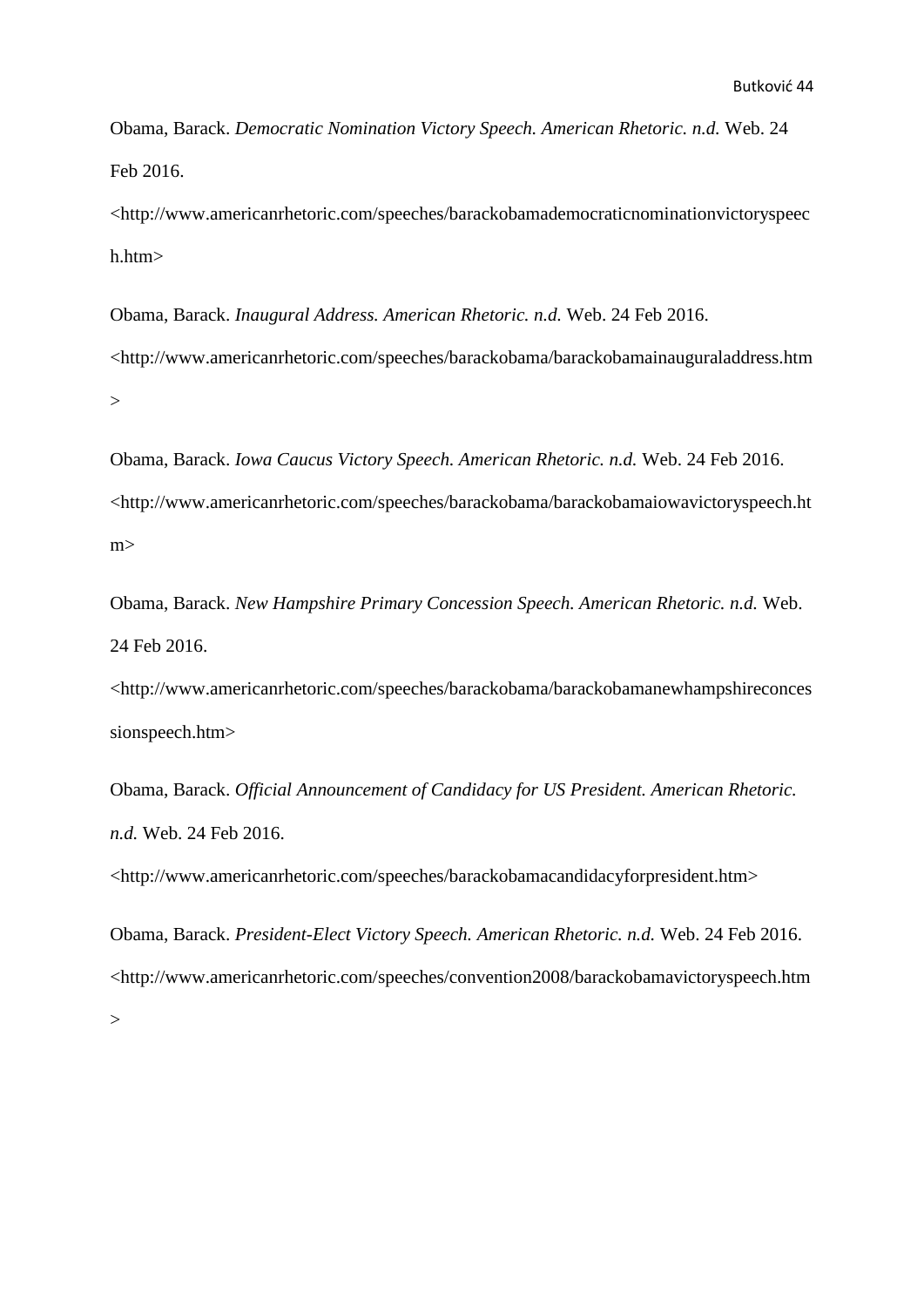Butković 45

#### <span id="page-48-0"></span>**Summary**

This MA thesis deals with the relationship between language and politics. Language is the primary human means of communication. It is also incorporated in social relations, which is where power relations and politics come into question. The main premise of this MA thesis, which was presented in its theoretical part, was that the language used by politicians in their political speeches is not only a means of political agenda, but also a result of it, i.e. that there is a close relation between politicians' linguistic choices and their desired impacts. To prove the thesis of the theoretical part of this paper, a corpus of twenty political speeches (ten given by George W. Bush and ten by Barack Obama) was analyzed in order to identify and examine the rhetorical devices used by politicians in general, and George W. Bush and Barack Obama, respectively. The results of the analyses have shown that their linguistic choices were highly related to their desired power relations, as well as with the policies which these politicians promoted.

Key words: ideology, politics, rhetoric, language, linguistics

# <span id="page-48-1"></span>**Sažetak**

#### **Retorika američkih političara**

Ovaj diplomski rad se bavi odnosom između jezika i politike. Jezik je primarno sredstvo ljudske komunikacije. Također je sastavni dio društvenih odnosa, gdje dolazi u pitanje odnos moći i politike. Glavna premisa ovog rada, koja je prezentirana u teorijskom dijelu, bila je da jezik koji političari koriste u svojim govorima nije samo sredstvo političkog programa, već i njegov rezultat; tj. da je odnos između jezičnih izbora političara i njihovih željenih učinaka vrlo blizak. Kako bi se dokazala teza predstavljena u teorijskom dijelu ovoga rada, korpus od dvadeset političkih govora (deset Georgea W. Busha i deset Baracka Obame) je analiziran